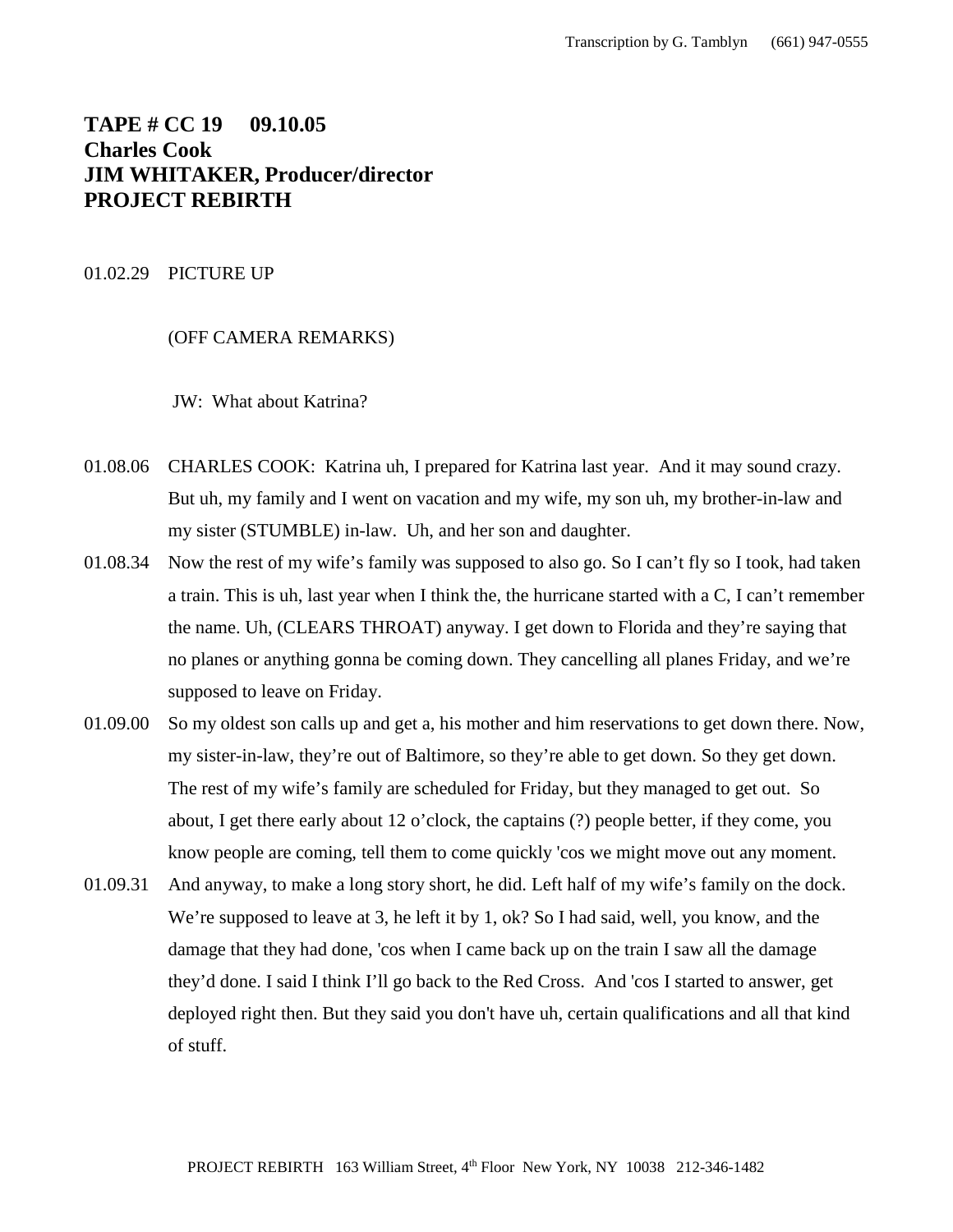01.09.58 I said, well, I do have. Well, you got to have some Red Cross certification. I said, but I worked for the Red Cross. That's not good enough, you got to be you know, through them. So I took it upon myself, I went into what's called Disaster Services in New York. And uh, that's when like if they have a fire or something, you go out and you (?) I have the authorization to make a check out for uh, but I'm, fill check, but I don't sign it. (?) that's a (?) somebody you know, you follow. (~JW~)

JW: I didn't follow that, actually?

- 01.10.30 CHARLES COOK: It's a balance. You make out the check, make sure that people get it, but somebody else signs it, approves it, 'cos if I just signed and it was a, ain't been approved, I could be making money for myself, or somebody else, you follow me? So it's a balance off. But anyway, you go out and do that. You place them in hotels for two weeks if they need it. Or whatever, get clothing. So I got quite efficient, I like that (COUGHS) but in the meantime, I had to so that I knew it's gonna be another hurricane season.
- 01.10.57 So I went on and I made sure I got all these qualifications and pass all these classes. And you see? So that they couldn't say I'm not ready. So I was prepared for the hurricane season this year, which I did. So.

JW: How many classes?

01.11.15 CHARLES COOK: Uh, there's one, two three four, five six seven eight nine. I didn't need that many, but I just kept taking more. But. I have CPR, standard first aid, some other stuff.  $(\sim JW \sim)$ 

#### (OFF CAMERA REMARKS)

01.11.33 CHARLES COOK: Anyway, so I passed all those classes. And just as the other day uh, my wife and my, my wife and my daughter have been trying to tell me don't go because they know it's gonna be very infectious down there, which we've come to find out. But the Red Cross doesn't get really involved in that too much. They'll be out of that site, so I had to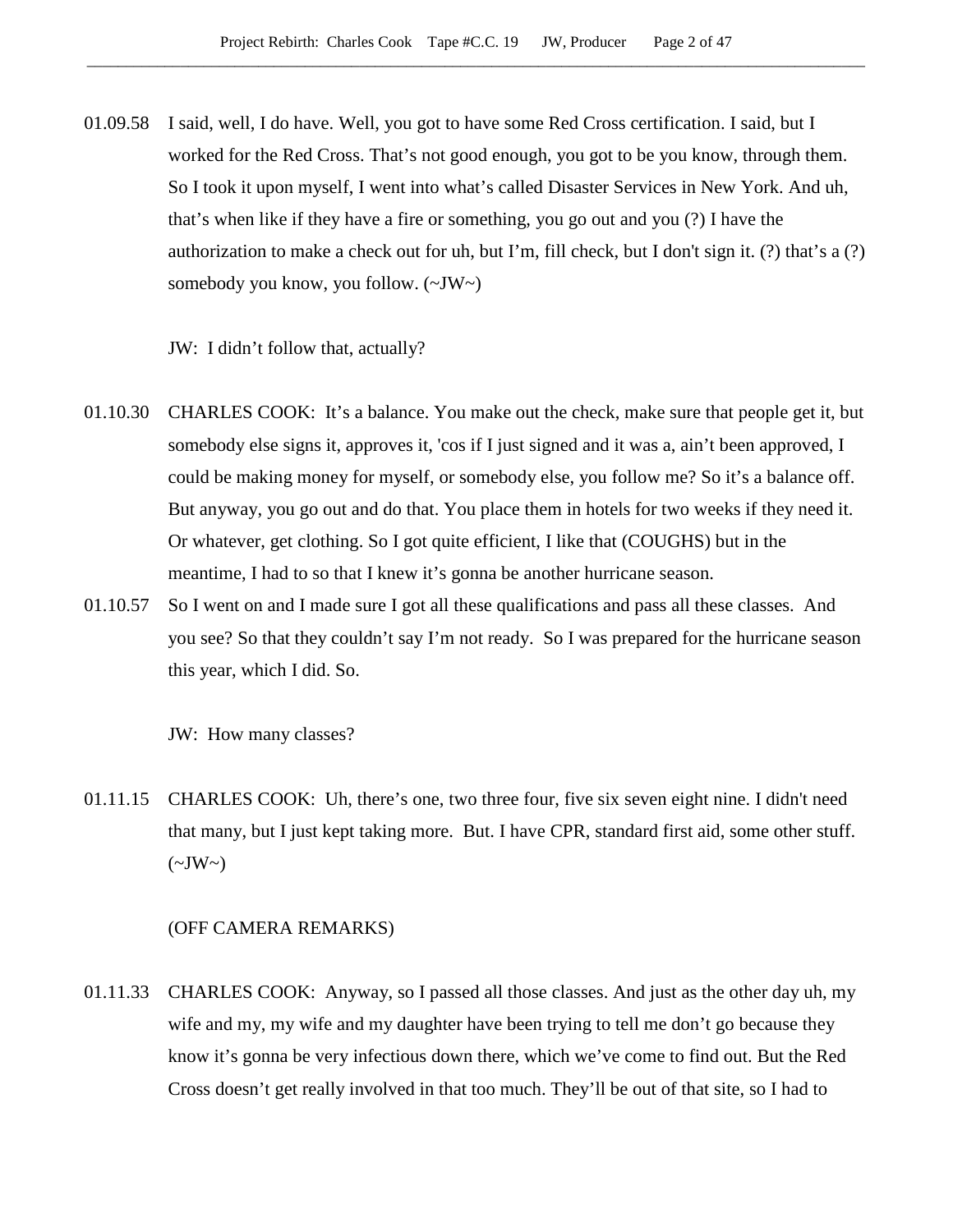assure them that. So day before (STUMBLE) Wednesday, no, Thursday I went down to uh, the national office.

- 01.12.00 And to make sure they put me in the data bank to send me out right away, 'cos I thought I was gonna go out right then. And while I was down there, I was able to uh, work with some of the victims from (?) the hurricane. I worked with about five, six, about six patients. I mean, clients, I should say. And uh, one child was, she's 20. Her mother was in San Antone, her brother was in Houston, and she was in Baltimore.
- 01.12.28 And she was crying all throughout the time. So I, maybe I shouldn't say this, but I kept telling her, all right, good thing crying 'cos she wanted to see her mother. I said, well, I'll get you to talk to your mother. So I said, but if you say you feel like committing suicide, they'll get you your mother right away. (LAUGHS) So. They getting her to her mother, you know? And then another case was easy case they had a, one girl, she  $(\sim JW \sim)$

JW: How did you know that?

- 01.12.56 CHARLES COOK: Because uh, I worked at the Red Cross during 9-11 with the families, I was signing checks and doing that stuff then. So 'cos what they was asking me to do, I said, well, I've done hat before, you know, but they said well, you don't, we don't have it on this day, you got to have you know, like I have, now I have client cross showing I can do all that. But (?) and one of the first things they, any time that's what, anybody who had mental problems now from 9-11 was taken to the head of the line, was seen immediately was done. Everything was done for them immediately.
- 01.13.28 Whatever the, can stop their stress, they have to do. If getting to her mother is stopping her stress, they have to do it. They have to come to that. To that head. And I shouldn't be telling this but that's what, you know? But anyway, so I did that. And then there was one child, she uh, she you know, child was growned, but I'm 40 years older, so anyway she uh, was a student in uh, Louisiana, in New Orleans herself uh, but she had Washington, DC address.
- 01.14.02 I mean, uh, license. So they said, we can't help you. So I said, yes, y'all can. No we can't, she has a Washington (?) I said well listen, young lady, you don't have no Washington (?) ID anymore. Just put that away. You still got your student ID? She said, yeah. Give them that student ID, give the address down there, and that's all they need. And you can get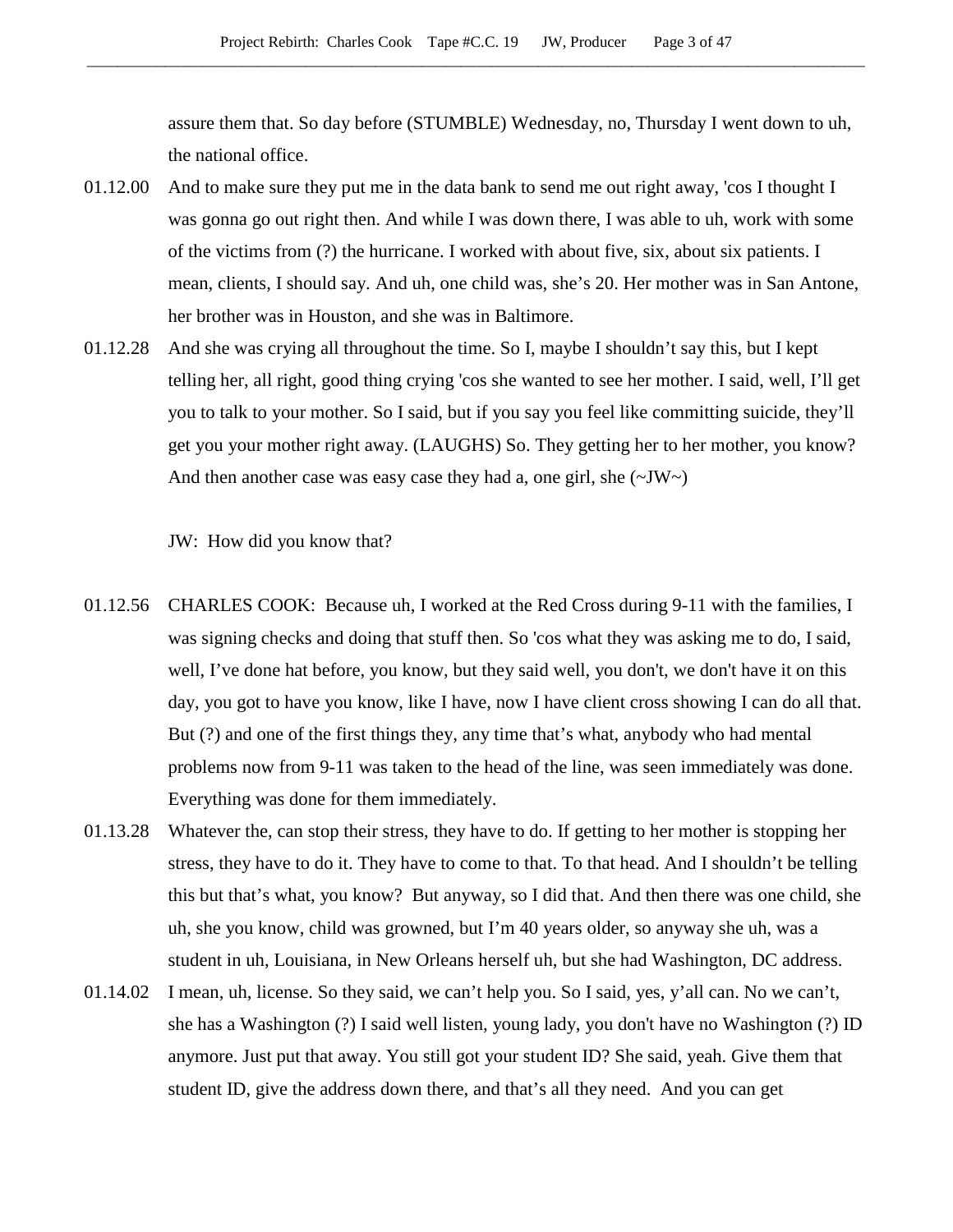something, because you were displaced. You know, so. You just got to go around the system.

JW: You seem to know how to do that really well now?

- 01.14.38 CHARLES COOK: Oh, yeah. I've seen what works for others. I watched. And listened (LAUGHS) and you know, it felt good to help. So you know, when somebody you can give somebody something there, it's a good thing. So I went down there. Uh, then (?) Washington's not uh, well, I'll probably get something when I get deployed.
- 01.15.00 But I just bought me a couple of shirts rather than wait to get issued some. 'Cos I don't, I want to go straight there, I'm not worried about the price of it. So I bought a couple of extra shirts, 'cos I have shirts, but I bought a couple of extras from down there. Uh, and they, and they gave me some other equipment, too, so. I'm about ready to go.

JW: What are some details about the classes you took?

CHARLES COOK: Oh, the class is not long, they're very easy.

# (OFF CAMERA REMARKS)

- 01.15.39 CHARLES COOK: (MID-STATEMENT) one is for field operations. This one is just orientation. Field operations one and two, disaster (?) services. Standard first aid. Uh, CPR course. Uh, (a mass care?) just general knowledge of how to set up uh, logistics, anything within in a shelter, ok?
- 01.16.11 Uh, a client assistant card, that's how to be able to give them money and stuff like that, how to fix that up. Ok. Uh, shelter (?) simulation and shelter operations to (?) run a uh, shelter. So. That's easy stuff. It takes some, I was going to take the uh, FEMA course.
- 01.16.31 Uh, FEMA has a course where they take you in for a week. You know, you pay for it. And they teach you how to filing stuff, a lot (?) stuff. And then they have another course, more extensive, for four months. In fact, I was going to enroll in the EMT course uh, (?) EMS course. You know?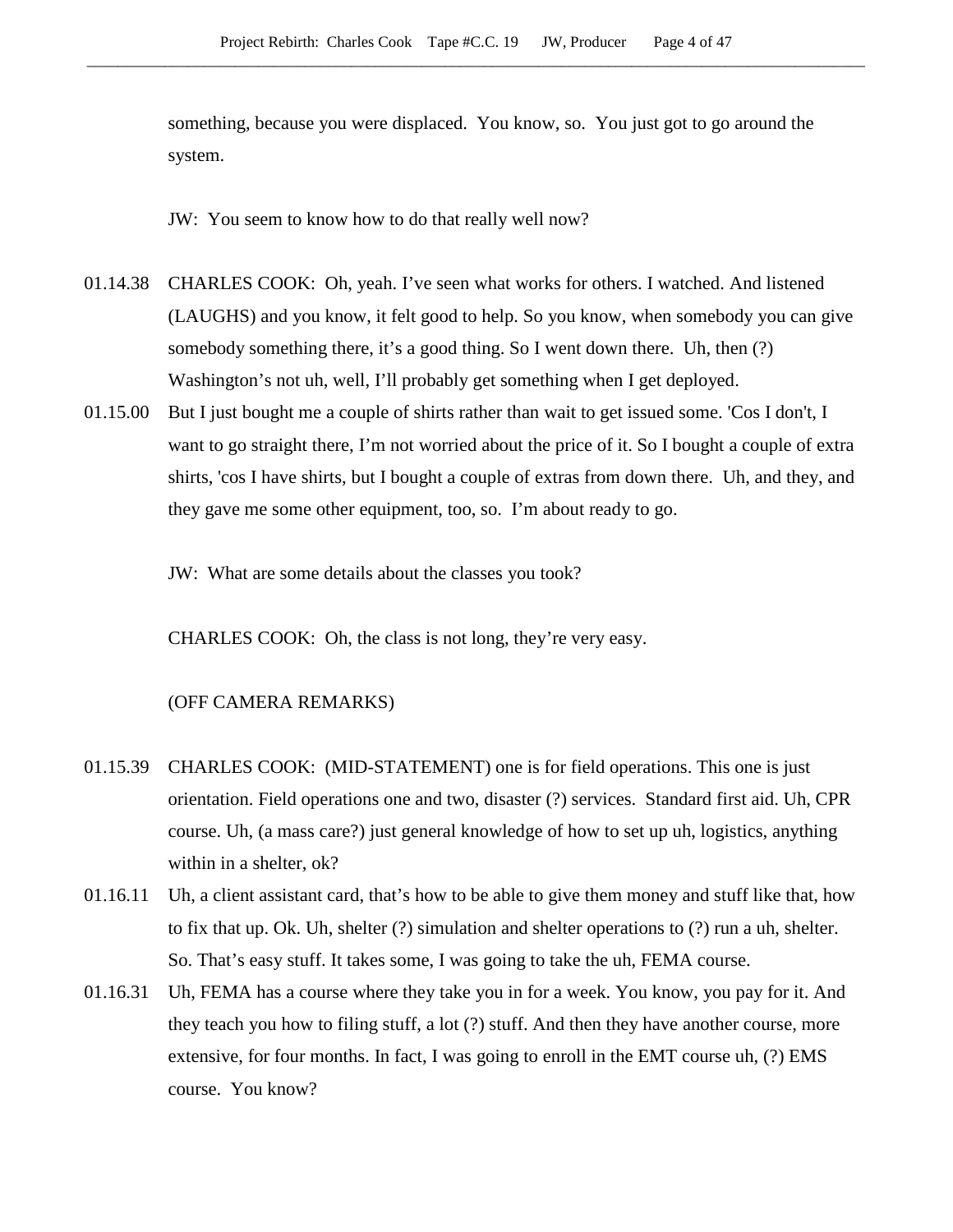JW: (Maybe sometime?)

01.16.55 CHARLES COOK: Yeah, I'm gonna do it after this goes over. I'm gonna try and enroll in the September class, the fire department has one. But I'm not gonna try to work. You know, I'm just gonna do it to have the knowledge.

> JW: Have the knowledge so you can go someplace else if something comes up? What's in the bag?

- 01.17.20 CHARLES COOK: Oh, yeah, in the bag is (CLEARS THROAT). Uh, I got a new, a new Red Cross hat, of course. But this is just my own raingear. This is uh, jacket. That's all. That's another jacket. This is some of the stuff that you uh, I was just going over it 'cos I hadn't done it for a while. This is the new vest that they have. They don't have them up here yet. Uh, but they have them in DC.
- 01.18.00 Uh, and this is (?) I got one of the old vests. Yeah, I got the old. This is the old vest. But this one is much better 'cos it has pockets. Just shirts, they were given, these I bought myself. They're just 'cos mostly I have white, white shirts. Uh, that's about it. The bag is empty, other than some other junk in here.
- 01.18.28 But that's all, just general stuff that you'll need. But this bag is ready to go. All I need to do is go and one pair of pants and a couple pair of socks and underwear and I'm good, which I'll put in here, 'cos I'm not carrying a lot of stuff (~JW~) other than some boots, yeah. That's it. (~JW~) I know (?) I'm going here (?) a couple pair, two pair, three pair of if I can get them in here, three pair of uh, dungarees. That's it. But I'm packing.
- 01.19.00 I'm just packing now. I'm seeing that I can't get it all, so I got to take a little small bag. 'Cos the boots are heavy, 'cos I have these boots here. That high, you know, 'cos you know, I'm not trying to go into no water or no nothing without proper equipment. And the reason I had this, this here. This is from the motorcycle ride. And I tore up the pants, so I got to go find another pair of black, (?).
- 01.19.29 I tore them up because they actually were too big for me. But I'm. Anyway.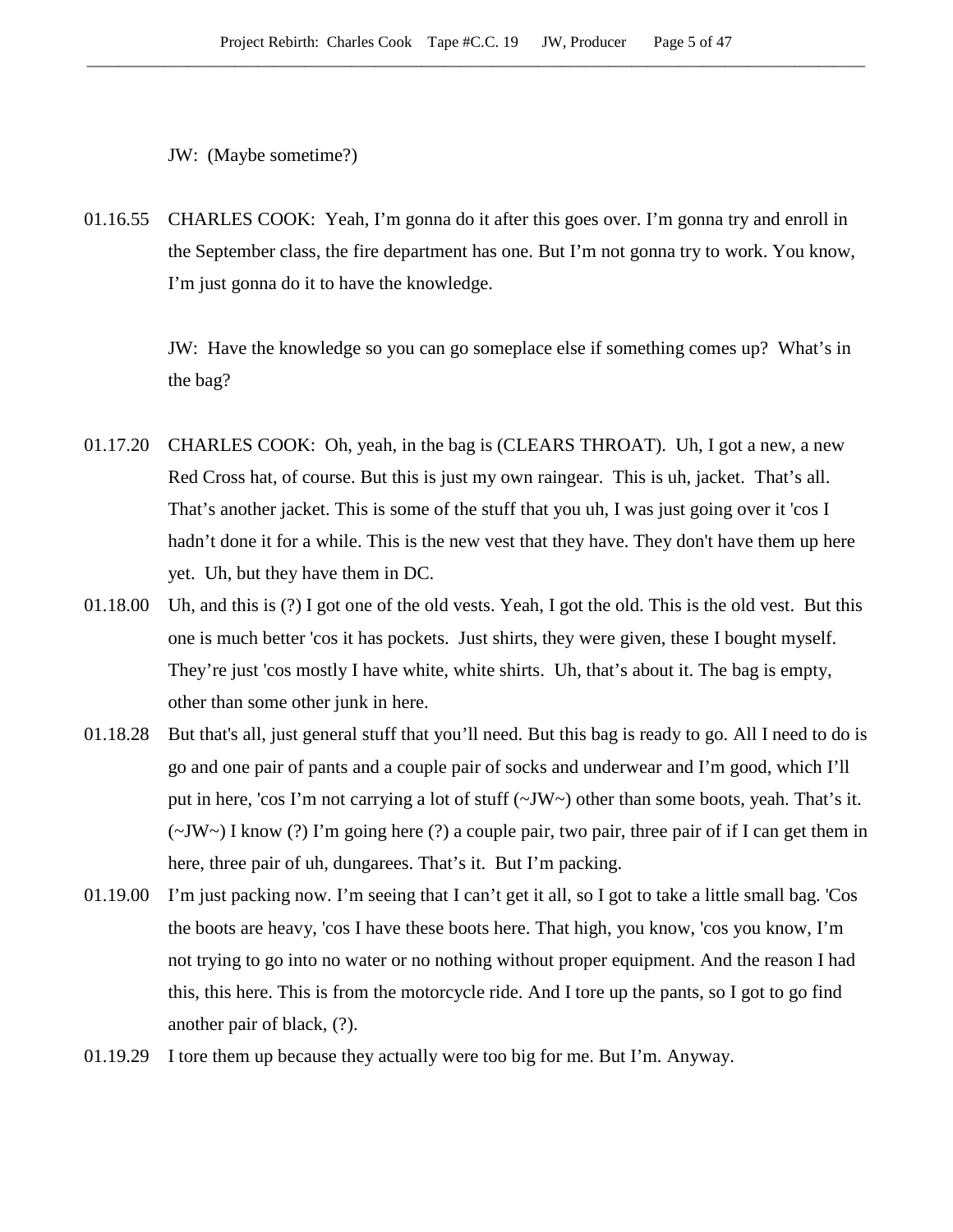JW: You got on a plane to go to DC?

- 01.19.42 CHARLES COOK: I can't fly, I still can't fly. I have tinnitus, I can't fly. I took a, I took a bus. Uh, I took the uh, Greyhound down to the (?) and back. They wanted the same outfit. But uh, I'm trying to figure out how I'm gonna get to Silver springs. But like now what I'll do. I'm gonna get on the train.
- 01.20.01 I don't have to pay to get on the train. I can ride the train free. So I'll just take the train. I'll take Metro uh, Amtrak down.

JW: Did you pay for the bus?

CHARLES COOK: Yeah, I paid for the bus. But I don't have to pay for the train. I just show them my ID and ask them, can I dead head? Uh, either they can say I can dead head or (?) dead head is to ride, ride free terminology.

#### (OFF CAMERA REMARKS)

01.20.24 CHARLES COOK: It won't be a problem. It'll be easy enough.

JW: What about when you arrived in DC, where did you stay and all?

- 01.20.37 CHARLES COOK: No, I went directly to the headquarters. I went, got on uh, mass transit there, rode free, showed them my ID to let me ride free. Got off, took the bus the rest of the way, rode free. Right back. And uh, and we all in the same union, when, Local 100, so.
- 01.20.59 It was all paid, uh, we all in the brotherhood. I've, I've gone to Detroit, showed my ID and rode free, so. It should be that way all over the country, at all times, for anybody working with, doing the same job.

JW: What was the Red Cross like there?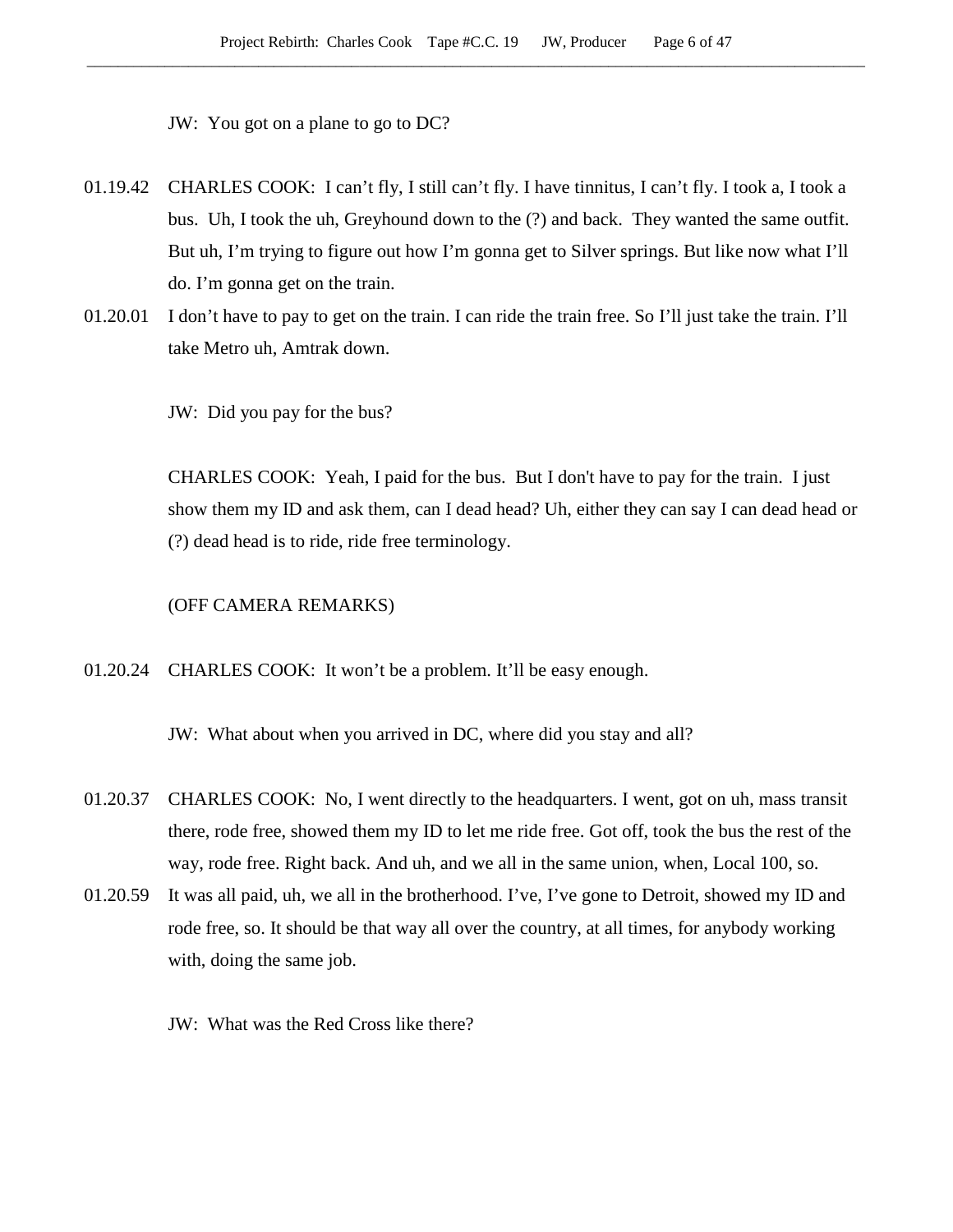- 01.21.27 CHARLES COOK: It was very (?) they put I, I got there and I saw they needed help when I got in there, 'cos they had busloads of people coming in, they had like a 100 people come from uh, Louisiana, they were all from Louisiana, and at first I was just standing on the side because I was trying to get a fax, some stuff over. And that's the first time I ever use a fax. They had, they put me to work faxing my own stuff over (LAUGHS). And doing all that, making some copies, faxing stuff. So that was interesting, then I said well, since I'm doing this much, that's when I stepped in when they were saying.
- 01.22.00 And this girl was filling out the form and I said no, you're filling it out incorrectly. They said, oh, you know already? I said yeah. I said (?) she said, oh, yes, you do. Well, uh, I'm gonna give her assistance, you know, and I start helping here. Then I just got into it, so I started helping. Which was good (?) was a nice feeling to help. You know? If I don't even go nowhere, at least I've helped some, couple of victims already. So. But uh. Yeah, they gave me these extra ones.
- 01.22.27 But I had, they gave me this one. I already have a couple of these. I have some of these from down at Ground Zero. But those I, (?) I threw them away. I threw, I threw those away. But this one I like. (~JW~) Yeah, isn't that the? I don't like the color. I just like this. (~JW~) It has pockets. Then I, you can do more with it.

JW: You find that useful?

CHARLES COOK: Oh, yes, 'cos uh.

JW: How long were you in DC?

01.23.04 CHARLES COOK: I was just one day. I just went down to get assigned. Uh, (CLEARS THROAT) you know, get my  $(?)$ . And then, then when I gave  $(?)$  the number, she saw that I was in the data bank with, with the (?) I'm already in the national data bank. Uh, so. But I should be 'cos they just sent me a letter so I know I'm in the data bank. But that's (because?) just to check up on my health.

JW: Anybody else you meet that was interesting down there?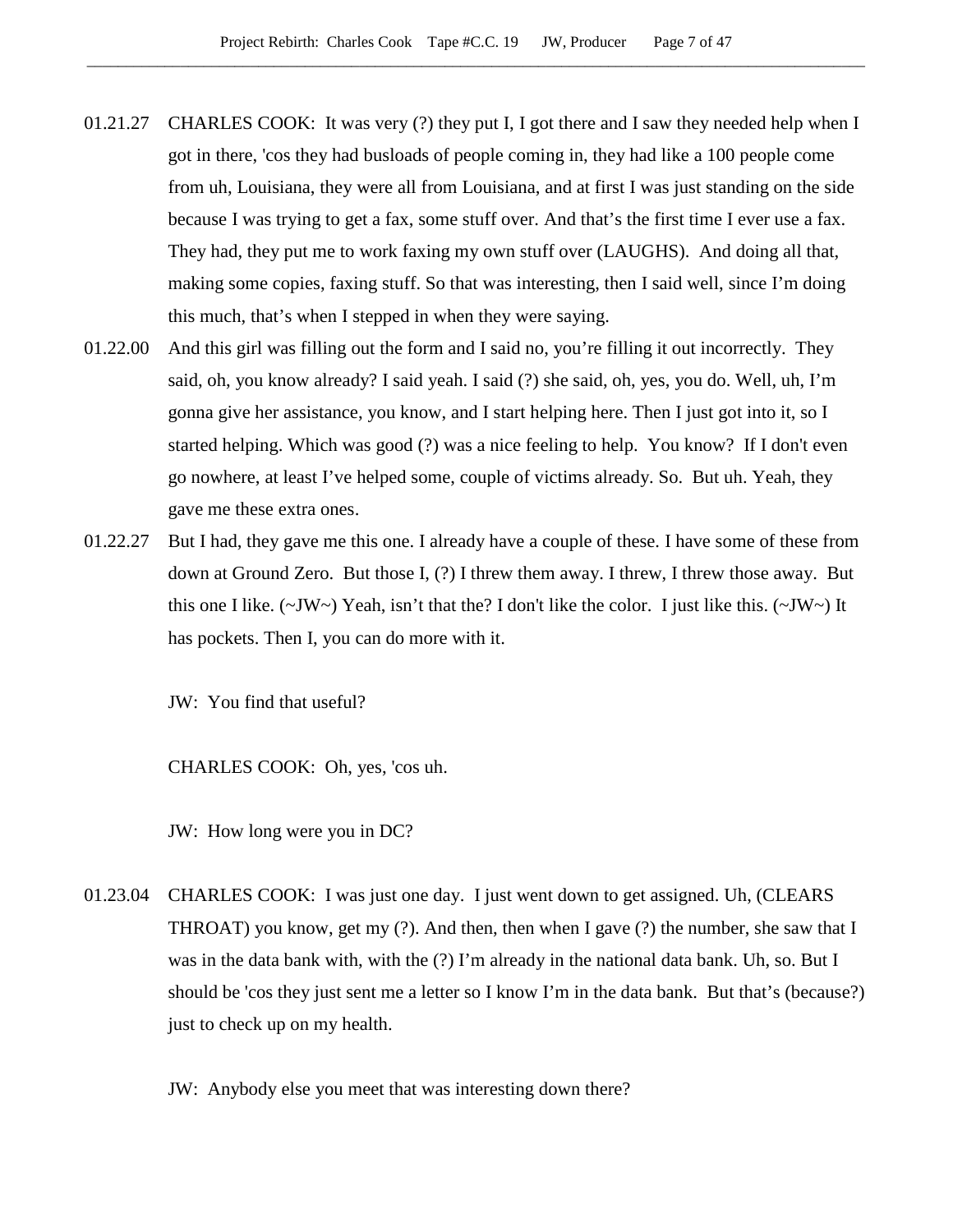- 01.23.42 CHARLES COOK: It was just, it was just in and out. I, I just, I really didn't speak to nobody other than the people in the uh, Red Cross situations and those, the victims. That was all. And so, and so I that, preparing for this made me ready for Katrina.
- 01.24.00 Sorry to say it had to be like this (?). They uh, the government's criticizing a lot Katrina about not the response, but in actual reality, they couldn't send nobody in there right away. Because how you gonna send somebody in there during the storm? You got to wait 'til the storm subsides. Because you're putting the people you're putting in at harm's risk, you know, so. But they could have been, reacted a little bit after it passed over, but.
- 01.24.30 And that lying fool they had up there, Mr. Brown. He don't know from diddily. (LAUGHS) He really don't know his stuff.

JW: He found that out today?

- 01.24.44 CHARLES COOK: Oh, yesterday. (~JW~) Yeah, they got rid of him. They're supposed 'cos he. Flat and out lied. (STUMBLE) Isn't there should be some punishment? But he, his friend knew that he wasn't qualified 'cos they're buddies. You know, he put him in the position.
- 01.25.00 He had the job before him. You know? And see, it really should be criminal because you, you in a position of where your job, he should be charged criminally, because people died because he was not qualified. They really died. He really should be charged. 'Cos had he known what he was doing, they could have done something better.
- 01.25.30 They, I hear them talking about sending the uh, airborne troops, they can't send American troops into a United States soil as, as peacekeeper. That's the law. That's what keeps them from taking over the country. So it's in the constitution that they cannot, now the National Guards can be (armed and be?) police officers. But not the uh, American troops.

JW: Didn't they send troops?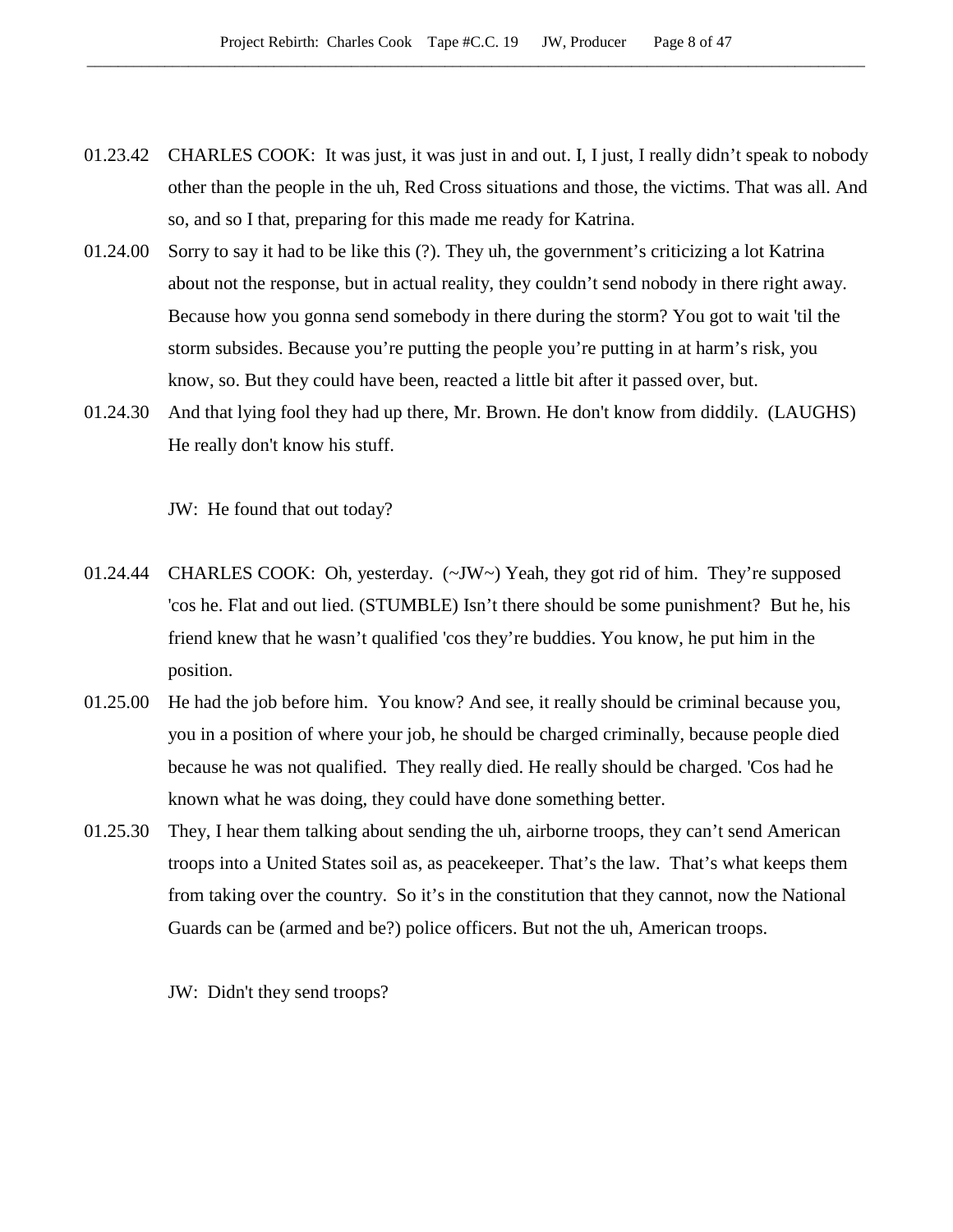01.25.58 CHARLES COOK: Yeah. But they can't do anything. They just started sending them, but they can't do anything. They're not even supposed to sling weapons uh, (show?) weapons out. They're not supposed to be weapons seen by law. Even though they're doing it.

JW: It seems that in the chain of command, Bush is the one who put him in the position?

- 01.26.28 CHARLES COOK: Well, they all come from Texas. They all Texans. You know? It's the good ole boy thing. But they didn't expect nothing to come back. (LAUGHS). But they got, listen. They got what they asked for when they got Bush. They knew what they were gonna get, and it's coming, like Malcolm said, (?) crows come home to roost. All that stuff Uh, it's coming back to them. Sad to say.
- 01.27.01 It's just that it, this is gonna hurt the whole economy. It's gonna hurt, you know, your baby, milk gonna cost you maybe \$4 a gallon soon. That ain't no joke. You see what, milk and gas prices always follow each other. They're mirror each other.  $(\sim JW)$  Look at it. They go up in levels almost the same. Ever since the '60s. Look how much they go up.
- 01.27.29 But right now, gas went up, beat them a little bit. They just, they jump, whatever it is in Atlanta? Six dollars and change? Six, almost seven dollars? (~JW~) Yes.

## (OFF CAMERA REMARKS)

- 01.27.40 CHARLES COOK: Now is that price gouging or what? They didn't even wait two days (LAUGHS). (~JW~) Only in America (?) Not getting political, but since uh, yeah, you probably want to know, no I don't like the word refugee for American citizens.
- 01.28.01 (?) over the radio they kept calling them (?) refugees. The refugees. How can I be a refugee, and I was brought here over in a boat almost 300 years ago, 200 and change? I'm nobody's refugee. Son's in Iraq, and I'm talking about the people there. There are no refugees. They're American citizens. Don't call them that, even though refugee means someone who was displaced, but mostly in, in the dictionary says the most commonly for people who have been (?) displaced out of their country. (~JW~)
- 01.28.37 Fox news is the worst (LAUGHS). Oh, you know? (LAUGHS)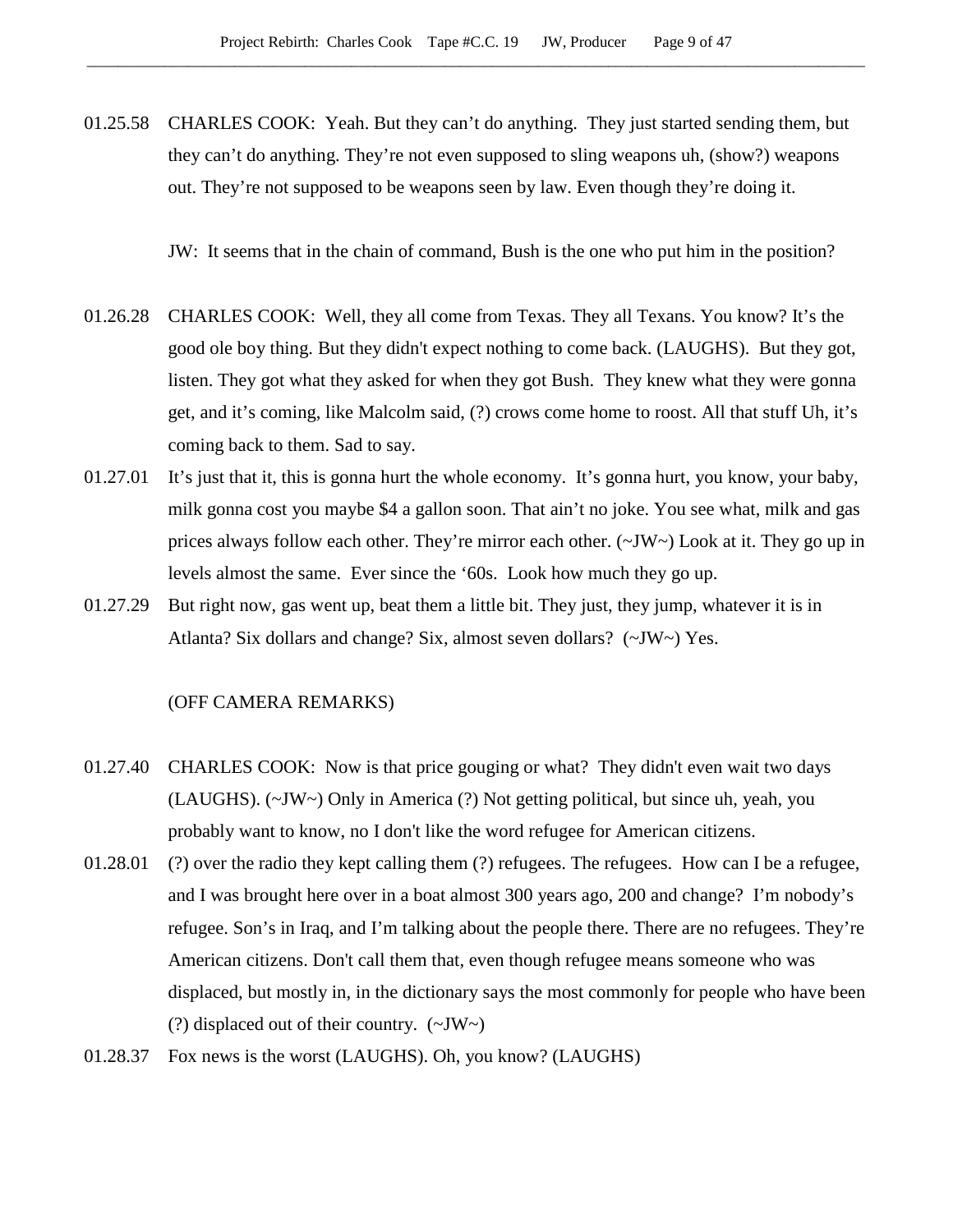### (OFF CAMERA REMARKS)

01.29.44 CHARLES COOK: See, my foresight to get ready to go for this thing was this here. Yeah. I just bought myself, I just bought a car. As uh, I'm sure you know.

# (OFF CAMERA REMARKS)

- 01.30.06 CHARLES COOK: A friend of mine wanted a uh, get a car. Her credit was bad. So I'm up in the Toyota dealership, and her credit didn't go through, so. I said, since I'm here I want to check on something just to see how my credit is, 'cos my son's credit and I intertwine, because he has the same name as mine.
- 01.30.28 So when the guy showed up I said oh, this, my son's name came up and he said, well, even without that, just being your son's, so if it was yours it still wouldn't mean nothing. You can get a car right now, just sign your signature, you haven't even got to put (LAUGHS) money down. Why did the man say that? C.C. Why don't you co-sign for me? (?) Come on (LAUGHS) I said no. (?) said what I'll do is I'll sign the car will be in my name, the insurance will be in my name, the registration.
- 01.31.00 When you miss a payment, I take the call. So they gave me enough money for three months. And they're gonna give me the money (?) each month in advance, so it's always three months coming. I say, if you fall back on the three months, that three months, any part of that three months is in jeopardy, I'm taking the car. So that's our agreement. So. I'm safe. But they make good money, you know, so.
- 01.31.28 I told my wife. Yeah (I tell?) her, and ain't telling my girlfriend. (LAUGHS) I been discrete. (LAUGHS)

JW: What did you tell your wife?

01.31.42 CHARLES COOK: I just told her I bought a car. And it's (?) just like I told you.

# (OFF CAMERA REMARKS)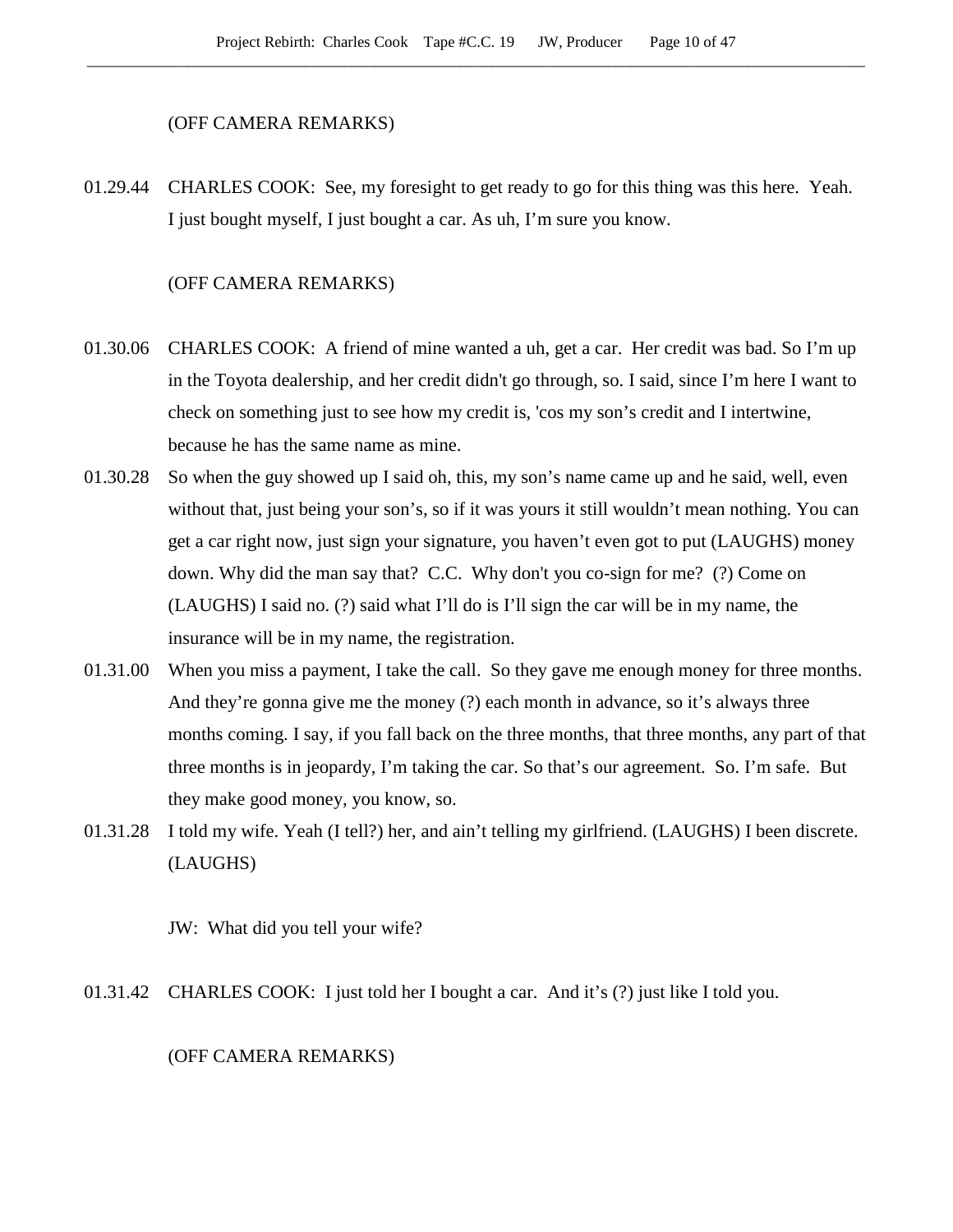JW: You left out the information on who you bought the car for?

- 01.31.52 CHARLES COOK: I told her the name and everybody. I told her everything. I told her I signed a paper over if I died, I said the car is hers. (?) so don't give her no hard work, told my brother, told my niece. Nieces. And I told one of my sons, told both of my sons. So everybody knows. Except I ain't tell my daughter 'cos I, she would give me hell (LAUGHS). I told her, (?) I tell my girlfriend.
	- JW: You said you bought a car for your girlfriend?
- 01.32.20 CHARLES COOK: Now, see, you injected something. It, it never went to other girlfriend (LAUGHS). See, you're trying to get some information.

# (OFF CAMERA REMARKS)

- 01.32.41 CHARLES COOK: I have a significant other that I live with. Ok, when, and I have been for 21 years. So that's why my wife knows that. But my wife says she's never going to divorce me. Ok. But my wife and I go on vacations (and we'll hang?) and we're getting ready to go to Texas for 3 weeks. We were, 'til this (stuff happened?) and we're still gonna go to, we're supposed to be driving, but after all the gas prices, we're not driving.
- 01.33.04 Even though her car is good. (?) But uh, are you trying to say, am I involved with this young lady? You know, you don't put kiss and tell (LAUGHS). Or should I, should I name a, put up some numbers of how many ladies I'm seeing, that's what John say?

#### (OFF CAMERA REMARKS)

JW: What will they do when you go to Louisiana?

01.33.49 CHARLES COOK: See somebody else, I don't care (LAUGHS). I'm not hung up on stuff like that.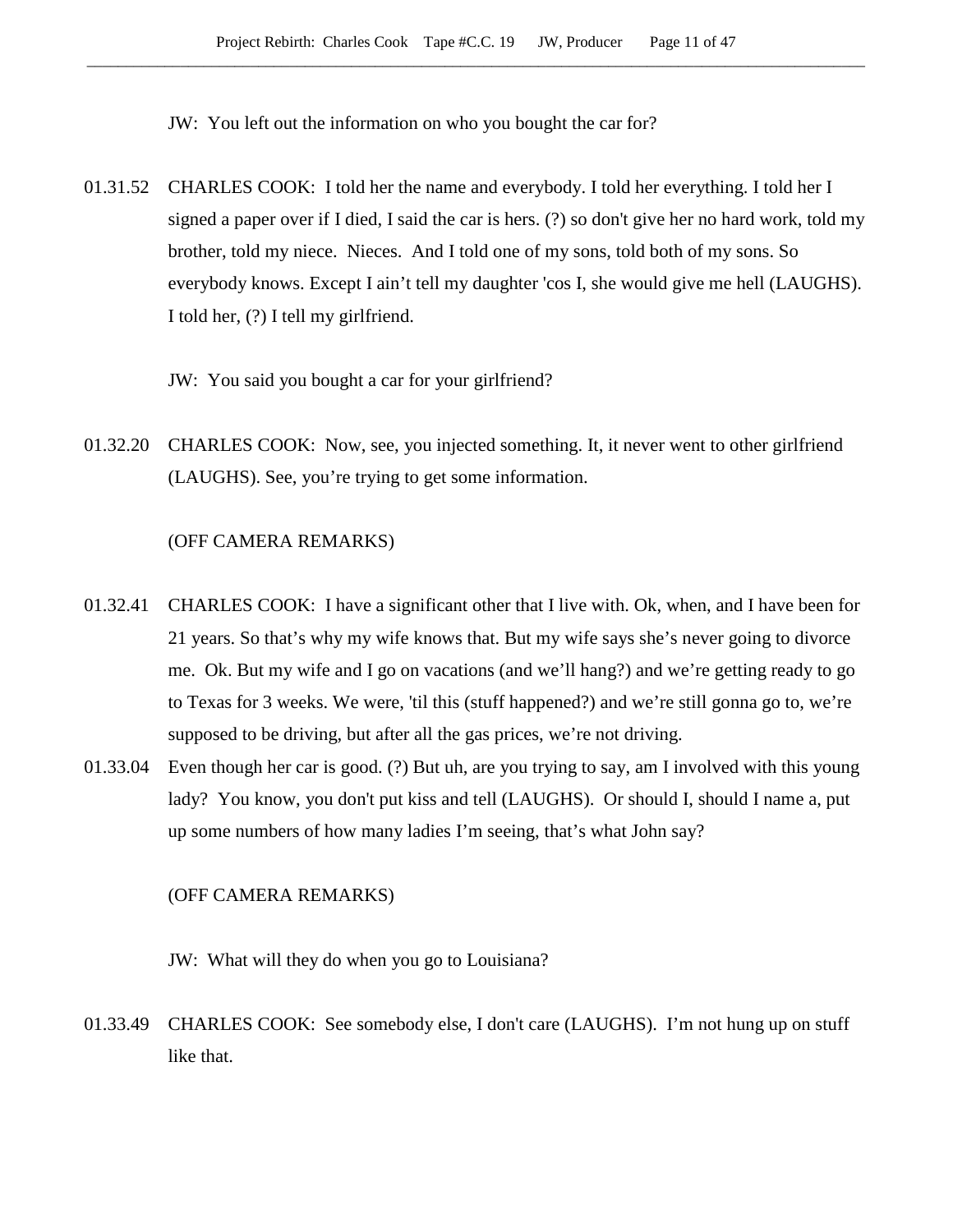JW: When are you going to Louisiana?

01.34.03 CHARLES COOK: I think uh, they're supposed to contact me Wednesday. I think that's what they said, I'm, I'm gonna give her a call today or tomorrow. I'll give a call down there just to see. Because I got to get down there, 'cos Silver Springs is kind of out of the way. I'll probably go into Washington, D.C., and then take uh, public transportation. They have a map or (?) some kind of train that goes in there.  $(\sim JW \sim)$ 

JW: Goes into where?

01.34.30 CHARLES COOK: Silver Springs.

## (OFF CAMERA REMARKS)

01.34.49 CHARLES COOK: I went to uh, in that area, not there, but in Virginia, I went to Ft. (Belmar?), Virginia, when I was in service. And you ever go to (?) Columbia, Maryland? That's like Peyton Place. That's a nice little town. I was there with Jackson Browne.  $(\sim JW \sim)$ 

## (OFF CAMERA REMARKS)

JW: Where do you think you'll go in Louisiana?

- 01.35.47 CHARLES COOK: I don't know, I might go to Louisiana, I might go to (?) I don't know where, I have no idea where they're gonna send me. I, they asked me uh, do you have a preference? I said you can send me to the worst place out, it don't matter to me. Dead bodies all that don't bother me. So it's just you can send me anywhere, the hardest part or section. So.
- 01.36.09 You know, that's why I'm gonna go get some shots. I'm going to the VA, and the Board of Health uh, Monday and get some typhoid shots. That's the first (thing they asked?) did I have my typhoid shot? So I know I got to get that. I'm gonna get a typhoid, diphtheria, and cholera shots. So. I would have done it today, but I had an interview.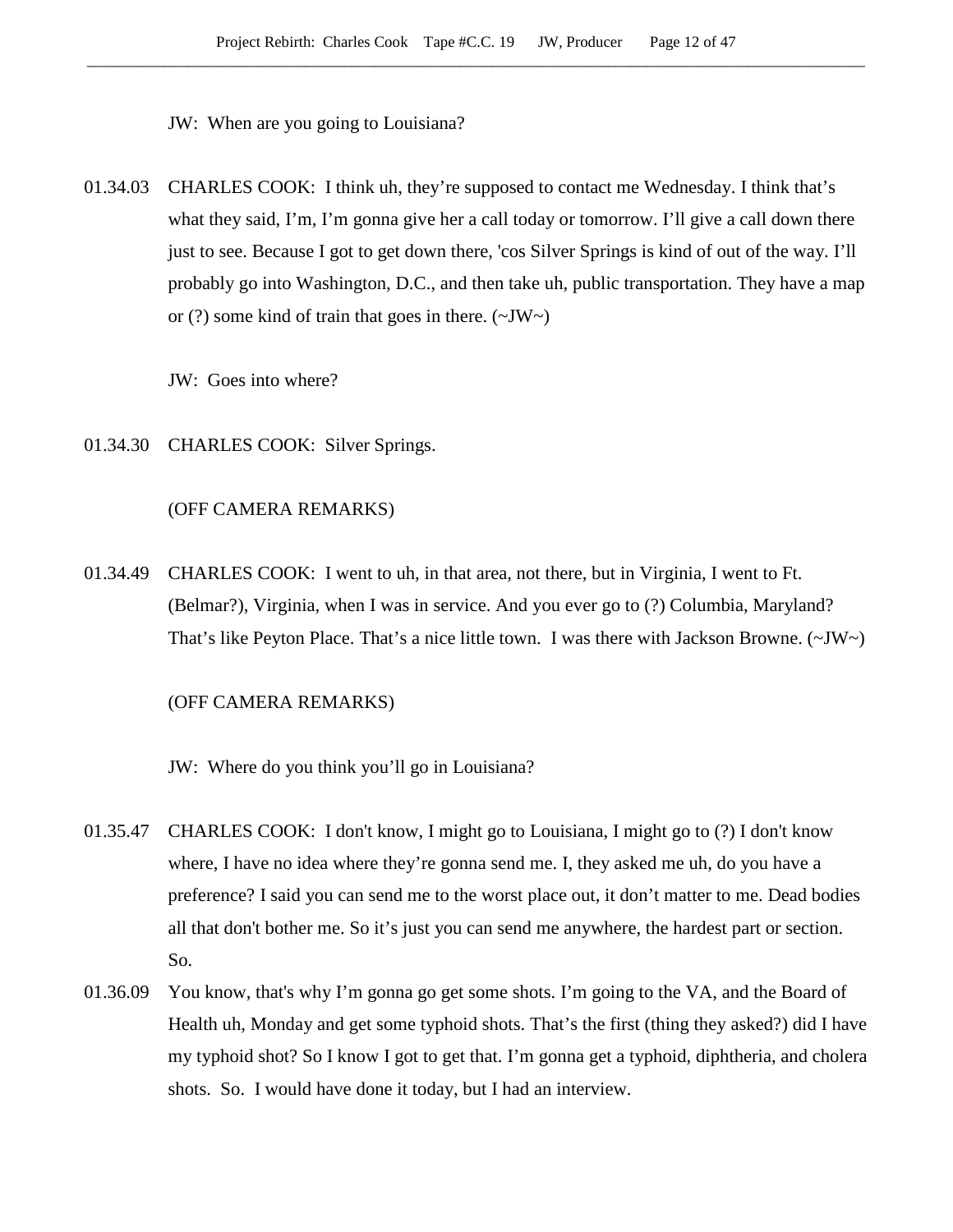# (OFF CAMERA REMARKS)

JW: What about the thing on the West Side highway?

- 01.36.56 CHARLES COOK: Yeah, uh, the wall collapsed. Uh, the wall collapsed, and there actually was two people from Ground Zero there, he and myself and another fellow. But there were more than that, but I mean, who was civilians like (?) you know, (?) uniformed people. We were the only two that were up in there at the time. And they were trying to take down some rocks, and we (was telling them?) said if you do that, all of it's gonna slide. You need to put a net or something right away.
- 01.37.28 And the police commissioner listened to what we were saying, and because it was cracks, and the cracks was because (?) were from the water, because that all up there is just uh, is a creek, a spring, that's running through the, and they're gonna have that trouble again. It's not over for them up there. Because that water's constantly flowing. And it's creating cracks to, and you can see the water line, the dark where the water's seeping through. And that foundation's just gonna slide and them buildings are in jeopardy.
- 01.37.59 They (?) so you mark my word, I might not be here but you remember I said it, they're gonna have problems with that.

JW: Did you get to help there?

01.38.09 CHARLES COOK: Well, I got there, there was really nothing really to do. When I first got there, I thought it was gonna be something. But I stood around for about a couple of hours with a few people just giving some advice to (?) that was about it, and then I left. It was, as I saw it was under control, I left.

# (OFF CAMERA REMARKS)

JW: What was the instinctual urge with Katrina, and how did you hear about it?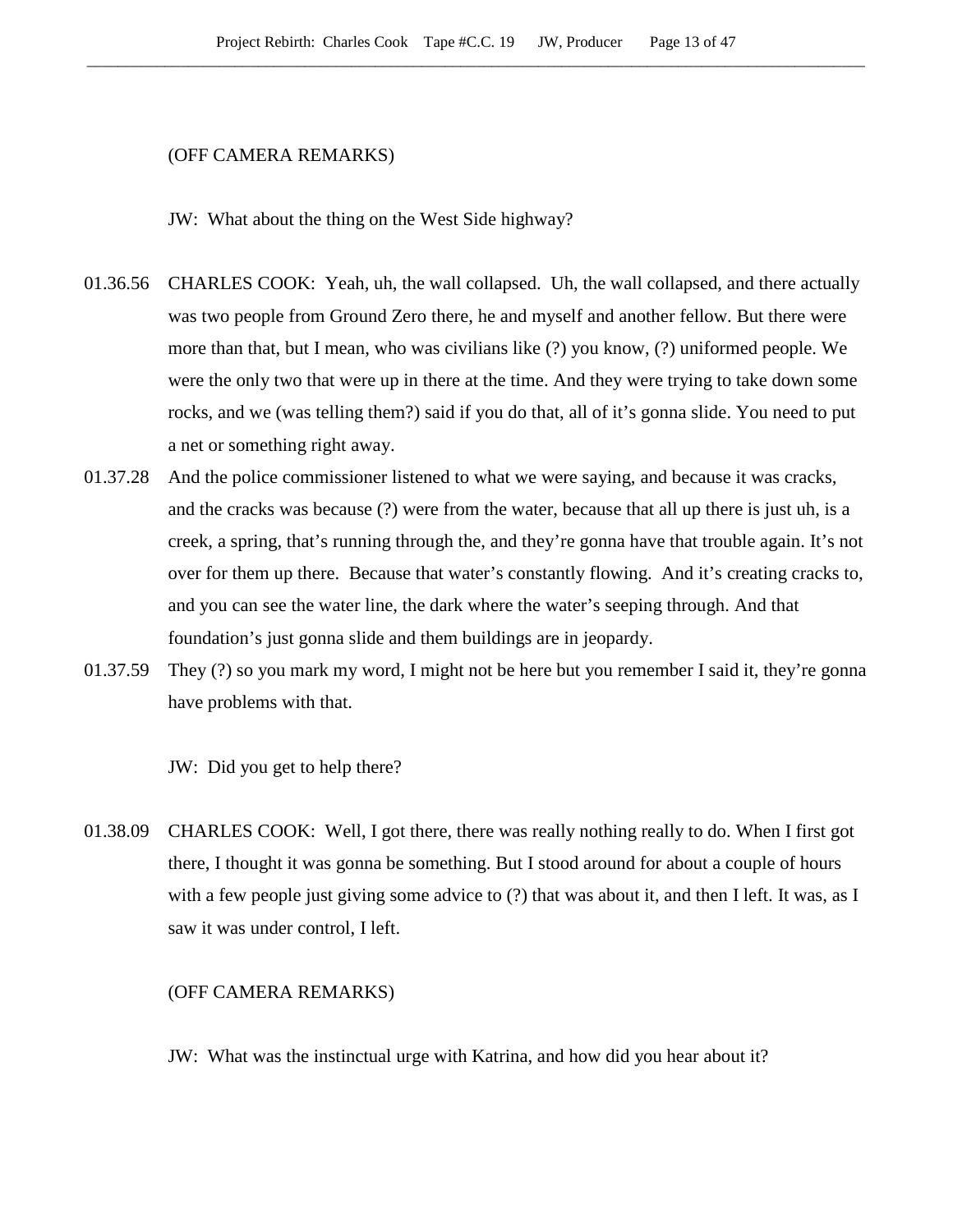01.39.23 CHARLES COOK: Well, I heard about it uh, I follow the news all the time, so the Weather Channel, so I knew it was coming. And  $(\sim JW)$ 

JW: Have you followed hurricanes for a while?

01.39.36 CHARLES COOK: Well, last year, well, I call it the African Revenge (LAUGHS). Well, all these hurricanes come out Africa. You stole these people, they punishing you for stealing them (LAUGHS). They come out, so they (?) you want to steal the people? We're gonna send you this weather (LAUGHS). Where do you think these hurricanes originate from?

## (OFF CAMERA REMARKS)

JW: Do you follow them on the TV?

01.40.13 CHARLES COOK: Yeah, they got a couple ready, getting ready, they got a couple getting ready to make wind down there again. Yeah, they got something going on in Florida now, I think.

## (OFF CAMERA REMARKS)

01.40.33 CHARLES COOK: (MID-STATEMENT) I'm trying not to take too much stuff. But not, you know, like 7 changes of underwear. That's about it. That's the biggest thing, and socks. And I had to get some bags. From (?) those (?) large (?) I know you're sleepy and I'm boring you  $(\sim JW \sim)$ 

#### (OFF CAMERA REMARKS)

01.40.58 CHARLES COOK: (?) put for food or something. But they had, Pathmark had large ones. I got ten of those I could put my clothes in, in case I go into area that's wet and I won't get my clothes wet and I can put them on.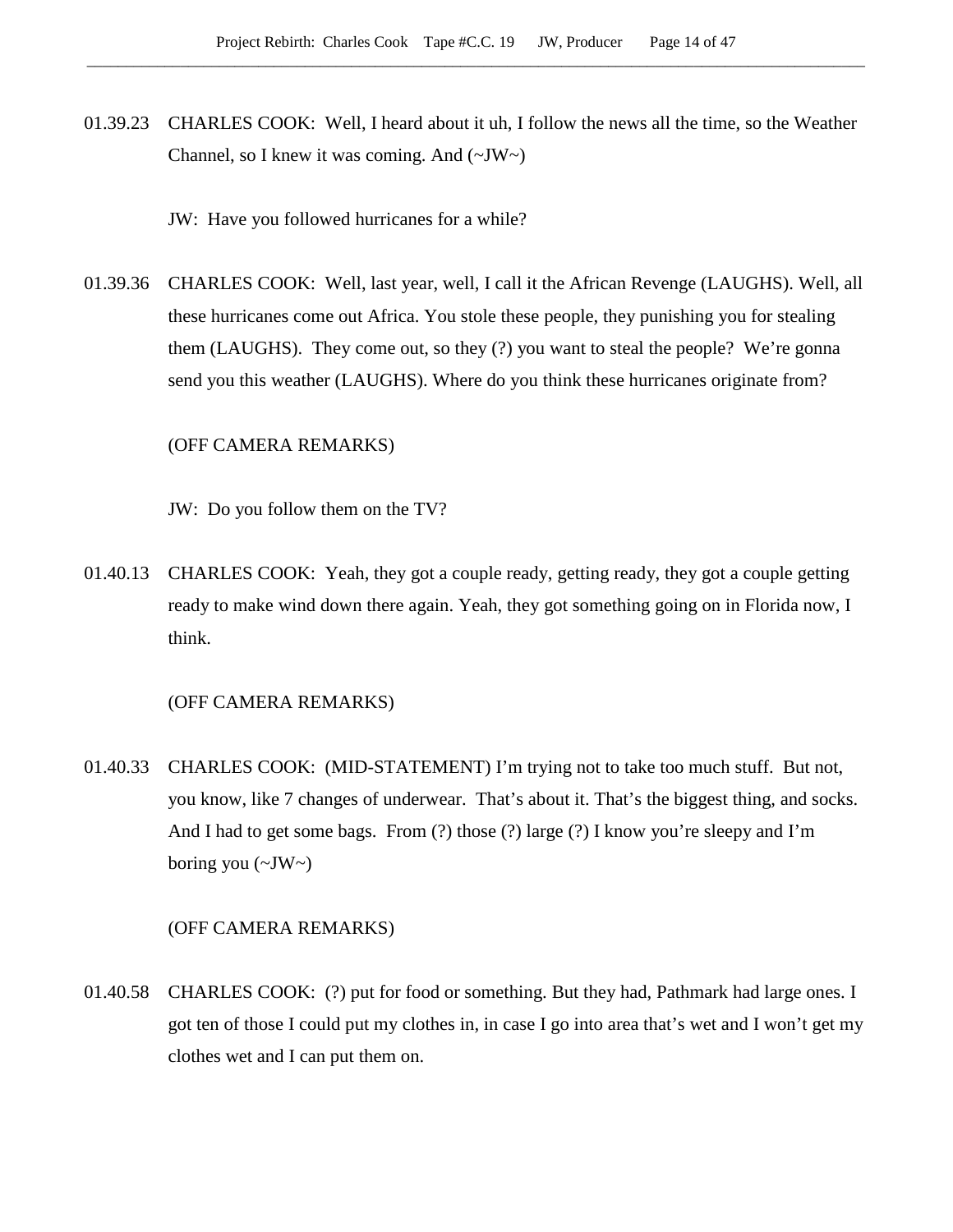JW: Were they surprised at your offer?

01.41.14 CHARLES COOK: No. I don't think so. No, because the Red Cross is used to people wanting to come in to help, volunteers, you know? You know, uh, this country got a big heart. It opens up.

JW: They knew you were involved at Ground Zero?

01.41.34 CHARLES COOK: Yeah uh, when they ran me they, they said oh, ok. They said oh, I see you in (?) we, we're putting you in the data base, but I see you in the data base. So they said it's ok, no problem.

JW: What happened with you and Katrina? Were you following her on TV?

- 01.41.54 CHARLES COOK: You (didn't interrupt?) me. Uh, Katrina, I've watched it and uh, I was just waiting. And I kept saying that (?) that eye hits New Orleans, they're gonna really be in trouble. Not only they're saying 20 feet of water. There's parts of new Orleans would have been 40 feet of water. But uh, it, luckily it didn't hit uh. It didn't hit like that. But the, that uh, the thing that it hold uh, there's still got problems, just think of what it would have happened if they, it had of hit there directly. God is good, they saved a lot of people.
- 01.42.31 But they could really uh, I think, do something, if they just build those dikes up a little bit higher. Have to bring them off and, and when they do have a spillage, they need to make pipes to make them so they, the pipes go directly to the ocean, not to just the run off straight to the ocean, as opposed to, you know, going right back on land. But they're gonna have a real serious problem. That water that they're walking through right now is so contagious that uh, they had to disinfect the workers if they fall into it right immediately, they have to pull them out.
- 01.43.05 And they're pumping that same water right back into the river. So that river is gonna be really nasty. And when they drain all of that water, they gonna have to take and to all that top soil it's gonna have to be removed. They got major problems down there. Because it's, it's so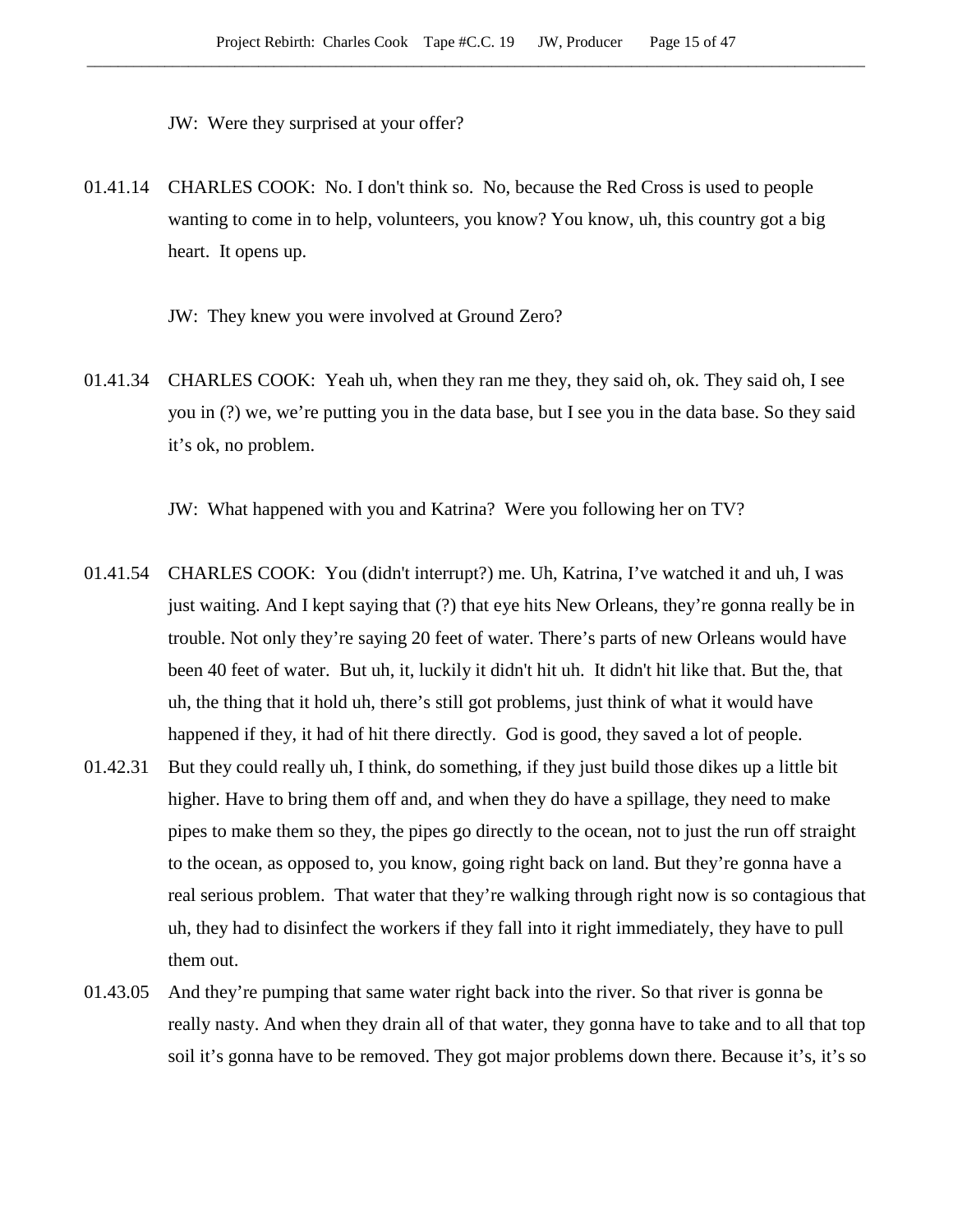toxic already, with the dead bodies and the toxin and all that, all of the bacteria. That's a (?) major (?) health uh, hazard that's gonna go on for at least 6 months to a year.

- 01.43.36 That, that I know for sure. That's, that's, that, and it doesn't just affect here. Because you go down there, you may (?) contact cholera, not knowing you have it, come home and pass it on. You might not contact anything, but uh, a mosquito has gotten into your lunch basket,
- 01.44.01 You bring the mosquito he, he's in there building up a couple more mosquitoes in your lunch basket, take it home and they open up and they, they done been infested. And so they really got problems. We got problems, it's not just they're. We. You know? So. 'Cos they have uh, it's a lot of airborne ailments that's right now. Not just water-borne. It's really bad. It's really, really bad.
- 01.44.30 They were gonna really need to burn some of that stuff. They need to really burn and rebuild.

JW: Are you worried about the diseases at all?

01.44.40 CHARLES COOK: I'm not worried about it. I done had my time. And I know I'm gonna be on the Hell Bound Express, so (?) I'm gonna be the conductor on the Hell Bound express, though. When I go, I may kick and fight, but I still gonna be the conductor (LAUGHS). And I know how to mess with, with the devil down there. 'Cos all I got to do is start singing spirituals, he don't like that. He, he might kick me out (LAUGHS).

JW: The Red Cross might kick you out?

01.45.03 CHARLES COOK: That's uh, that's a possibility. You know? There's always Salvation Army, FEMA. Uh, I'm qualified to go to either of them.

JW: Did you have a thing about the Red Cross before?

01.45.22 CHARLES COOK: Yeah. Yeah, I don't even want to deal with that, that's personal (?) junk that they did  $(\sim JW)$  because it doesn't even show up. 'Cos they know it's false. So I'm not gonna bother with them (in the New York area?), you know? (~JW~) And I was told by the regent that same thing, so I'm not bothering with the New York area.  $(\sim JW)$  Because when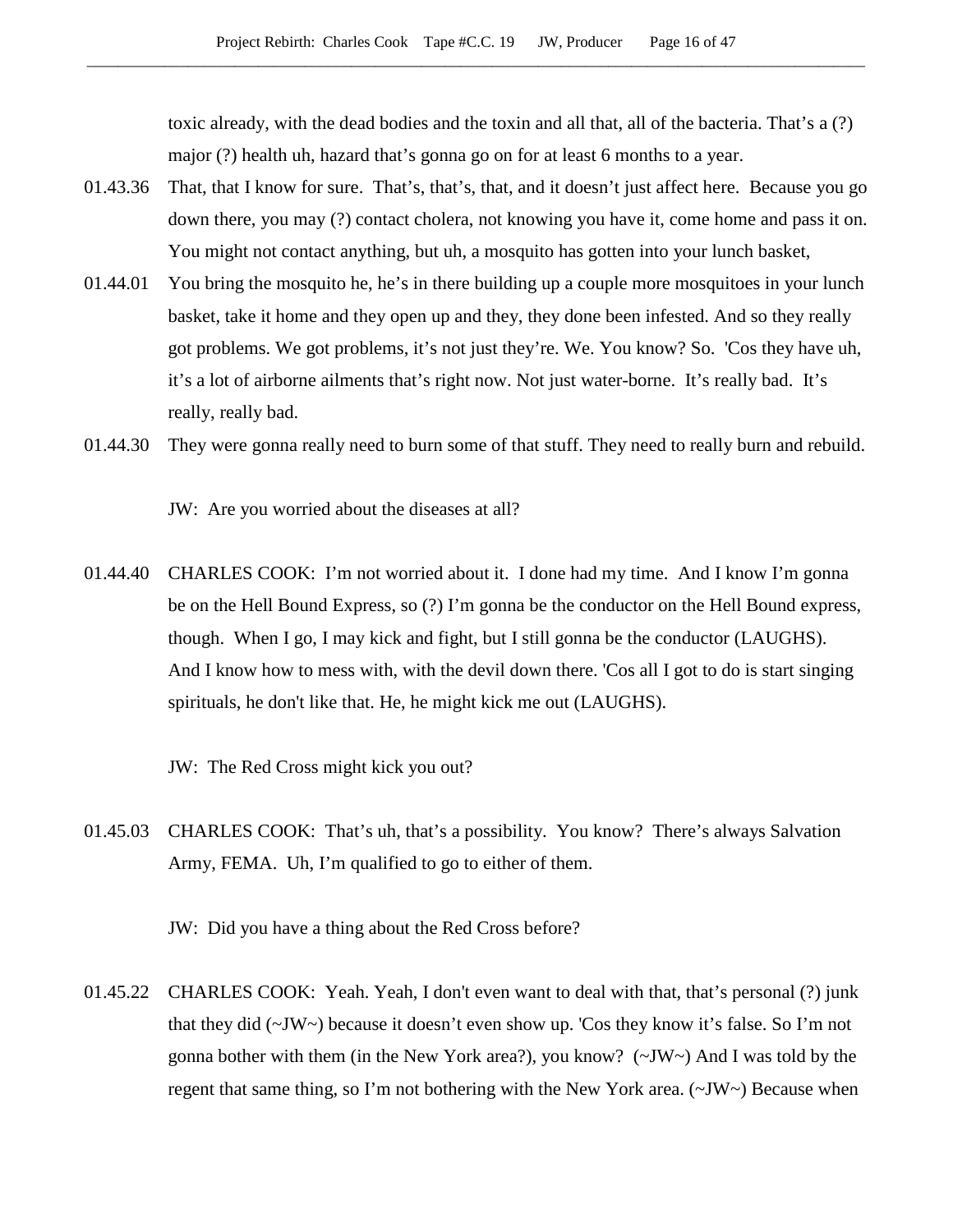I went back (?) When I went my intentions was not to even deal with New York in the beginning when I came back to the Red Cross. I was just wanting to deal with the National. 'Cos I didn't want to do. But I had to get the training, so I did the training, and I got the training.

01.46.01 So my purpose was served. On to new Orleans.

JW: What is the purpose?

01.46.09 CHARLES COOK: To uh, be of need when I'm needed. You know? It's just to help that's all. You know, I'm at the age where you know, I can put it on the line.

#### (OFF CAMERA REMARKS)

01.46.30 CHARLES COOK: October the  $17<sup>th</sup>$ , I was 65. Getting (?) younger, too. Uh. Hopefully. And they gonna find that Fountain of Youth, I'm gonna jump right in it. (LAUGHS) Knowing what I know now? (?) I'm gonna (?) since I'm down here, I think I'm gonna go play some chess, too.

JW: Will you bring your pinochle?

01.47.01 CHARLES COOK: Yes, I can. Cards go anywhere. Uh, you got to have something (?) everybody plays pinochle all over the country. I'm gonna have some fun on my time off.  $(\sim JW \sim)$ 

JW: You don't think this is time off?

- 01.47.18 CHARLES COOK: Well, in between the Red Cross when I am doing shifts uh, there'll be time off. That's what I mean time off. You know? I played pinochle last night, 'til about 1 o'clock.
- 01.47.34 I played chess all day the other day. Uh, this chess thing's getting hard. Uh, I've been playing guys who are grand masters and they whipping me, I'm not like used to being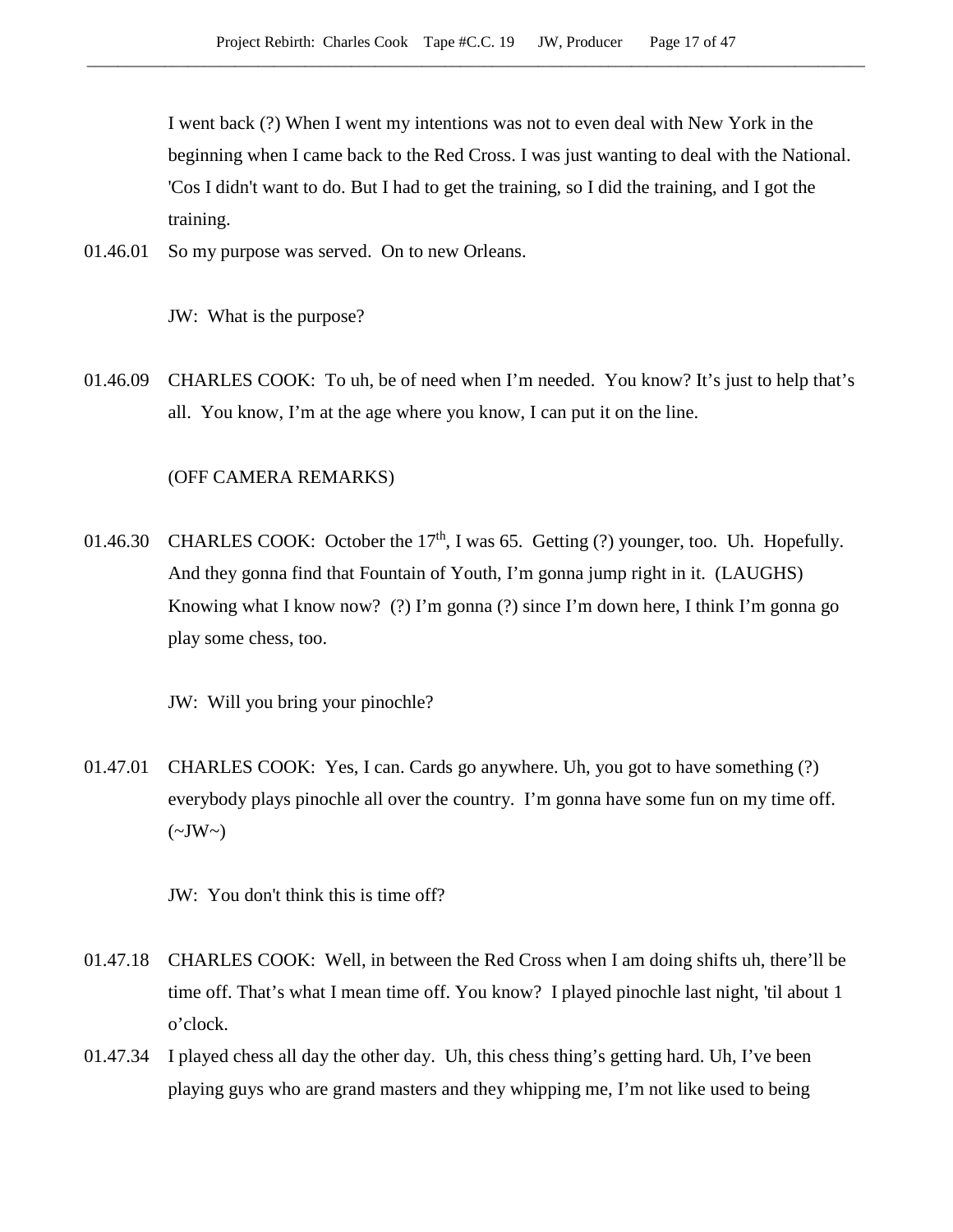whipped. And they beat, they put a spanking on me. (LAUGHS) But it's all good. Just making it better.

JW: Are you excited?

- 01.47.48.00 CHARLES COOK: About what, down there? No. After working with some of those people the other day, I want to hurry up and get there, but I'm not excited because it's too much misery. No. Excited? No, that would not be the right terminology. Anxious to get there to help. But not excited about it.
- 01.48.28 I saw, all I saw was some sad faces. You know, and I ain't had nobody come in there saying anything other than I lost everything, and you can see the despair in their face. Everything. That's sad. Everything. (CLEARS THROAT) you know? All you can tell them is be thankful you got your life. But I saw my brother couldn't swim.
- 01.48.58 All kind of stories like that. I mean, it's sad. No, I'm not, I'm not anxious about it.  $(\sim JW)$

JW: How would you compare this to 9-11?

- 01.49.14 CHARLES COOK: It's much different than 9-11. Uh, it's different in the fact that Mother Nature is something that you can't really fight up against.
- 01.49.33 The two draw you together, 9-11 it seemed like they came together faster. Because like it was somebody slapped them in the face, or (?)them in the face. But in this, the hurricanes, we've always gone through hurricanes, so they didn't react as, well, we all gone through hurricanes, we gone through hurricanes, we've gone through hurricanes, so it wasn't as intimate to people or as until they started to see faces and the people.
- 01.49.59 And I saw that, uh, they had a young kid, and they show him every once in awhile. He was a black boy. I think he must have been about 7 or 8 years old. But he should have been a politician. 'Cos what he said, and he looked into the camera, it was unrehearsed. You need to get down here now. My grandma is sick. She's old, she got to take her medicine. What do you want us to do? She's gonna die if she don't get her medicine.
- 01.50.29 And there are more people gonna die. You can't wait 'til tomorrow, you got to be here now. He sounded, (those were the words?) he was using. He sure took, he, he sure motivated me.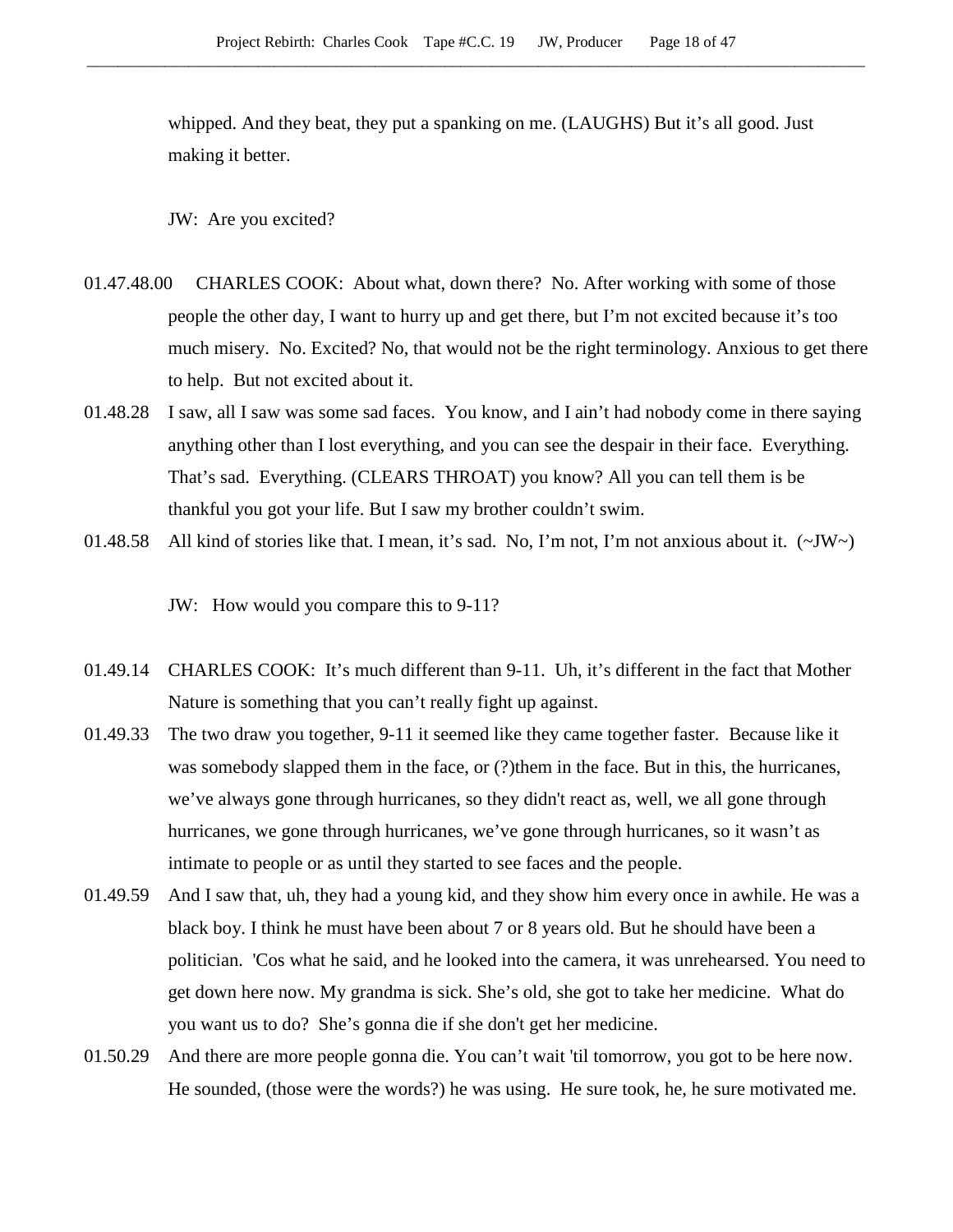Like the man and the woman jumping out that building. He was my motivation. I was already motivated anyway, but he, he really motivated me.

(OFF CAMERA REMARKS)

01.51.0 END OF TAPE # C.C. 19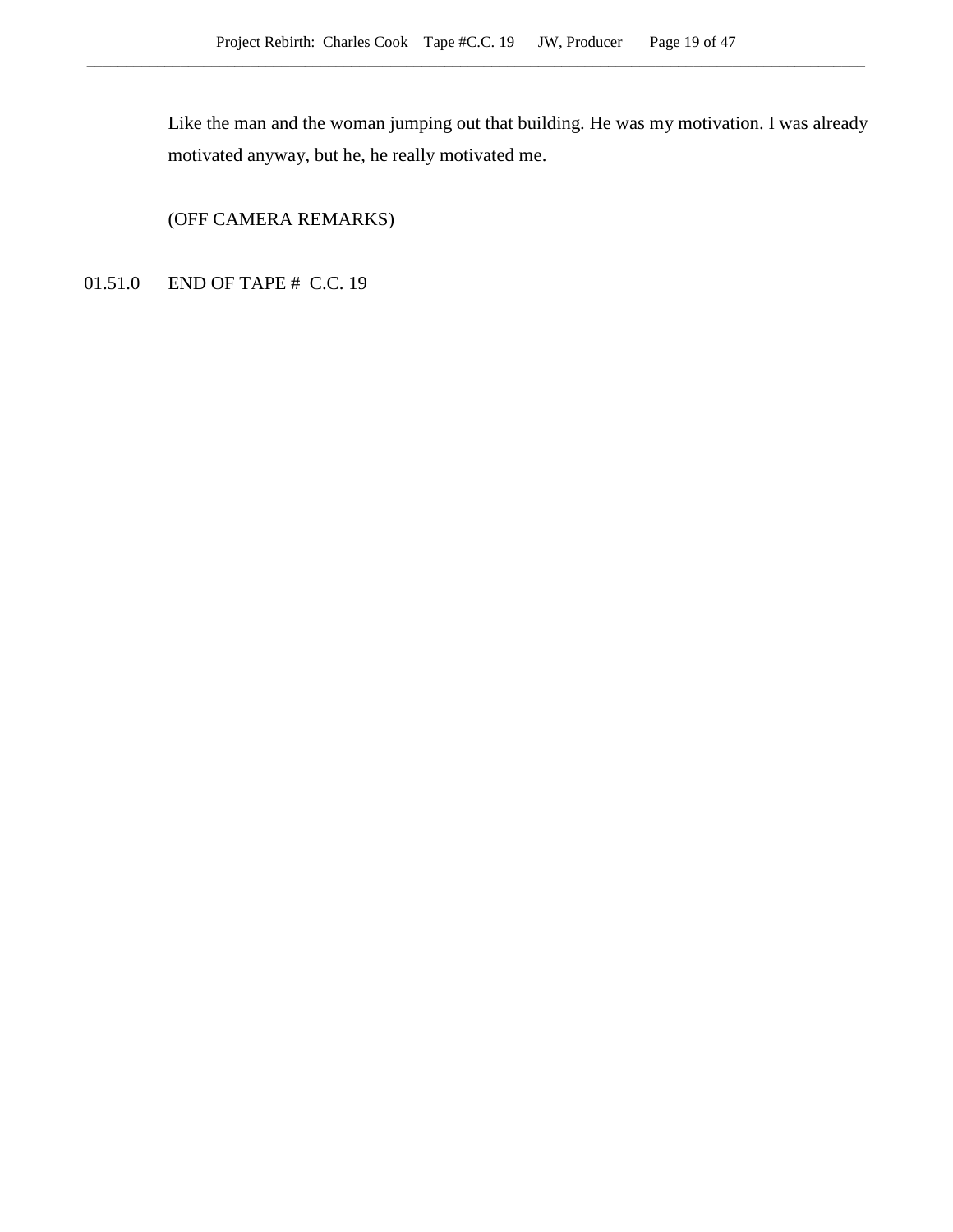# **TAPE # C.C. 20 09.10.2005 Charles Cook JIM WHITAKER, Producer/director PROJECT REBIRTH**

## 02.01.01 PICTURE UP

# (OFF CAMERA REMARKS)

JW: You saw two people jumping from the towers?

## (OFF CAMERA REMARKS)

- 02.02.24 CHARLES COOK: One of the motivating factors other than the buildings coming down was when I was listening to uh, that morning, seeing the fire and then the building, (?) when one of the buildings coming down was this guy was on the radio. And they kept where are you at, and he's telling them he, what floor he was on, and he kept going back and forth trying to find something and then he said I ran into somebody and said the fire's driving back. He said, but I found this woman. And so he said, well, what are you gonna do? He said I'm gonna look, see if we can find another exit so we can get out. So he came back and his, where his voice had been hysterical, it was calm.
- 02.03.00 They said what are you gonna do? He said, that fire's so hot, we, we can't stay, we can't stay. Says uh, what are you gonna do? He said, just said well, just tell my family we're all right. And the next thing you know, he didn't say anything more, and they said two people just came out hand-in-hand, man and woman. He jumped from the building. That's why I said (?) he made me think about, you know, things that, that young boy's statement made me think about that, you know, like strong statements.

JW: That's tough?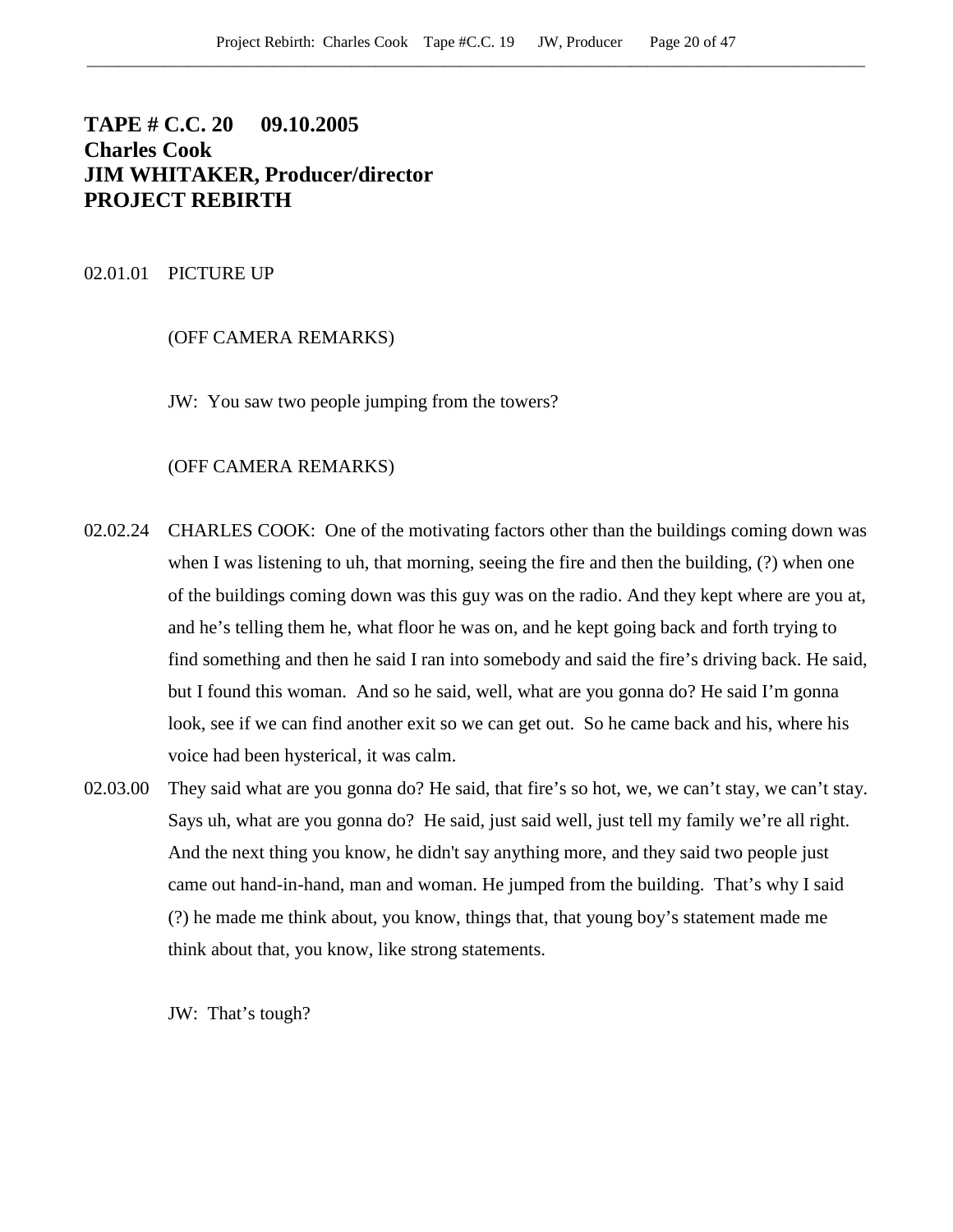- 02.03.34 CHARLES COOK: Yeah. Yeah. When he said my grandmother's gonna die, y'all gonna need to get here now. And he, he gonna be a politician the way he was talking. He was not, he was above his age. We don't need no help tomorrow, we need it now. People are dying, they're all old. He said, I ain't eat, we ain't eat in 3 days. We ain't eat nothing. No water, nothing. We need help now.
- 02.04.00 And my grandma needs her medicine. And they had (?) his grandmother right behind him. I'm sure they got something for that boy.  $(\sim JW \sim)$

JW: So you were watching the TV and listening to the radio?

# 02.04.16 CHARLES COOK: Yeah, I was watching TV when I was watching the young boy. (CLEARS THROAT)

JW: You said I'm out of here?

CHARLES COOK: Oh, I was already out of there, you know, but I just (?) that just gave me more motivation to do this. So.

JW: You were talking about the African revenge?

02.04.42 CHARLES COOK: Yeah, that's my way of putting it (~JW~) I know nobody else (~JW~)

(OFF CAMERA REMARKS)

JW: There's a lot of black families that were affected; how do you feel about that?

CHARLES COOK: Well, I know where (?) you're going.

(OFF CAMERA REMARKS)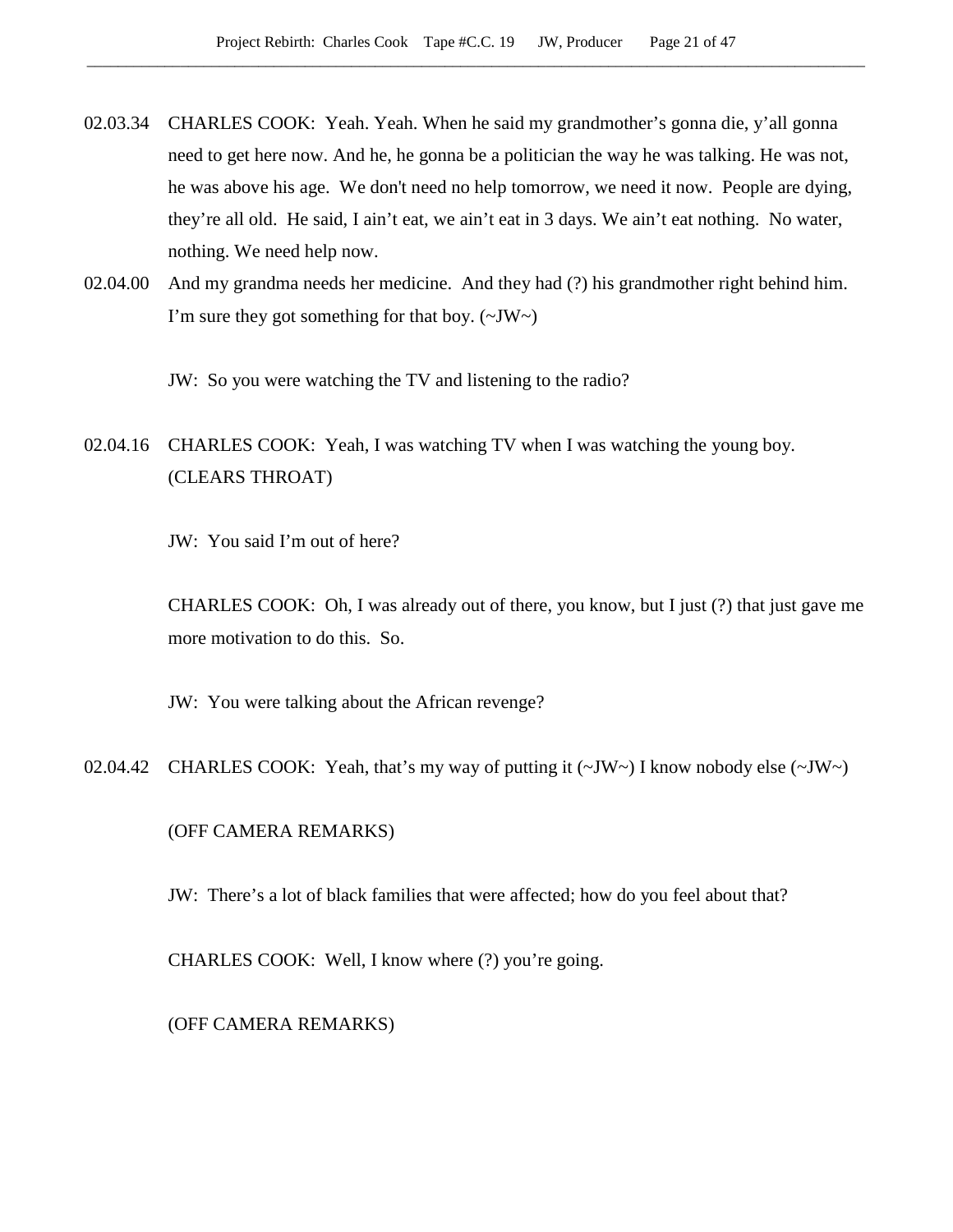- 02.05.33 CHARLES COOK: There's, there's definitely uh. There's justice and just us. There's justice for white folks, and there's just us for blacks. That's why blacks have used that saying for years in our communities. Case in point.
- 02.06.01 A white kid could have a gram of cocaine and get probation. A black kid could have a nickel bag of crack and get 7 years. And that's, if you look down and take statistics of how the disparaging the crime rate is, and how the penalties for each, you'll see such a vast difference. You'll say no, that's not possible, but it's possible.
- 02.06.31 And they, 'cos I've seen the surveys, it's crazy. So yeah, that's uh, we got a lot of room. But I'm glad. I'm really glad. That it happened, like it's happening. Because all those people that think that we have been emancipated, liberated since they went down their march are seeing that that's just not true. You know? You still in a struggle.
- 02.07.00 Unfortunately. Unfortunately. And I don't, I'm uh, I'm, I don't have no business that way. I can understand that, too. Uh, I don't have no business. 'Cos I'd give my life for you in a minute, you know, so I have (?) something like that. So I don't have no business. I understand it but I don't like it. You know, my daughter lives in an area, they got the Confederate flag in New Jersey. (LAUGHS)
- 02.07.31 Oh, she's in Highland Lakes, New Jersey. And that's one of the upper parts of New Jersey. The Confederate flag. I said uh, they still want to carry that war? You know? If they want to carry the war, (?) they lynch blacks here in the Civil War right here in New York City. The Irish (?) be conscripted into the uh, war.
- 02.07.59 They didn't like the idea and they, a lot of blacks, that's how a lot of blacks got to Brooklyn, they had to swim across the East River, because they were lynching them right down 'cos the blacks owned, or lived in most of the lower of Manhattan. And they were lynching them from lampposts like crazy. So should I hate uh, Irishmen because of that? No. That was an ignorant mind at that time. That's all.

## (OFF CAMERA REMARKS)

JW: How has the rest of your year been? Anything in particular?

#### (OFF CAMERA REMARKS)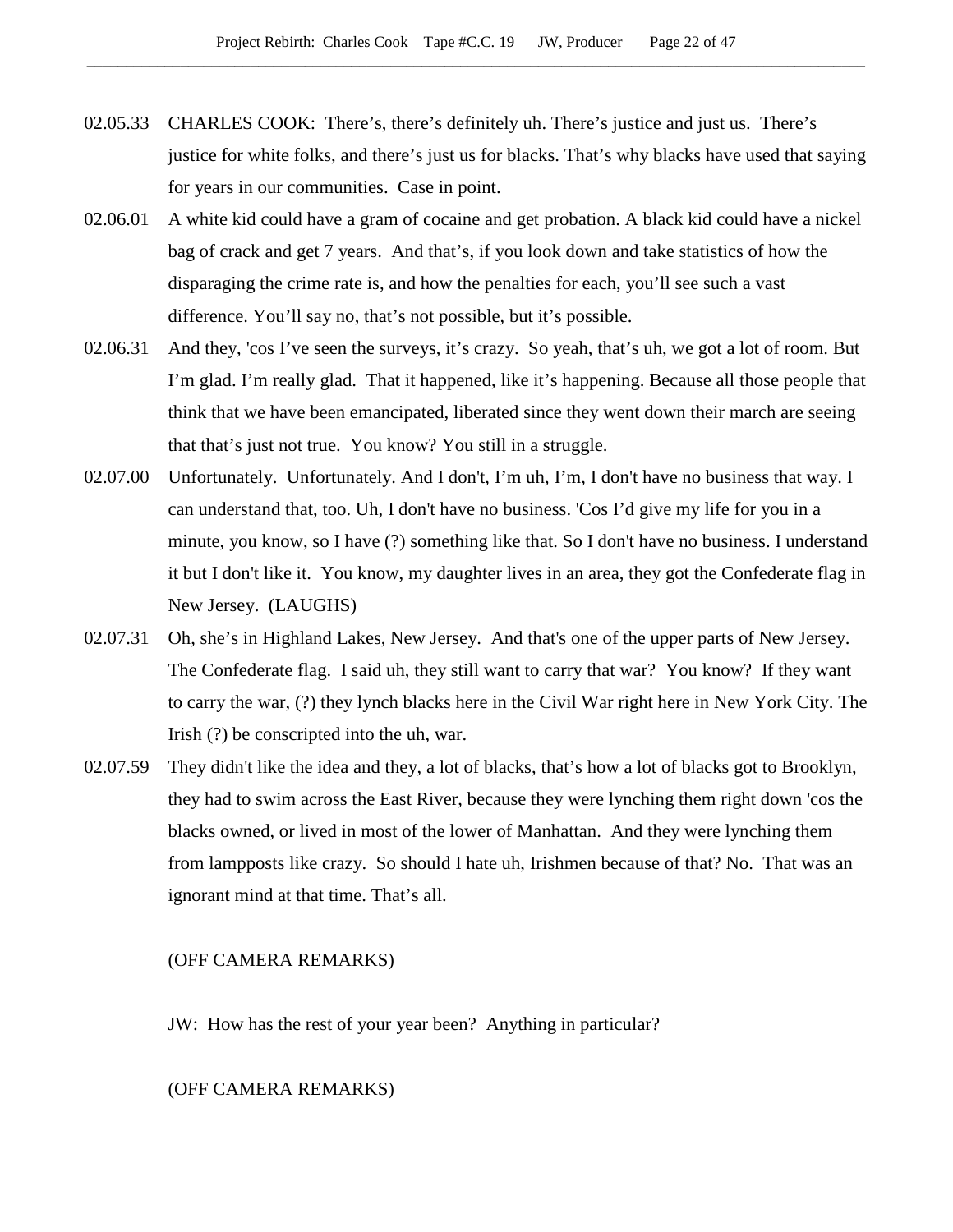- 02.08.44 CHARLES COOK: No uh, just taking it easy. Uh, just playing cards and pinochle and let's see, what else? Playing a lot of chess now. That's all. I've just been taking it easy. I've just been relaxing doing uh, I'll tell you, I was doing that disaster service for awhile with the Red Cross and then that stopped.
- 02.09.04 Other than that I haven't been doing anything. I was planning on two trips, one with my wife, one with my girlfriend, we're going on a cruise. My wife, we going we're supposed to be, we are supposedly going on uh, driving but I think we changing that up, we may take the train and then drive when we get there, rent a car. (We had?) this gas prices. Trip just went up twice, just in gas alone.
- 02.09.32 The trip almost. I cannot believe, I filled up, I've bought gas the other day for what I (?) when I was teenager, I could almost fill up the car for. Almost \$4 for a gallon of gas in Brooklyn. You could almost, back then, it was 13, 14 cents a gallon. And look at this now. It's crazy.

JW: I remember when Cokes were 25 cents?

- 02.10.00 CHARLES COOK: Yeah, I remember that, too. I remember when they were 12 cents. That was uh, one of those years. But uh, (LAUGHS) I remember when I could take \$2.00 and I was rich. I could go see, I could go see a movie, get in the movie for 12 or 13 cents on a Saturday, see 3 major movies.
- 02.10.26 Would see Buster Krabb, Flash Gordon, Tom Mixx and Some (?) else, the serials, about 7 serials, and then some cartoons, and three movies. I'd go in the movie and stay all day, and could come out and go to another one, and it was paid like 10 cent, 11 cents to go in the movie. And a nickel would buy you a lot of candy. Ten cents would buy you a lot of candy (LAUGHS). Yeah. That dollar don't work now, nothing no more. (LAUGHS)

JW: Do you think about 9-11 any?

CHARLES COOK: I don't think about it.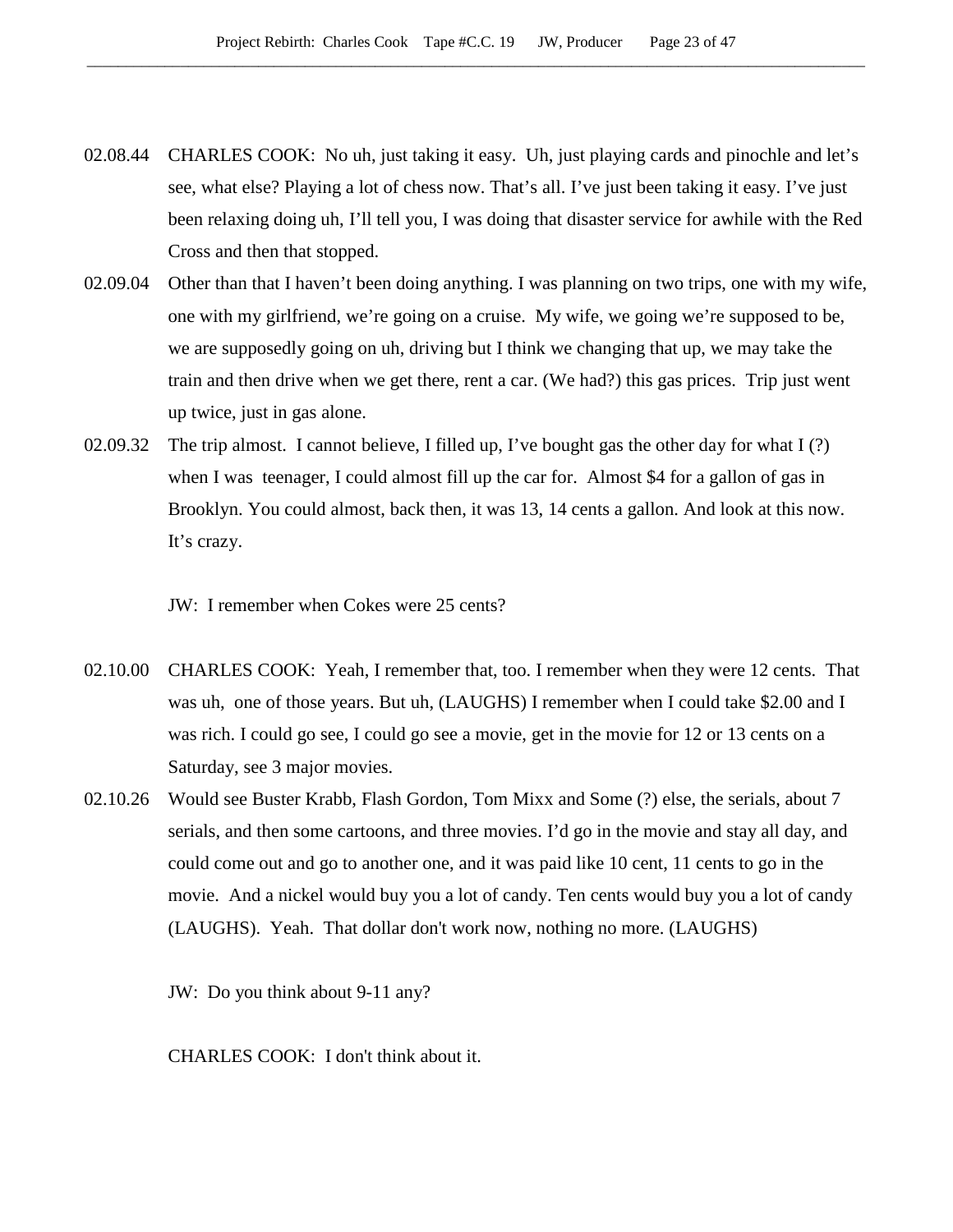JW: You don't?

CHARLES COOK: I don't, I really don't. I really didn't think about it 'til uh, somebody spoke on it the other day. (STOPS)

(OFF CAMERA REMARKS)

JW: You went down to September Space?

- 02.12.38 CHARLES COOK: Yeah, this week uh, the week before. They asked me to come down. Uh, they had (?) uh, what they call a First Responders' uh, meeting uh, about a month ago. With people from Oklahoma, so they asked me to come down, so I met with some of the initial people that responded to Oklahoma's uh, bombing.
- 02.13.00 Uh, and uh, some Red Cross people and uh, bomb squad people, you know? We had a nice little meeting. They're expecting some more stuff.

JW: They're what?

02.13.15 CHARLES COOK: They're expecting some more stuff to happen (?) in this country. So. They trying to get ready for it. That's what the meeting was about.

(OFF CAMERA REMARKS)

JW: Why?

02.13.36 CHARLES COOK: To have a cohesive working plan in case something happens, so people you know, would be more coordinated and know what they're doing in response to, by people from different areas. That's what's gonna be around. They, they're, they're gonna be kicking that off real soon.

JW: What do you mean?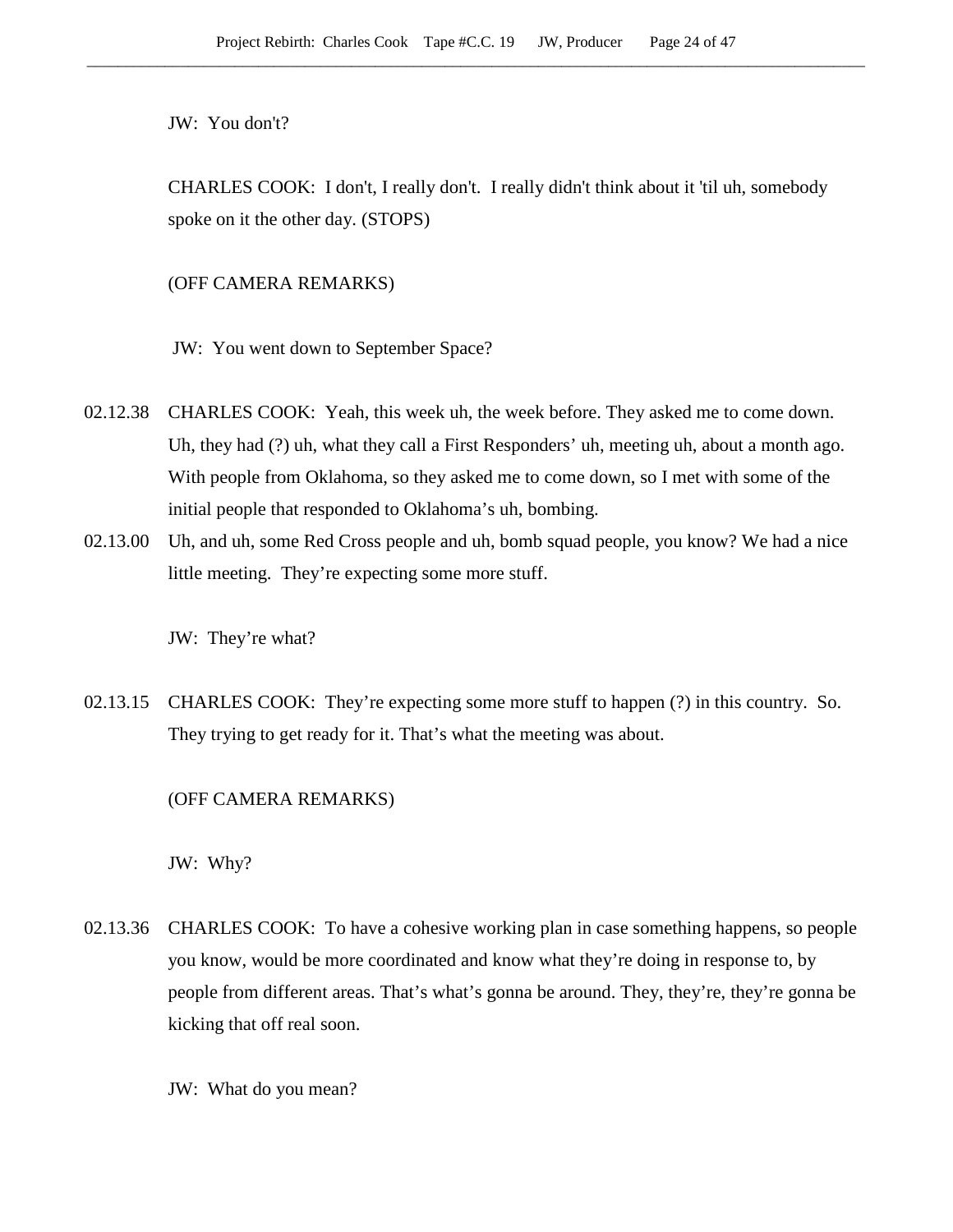02.13.54 CHARLES COOK: Well, they're gonna be going around the country and coordinating it. Getting their ideas together, formulating how can you work better as a team, if you come from out of the state and how can you help when you come in the state to some place vise versa, and knowing where you're supposed to go when you come in, that kind of stuff. You know?

JW: It's interesting?

- 02.14.21 CHARLES COOK: Yeah, I thought it was. That's what I was, and so when I had gone, then they asked me well, you know, we've been having these regular meetings. Uh, every Wednesday and I said (?) they said well, some of the guys' having problems with still with that and I said I ain't had no problem with it. So well, do, you need to come and talk to them if you ain't having no problems. So I can't. And one guy was really despair, everything is just bad, bad, bad for him. But uh, I can't see it uh, having bad uh, you're alive, be thankful you're alive. And then them other people, they suffered and died, that's who you should feel sorry for. Be grateful you're alive.
- 02.14.58 And then they said you know, and the other day they said, you know, we're trying to get you to come down here and we wanted to know if you wanted to be in the honor guard, and I said no, that's ok. I did that. I been there. I wasn't in honor guard, but at least I walked out uh, you know, with (?) that day. That's enough.

## (OFF CAMERA REMARKS)

JW: There was the parade?

02.15.30 CHARLES COOK: Yeah, I did get to march in the parade, the Columbus Day Parade.

JW: Right up front?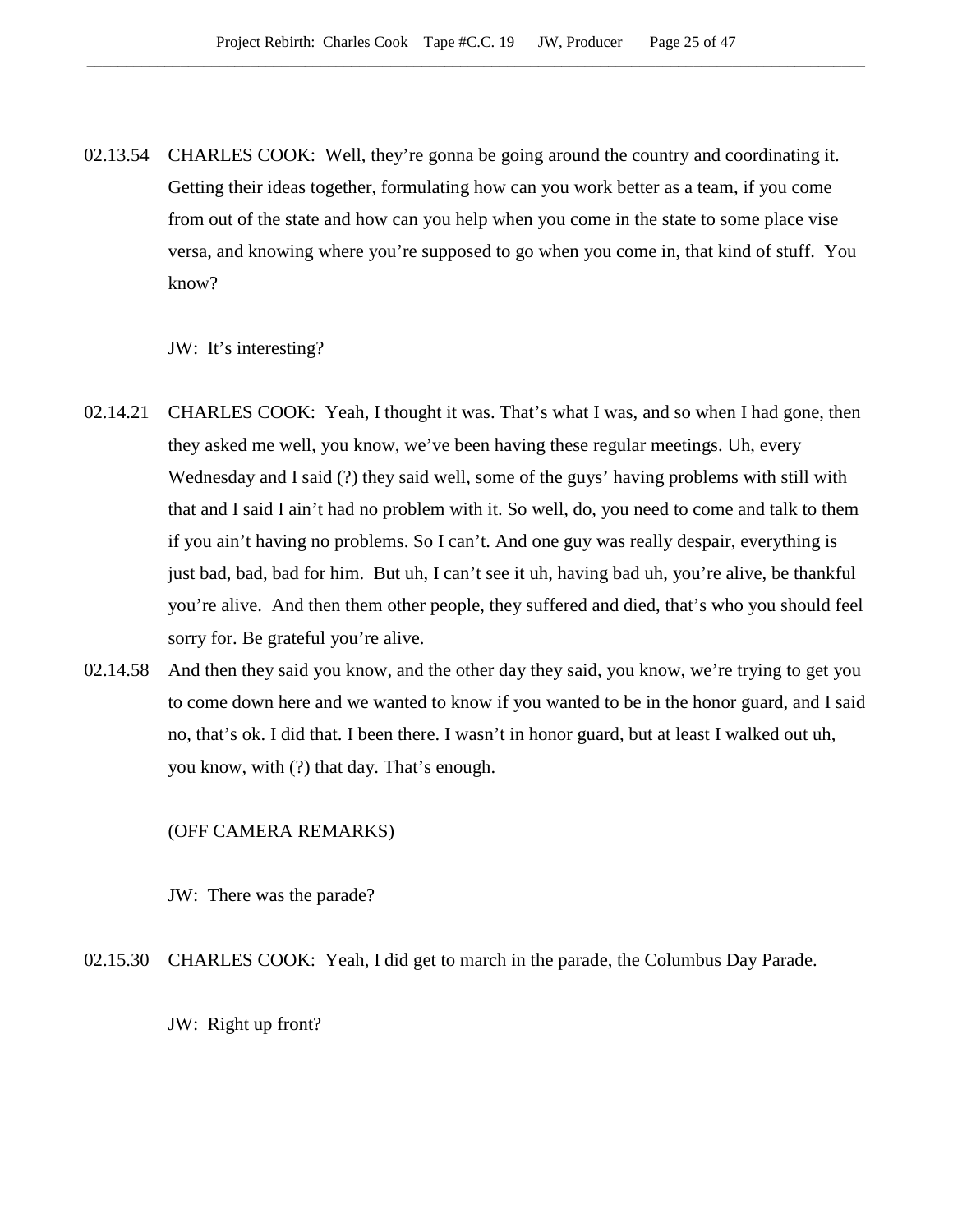CHARLES COOK: Yeah. That was really special. I never got to see the footage of it, though. But my neighbors told me about it. (LAUGHS)

## (OFF CAMERA REMARKS)

JW: This time you'll be dealing with living people?

02.16.36 CHARLES COOK: Yeah. I can deal with that. Uh, 'cos I can flirt and talk my stuff. Tell them if I was a young man, you'd be, I'd be chasing you all over. You know? You ain't that old, honey? I'm not. Don't open the door (LAUGHS).

JW: Is that the real reason you're going?

CHARLES COOK: (LAUGHS) No (LAUGHS). I hope not.

#### (OFF CAMERA REMARKS)

- 02.17.10 CHARLES COOK: I'm, to be honest, (?) now because of that I'm on my best behavior (LAUGHS). This girl I was helping the other day, she was some kind of pretty. She kept saying, you know I'm all by myself, and I said hey. You should call me, I'm all by myself. Good men are hard and she said you can't find good men in Louisiana.
- 02.17.33 I said (?) if we run into each other under different circumstances, we could talk. I said but that, that would not be the appropriate time I said 'cos you're going through emotional stuff. She said I know. She said I'm gonna see you (?). I said uh, that's just (?) I can't do that (LAUGHS). No, I can't mix it with two. I can't do that. See, I've had that, I've been in that situation before. Seeking, people seeking help and needing help.
- 02.18.00 My brother runs, used to run uh, a couple of drug addiction agencies. And I was counseling one time, and when you do that, most of them people they uh, who are trying to get out of that, they look for a positive image or somebody to hold on to. And I have much stuff I could have taken advantage of, but I never did, so. I had, I (?) go to a different frame when I'm doing certain things. So no, they're, all the ladies are safe. For now.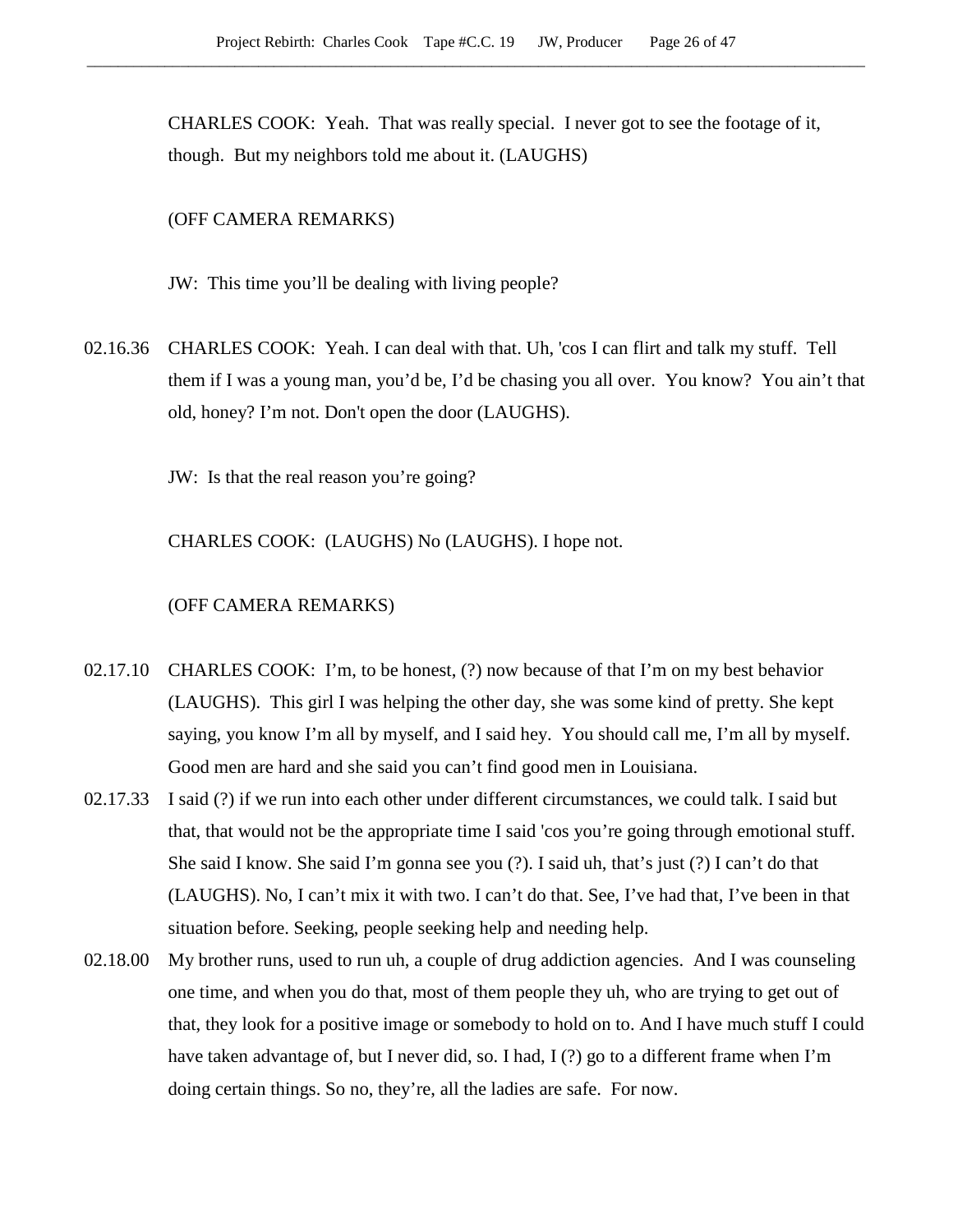02.18.31 Now, after everything's over, maybe. I'm gonna go find that Fountain of Youth. I got my Cialis, Viagra, and the VA giving out that new click, click, click, everything's straight (LAUGHS). I'm just joking.

## (OFF CAMERA REMARKS)

JW: What else has been happening in your year?

- 02.19.02 CHARLES COOK: My year has been dull. I haven't done anything. I've been trying to stay low-key, stay in the house. You know? Just chilling. You know? I've been told you ain't go, we haven't been no place. You're right. Normally I'd be going several places. I have to go to court next month, October the 20<sup>th</sup> in fact. That's when I got hit with this truck and it finally coming to court. So my lawyer had kept me quiet.
- 02.19.30 I don't want you going 'cos you didn't know when I was gonna have to go. He was kept telling me (?) one time and another time. So that's another reason I haven't been jumping around. Other than that I would have been, I would have been in Detroit, or California. I'd have been some place.

JW: How long do you think you'll be down there?

02.19.50 CHARLES COOK: Well, they told me I'd been uh, can I stay for 3 weeks? I said yeah. And uh, I'll stay, I'll probably stay longer than that. I'll probably stay up until October 18<sup>th</sup>, 'cos I got to go to court the  $20<sup>th</sup>$ . And then I'll go to court and then I'll go back down.

JW: Is your trip to Louisiana threatening the court appearance?

CHARLES COOK: I'm not worried about that.

JW: What about your lawyer?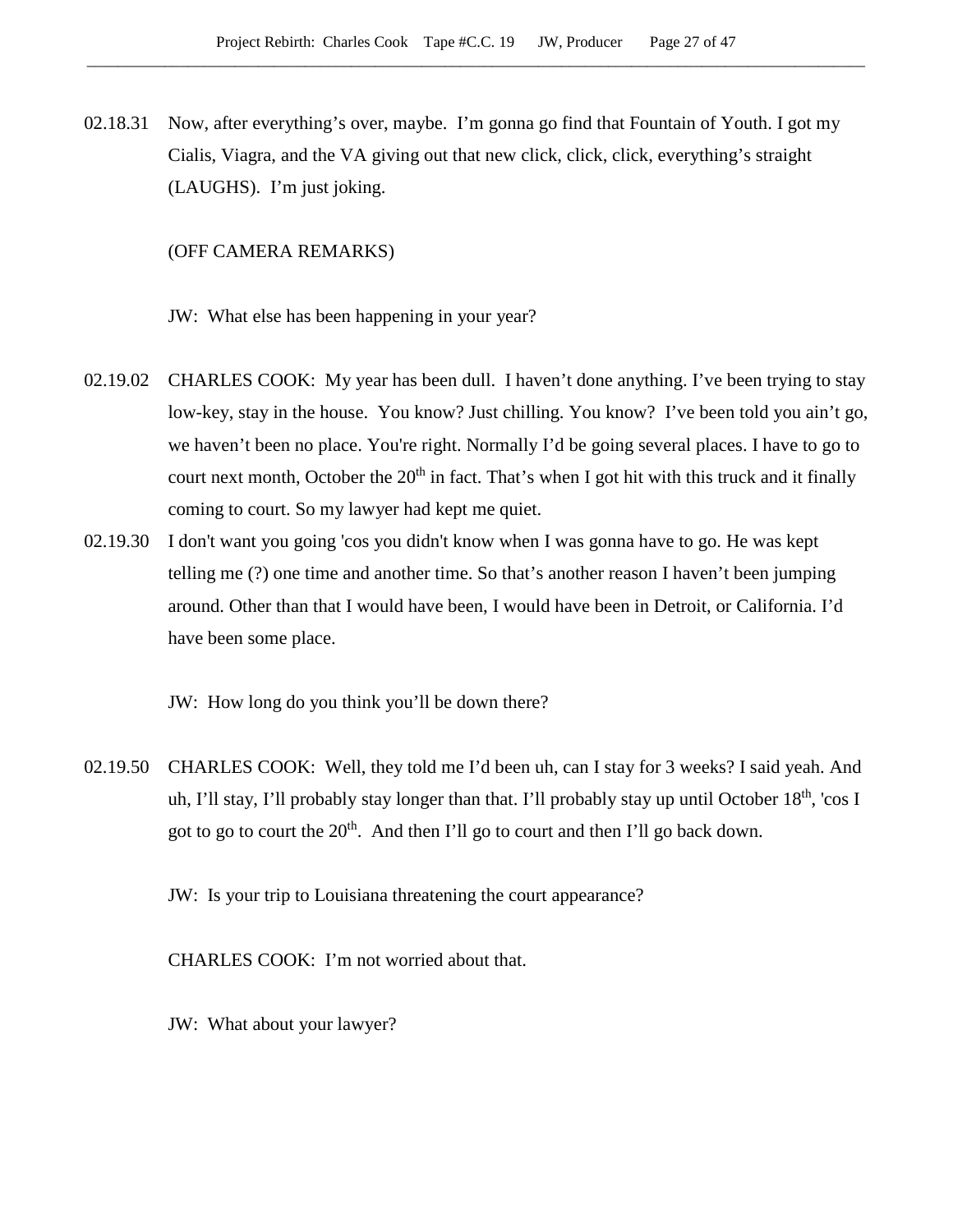- 02.20.15 CHARLES COOK: She don't like it. I don't care. It ain't about no money for me. I don't care. She wants me to be, you know, when you went to Ground Zero, didn't make good for the case that you was able to work uh, I know that. And that's what I'm saying is I don't care. You know? I don't. enter it.
- 02.20.38 First of all, I never said it was anything physically wrong with me, other than my ear. That's what's wrong with me. And I have a serious problem with that. You know? And the (?) their, the insurance doctor is having me, he says he has a very bad problem. You know? He checked my hearing and he said yeah, he definitely has some problems. You know ok, I've lost a range and a whole lot of other stuff.
- 02.21.03 Uh, and he said he sees damage. So I you know, she said, yeah, but you could act like you was, can't move or something. I said I'm not gonna lie. I've never been a malingerer. That's never been my thing. If, if I wanted to do that, I could be collecting money from my bullet wound in my leg, 'cos the doctor wanted to give me like a partial payment years ago. I said I don't need it 'cos I, it doesn't bother me.
- 02.21.28 Now I look back at it, (?) I wish I had taken it a little bit of extra money (LAUGHS).

JW: Someone shot you?

CHARLES COOK: But that was in service.  $(?)$  I wish I had taken a little extra money.

#### (OFF CAMERA REMARKS)

JW: How's your health?

02.23.51 CHARLES COOK: Uh, I passed out a couple of weeks ago, I had to go in the hospital. My, I had taken some medication and it uh, I took it, two doses instead of one. And my pressure dropped to like 80 something over 70. And I told the doctor when I was up on the ward, that's impossible. So when he looked at it, (?) he saw what they had, and went (?) on the chart when they brought me in, it was 85 over 70. I said when they arrived, the EMS arrived, that same young lady who got the car, she had checked me out. It was like, she, 'cos she kept saying, 'cos she just new to being in here, she said, don't seem like it's right (LAUGHS).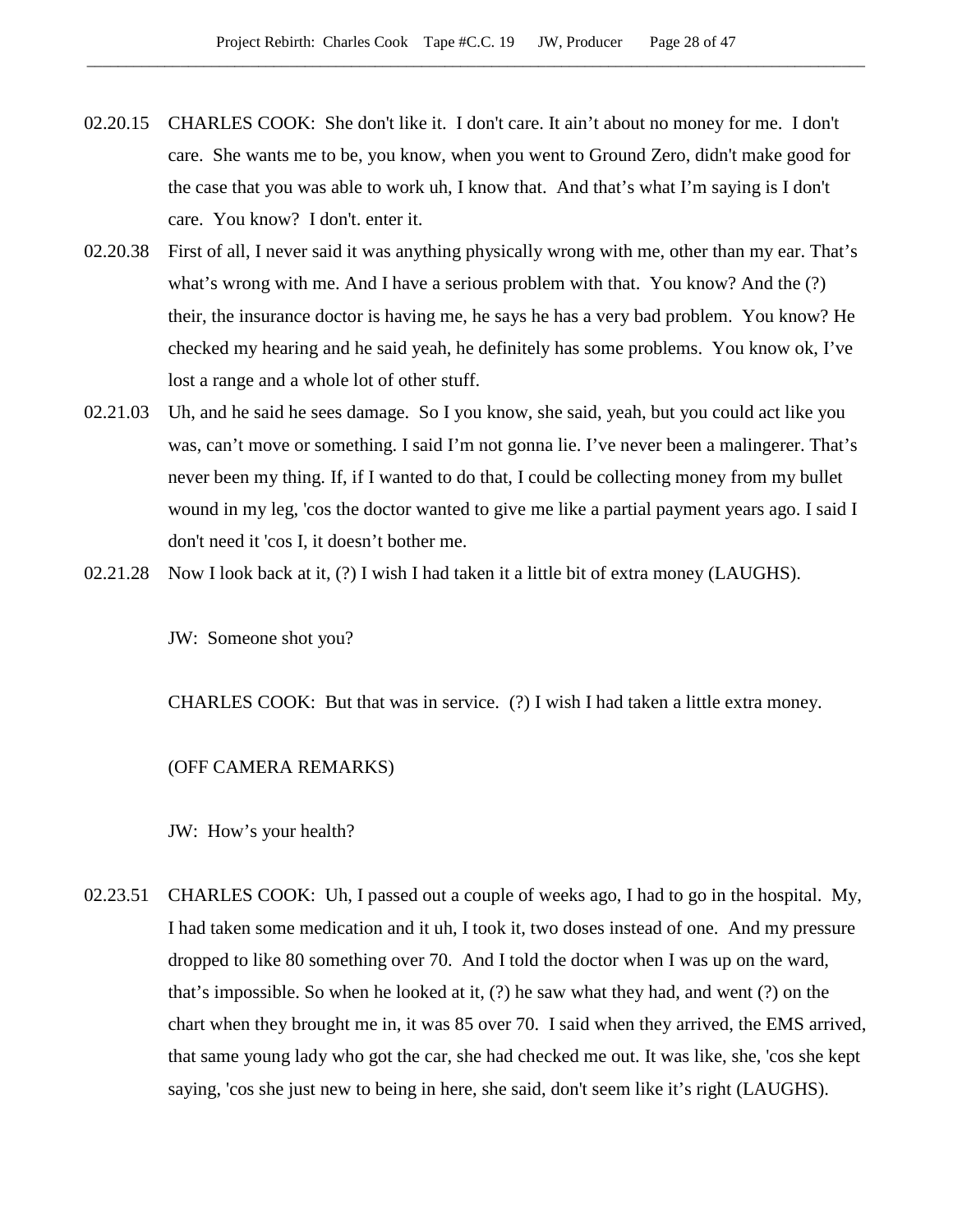02.24.36 It's too low. She said, nobody's supposed to live like it was this low. And I said, yeah, you're trying to kill me (LAUGHS). Oh, I slipped. (LAUGHS)

(OFF CAMERA REMARKS)

JW: What happened?

02.24.58 CHARLES COOK: Uh, she said I passed out, but I was conscious and aware of everything. But I just (?) got woozy. So  $(\sim JW \sim)$  I was, I was taken to the hospital, I stayed overnight (?)

JW: What medication?

- 02.25.12 CHARLES COOK: Uh, (Flonex?), it's for my prostate. But I can't take it, I know that I have taken it before and it makes me so I'm normally supposed to take it at night, I normally take it at night. But I took two pills, I forgot I had taken one, and I took another one. And I (?) got up, and (?) just zonked me out.
- 02.25.31 It just dropped my pressure too low.

JW: How's your chest?

02.25.38 CHARLES COOK: Uh, I seem to be all right, you know, I don't know (?) I don't bother it unless it bothers me. So when it bothers me, I don't bother it. I just keep on doing and doing.

JW: What about your coughing?

CHARLES COOK: I'm doing a lot better. I've been drinking water and cider vinegar and stuff like that.

JW: What about doctors?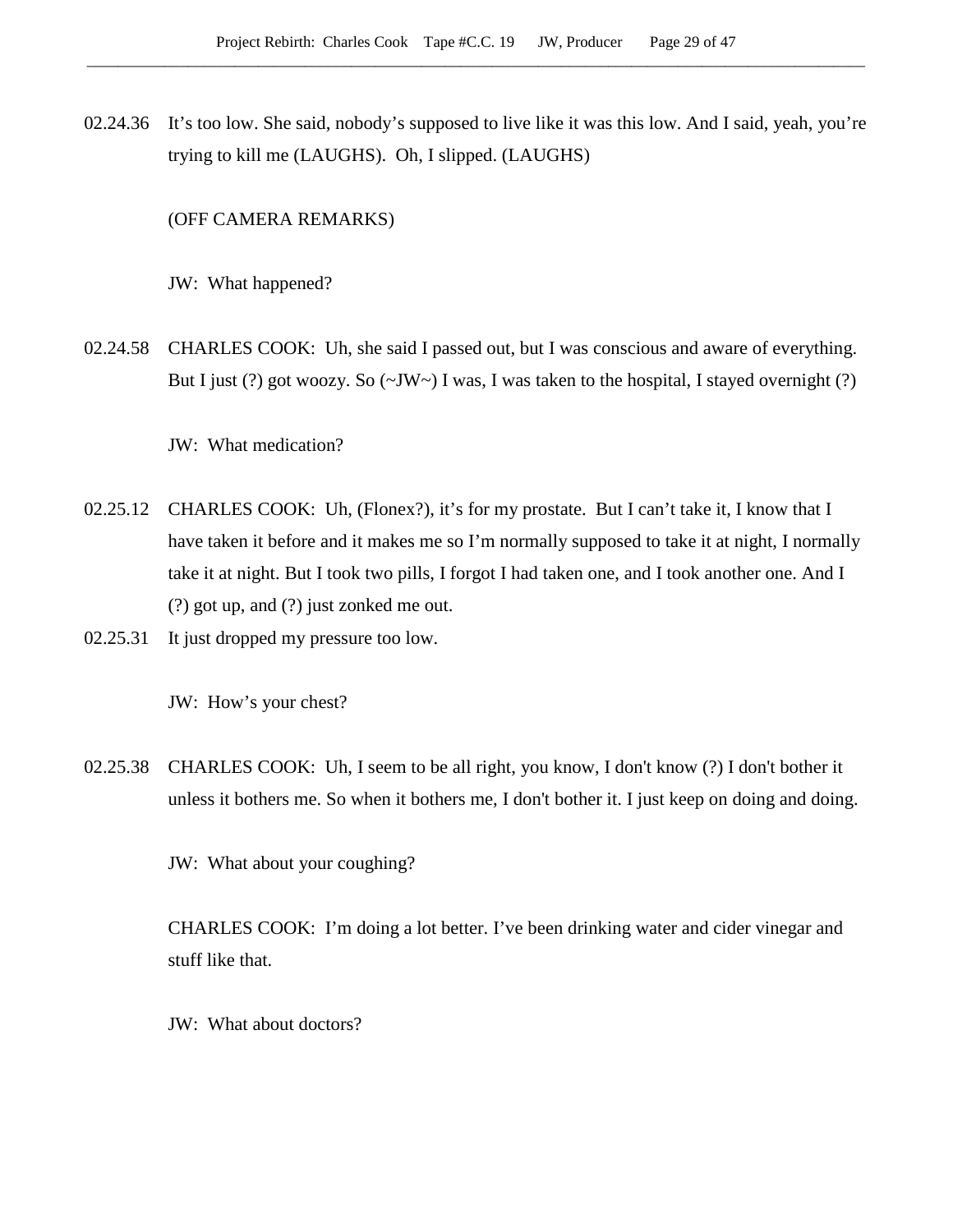02.26.00 CHARLES COOK: I, definitely stay away from doctors. As much as I, they got needles. Being as how I got to go this week and get a couple of shots. Not looking forward to that. I'm trying to decide, you know, in the arm or butt, but I think I'll take it in the cheek.

JW: What about the man who passed away recently?

- 02.26.35 CHARLES COOK: Well, my attitude is we chose our way to go. Uh, 'cos nobody forced us the volunteer to go down in there. But if being in the situation was, as it was, they lied about the conditions by telling us, well, they were lying us telling us that the air was all right. But to a man, we knew right away it wasn't. we knew when we was there on site, it wasn't. So we, we can't blame them, 'cos we knew.
- 02.27.08 You knew, I knew uh, everybody else who was there knew. And if they say otherwise, they're lying. 'Cos we knew how bad the toxins were down there. So. But it was just bad, because some people weren't even there an extended length of time and got messed up. Much less people put in as much time as I did, so. It's expected. But I chose my way to go, that's all I can say.

JW: You haven't gone to the doctors?

- 02.27.34 CHARLES COOK: I've gone to the doctors. But I, uh, they, whatever they say whatever you're doing, keep doing it, 'cos I'm clearing up. (~JW~) Yeah, I, I drink vinegar sometimes, vinegar cider, to clean my lungs, trying to clear my lungs. I still can't, I still always feel like I got, not as bad as it used to be clearing my throat, but now it's much better.  $(\sim JW)$  And I, I walk a lot, run by, bikes, I've been doing a lot of that. I've been exercising, you know, I got this little (~JW~) playground here, but you know,
- 02.28.04 I ride bikes and walk the stairs. I walk 8 flights of stairs. Uh, that's working out.

JW: Do the doctors recommend the vinegar?

CHARLES COOK: No.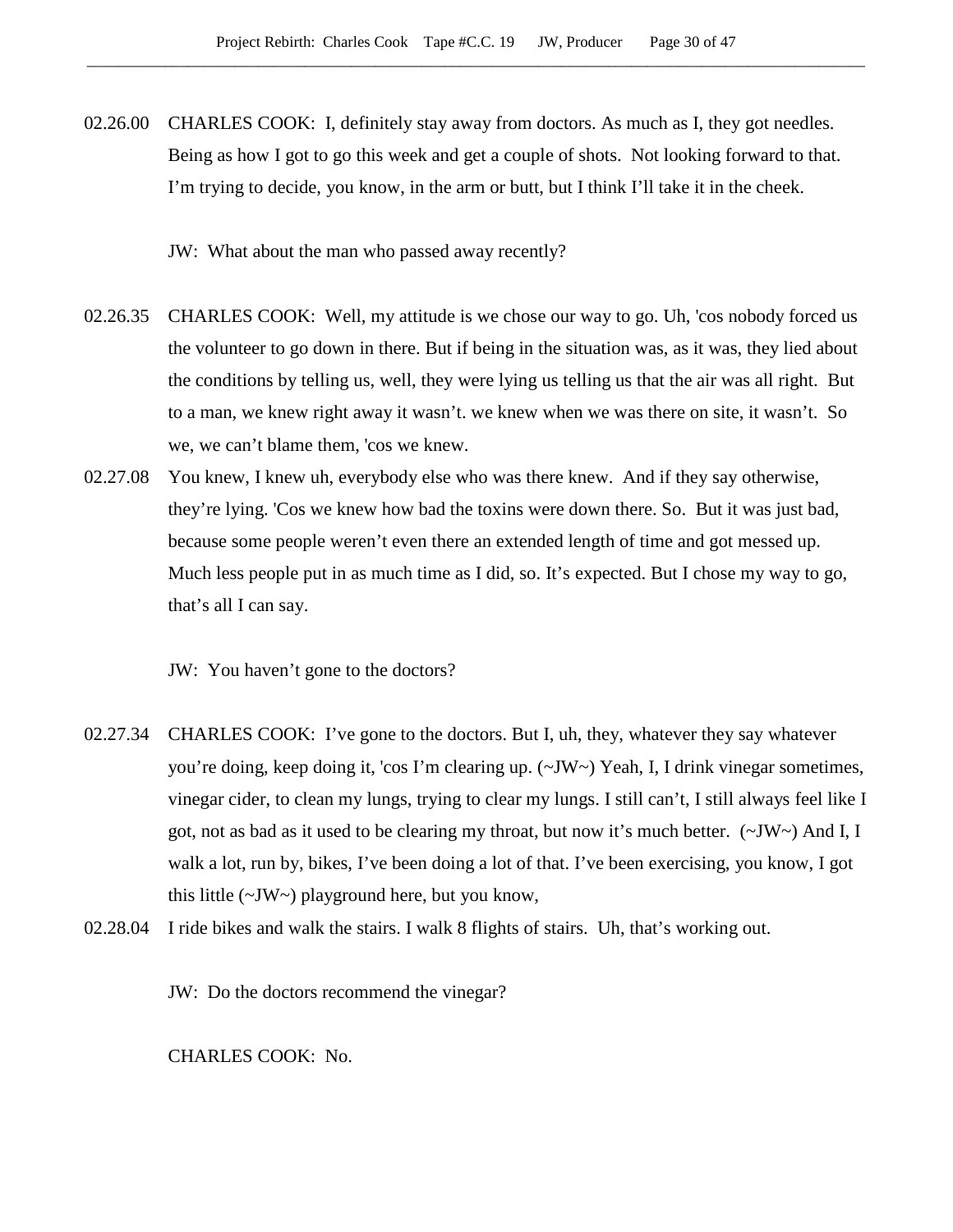JW: Your grandmother's?

CHARLES COOK: Well, those are some old remedies, yeah.

JW: Your grandmother?

02.28.22 CHARLES COOK: Well, she, that was one of her remedies, but she ain't here to recommend it, but I just (?) went back in the book. And it's just like we used to have, when you have a real bad cough, my grandmother used to give you a drop, my mother did, a drop of turpentine and sugar. And it will knock all the cold out. If you got a real bad cold (?) it'll bring all that phlegm and everything out. Turpentine, (?) and it works.

JW: You're not worried about your health?

02.28.55 CHARLES COOK: No, I'm not worried about that. I, I stopped uh, I, I used to worry about death when I was a young man. But I turned over in a jeep and I decided no worry about it after that, 'cos I always felt I was gonna die young. And death ain't nothing. You know, it must not be bad, nobody came back complaining.

JW: You passed 40, too?

CHARLES COOK: That's what I said  $(\sim JW \sim)$  No, I thought it was gonna die before I was 20-something.

JW: And then 40?

02.29.28 CHARLES COOK: No, no 40, I wasn't uh, no, I wasn't worried about 40. Forty, I was just starting to have fun. I was really having fun, like now.

JW: How are your sons?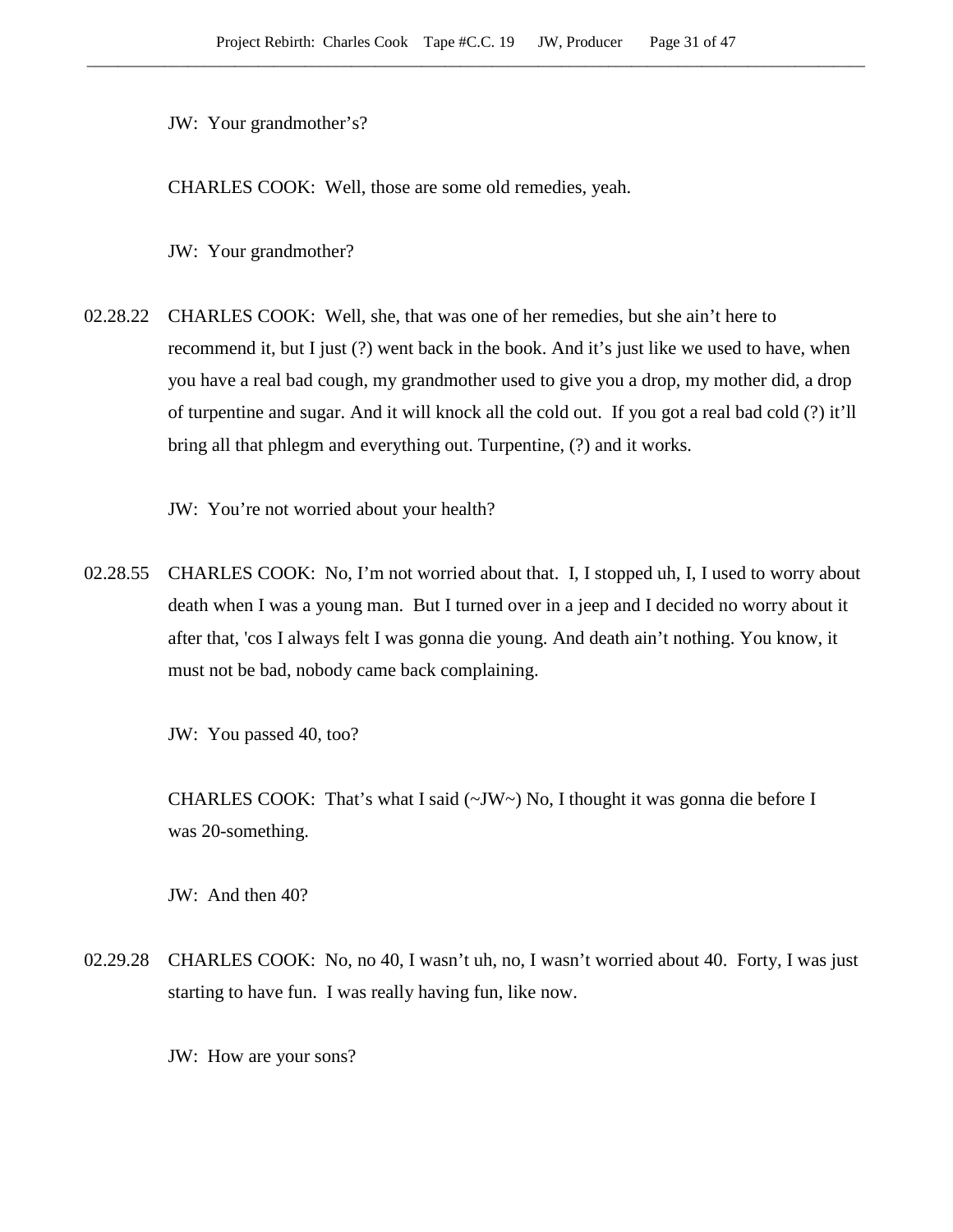CHARLES COOK: Uh, they're (STOPS)

(OFF CAMERA REMARKS)

02.29.57 CHARLES COOK: One of them's ok, the other one is acting like a fool. But I'm not speaking with him at this moment. He called me up, you don't want to talk to me? I said no, I don't.

JW: Why not?

CHARLES COOK: He did something I didn't like, approve of, and he knows it.

JW: Medication thing?

02.30.15 CHARLES COOK: It's, it's a medication thing. He's not taking it. And he tried to explain something to me, and I said you can't explain nothing. He did something (?) I forgive him for it, but I'm not liking it.

JW: Danielle said one went off meds?

02.30.36 CHARLES COOK: Yeah, he wouldn't take it. That's the (?) one. Yeah. That's strange how the Lord did that. Uh, (?) they told us, if one has that uh, schizophrenia the other, both of them will have it. And they both did. And they both bright, smart. Really highly intelligent. My daughter's an epidemiologist, and they're uh, they (?) the youngest, uh, the oldest one is smarter than her. (?) But every time he's in college or in school he's, he can't study, he says, the medication keeps him from studying and he can't concentrate as much. But.

JW: Is he in school now?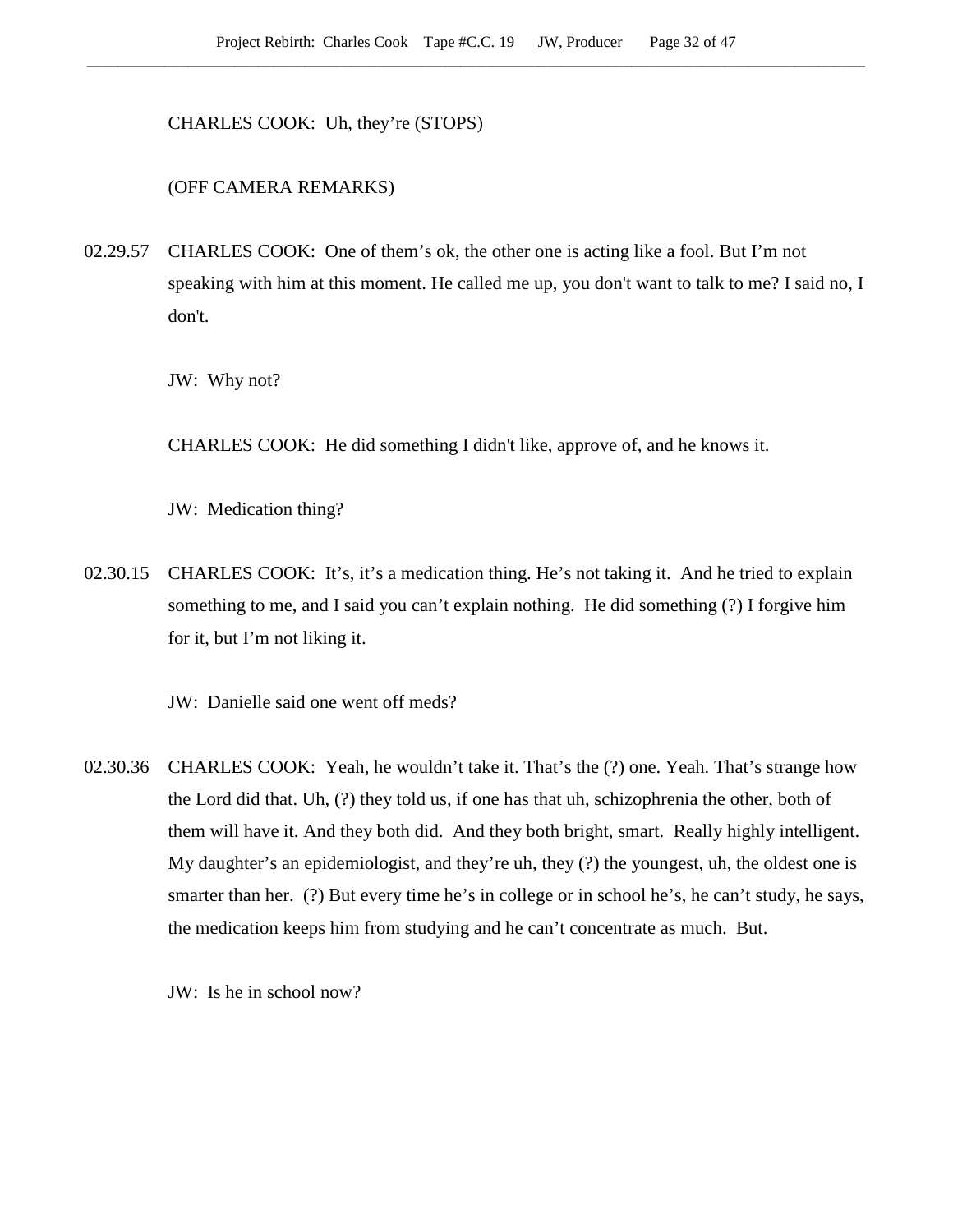02.31.20 CHARLES COOK: Yeah. He's working and in school. He's getting another degree. He's got his masters, so he's working on something else. I think he's got his masters, but he's working on something else now.

JW: Is your daughter still working for the UN?

CHARLES COOK: No, she works for World Health Organization.

JW: (COACHES RESPONSE)

- 02.31.41 CHARLES COOK: Yeah, yeah, she's uh, I just seen her uh, my wife and I went up to see her and my oldest son. We drove up on this week, this past week. Yeah, it was this week, 'cos I went down to Atlantic City with a (?) another girlfriend of mine, Claudette. And came back, then I went up with my wife.
- 02.32.00 'Cos we was gonna stay in Atlantic City but I had to go with my wife.

JW: When will you stop fooling around?

- 02.32.08 CHARLES COOK: I'm not fooling. Let me just say this. I want you to look, when you go out in the street, and see how many women you see, and how many men. And compare the rate of women to men. And look at war. Every time there's a war, all these women are widowed and left behind. They need (?) some extra men. They got it, the women know they got to share the men, because they don't, there's too many of them, and less uh, less for us. So I'm just keeping up my job, my end.
- 02.32.45 It's written, I got to do my work (LAUGHS). I know you don't accept that, but it's true. We got, you got work to do. You got to have your little (LAUGHS) when you get about 3 or 4 women, then you'll know that you're doing the right thing. 'Cos there's some lonely women out there needing your help.
- 02.32.58 They tired of them vibrators and things. They need some human touching. (?)

(OFF CAMERA REMARKS)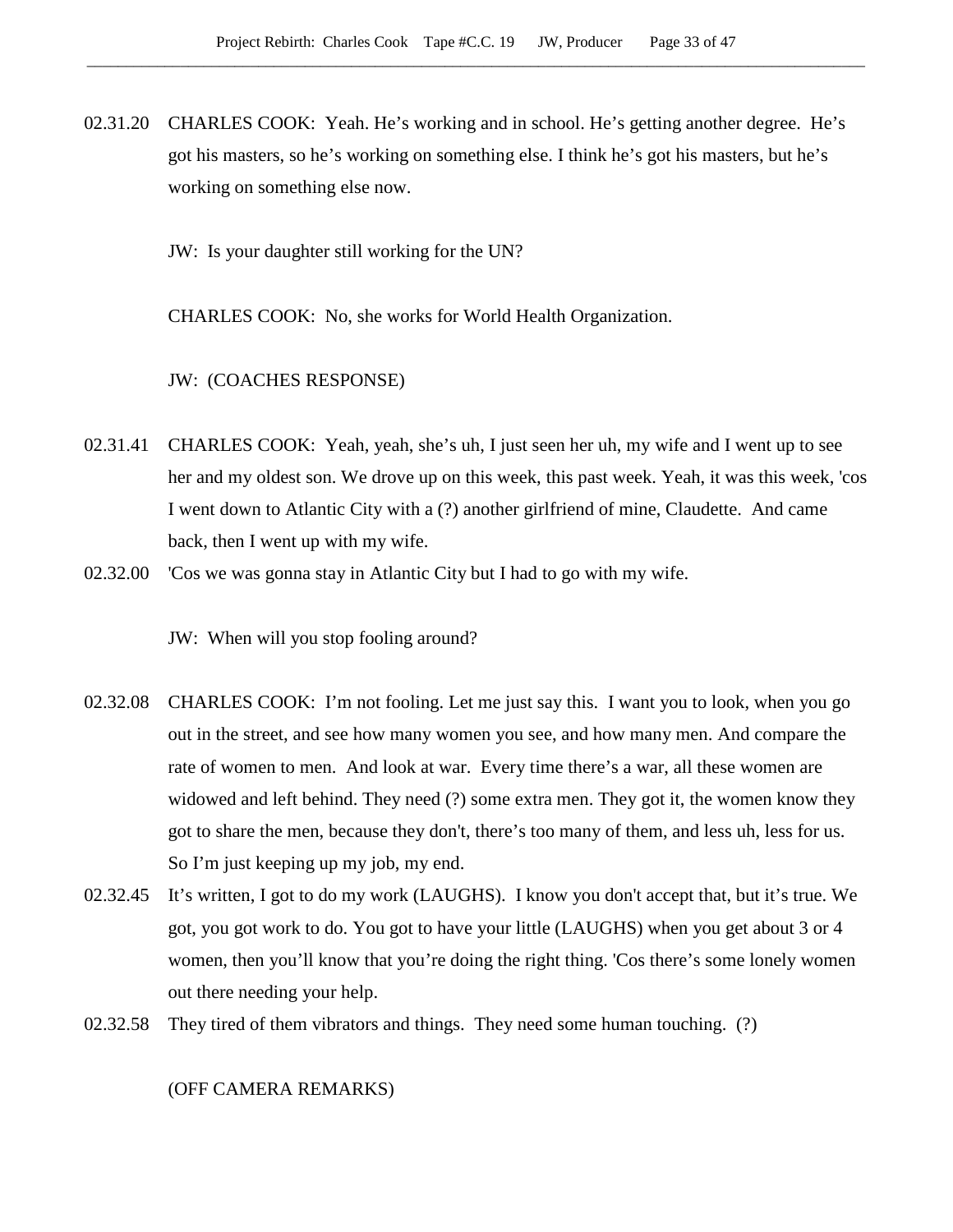JW: How does everyone feel about you going to Louisiana?

- 02.33.37 CHARLES COOK: Well, my wife knew right away what it was gonna be before I started, the water started to changing, her and my daughter. But my wife told me, if you go to Louisiana, I'm going, too. So she's qualified to go. You know, she's a registered nurse. She's worked in an operating room, she's worked in intensive care, she was supervisor in both of those jobs.
- 02.34.00 So then she became uh, like the uh, head nurse of the whole hospital. So she's qualified, so she's telling me, if you're going down there, I'm going with you, 'cos she knows me. If she goes, then that's all right with me. I don't have a problem with it.

JW: Do you think she will?

02.34.28 CHARLES COOK: (COUGHS) Yes. She's already inquired how, how can I get down there with you? And so yeah, just go. I say, you can go and get down there on site and they'll just take you. They won't, they don't need nurse (?) so. They're gonna need health care people, and she's retired now. You know, (?) they didn't want to go. They don't want me to go. My girlfriend, uh, she definitely don't want me to go. And  $(\sim JW)$ 

JW: What did you say to her?

02.34.55 CHARLES COOK: I just told her, I'm going. I said (?) make up my mind, I'm going. So she's slowly getting then to (?). Now this other girl with the car, she definitely don't want me to go. So.

JW: What about your children?

02.35.12 CHARLES COOK: Well, my son didn't say anything about it. My daughter knows I'm going, because uh, I told her the other day I was up to her house, that I was going down. 'Cos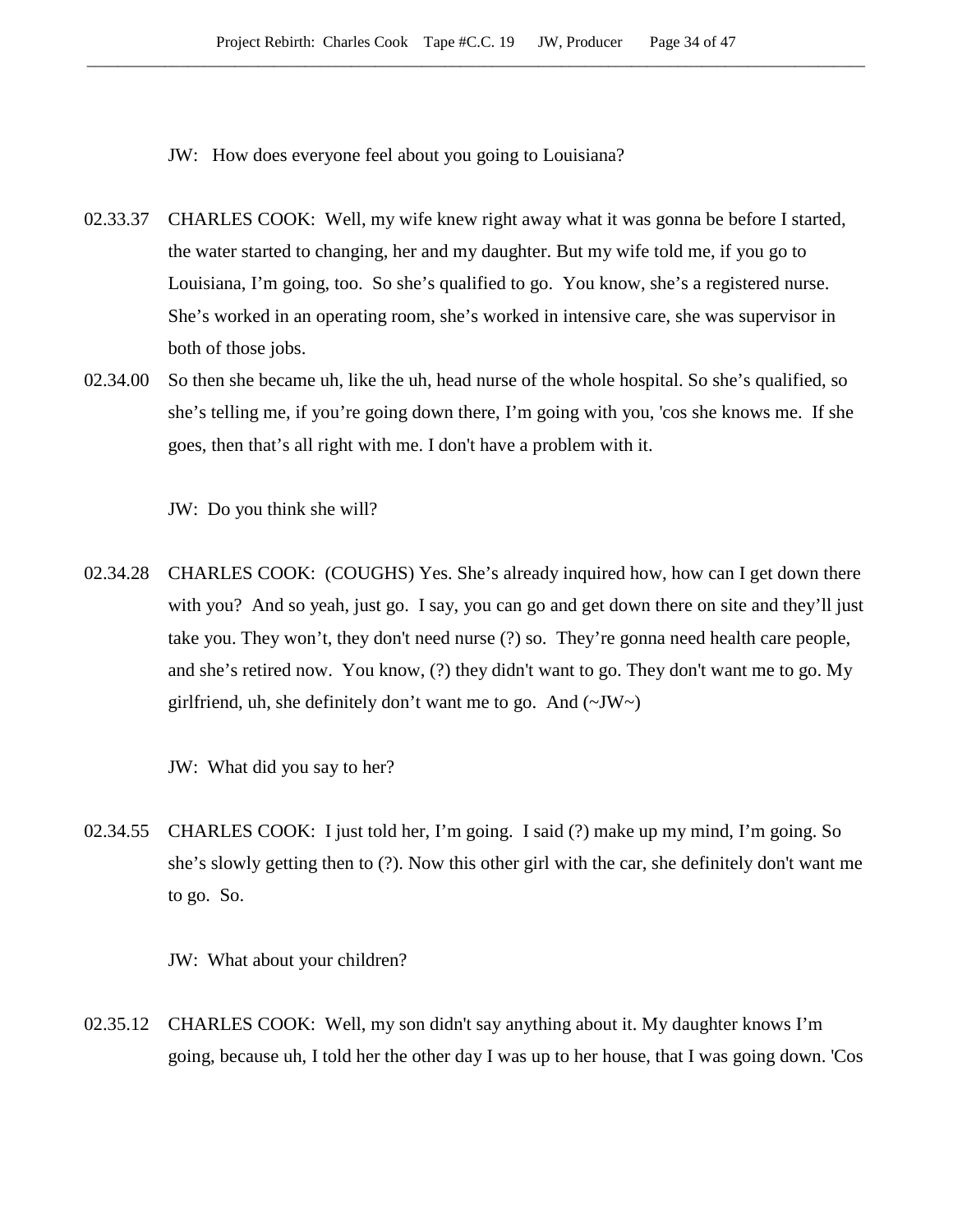I got my ticket on, on line and she got it for me online for me. 'Cos I didn't know how to access it.

02.35.30 So she went to the computer and did it. I still haven't turned a computer on yet. And I'm still computer illiterate. And that's ok.

JW: Is your daughter involved?

- 02.35.51 CHARLES COOK: I don't know, I don't know. All I know is she's supposed to be on her way back this week to Paris, and that she's going on vacation. But she's, she's bouncing all over the world with everybody's stuff, so.
- 02.35.59 You know? So, you know, she's doing her survey on tuberculosis and AIDS and stuff. So. (?) I don't know if she's gonna be involved with this or not. She was involved when they had that uh, thing going up into Canada, you know? I think that was some kind of disease with a fish or chicken or something, I forget what it was.

#### (OFF CAMERA REMARKS)

02.36.33 CHARLES COOK: SARS, yeah, SARS. So I don't know. But uh, she know I'm gonna take care of (?) myself. She know how her father is. (CLEARS THROAT)

JW: Is this what you'll be doing for the next couple of years?

02.36.59 CHARLES COOK: Well, I had to pack my bag, I brought this down here 'cos uh, your set up guy wanted to see what I had gotten, so, when I went to DC. So that's why I brought the bag with me  $(\sim JW \sim)$ 

JW: But in general you're preparing to do this?

02.37.16 CHARLES COOK: Well, I'm not preparing, I'm prepared. There's a difference, I think. I'm prepared. I was preparing before. Or getting set up to do this, but I'm prepared, so. Yeah, I'm ready to do this if they had, that's why I did it so in case uh, something happens in the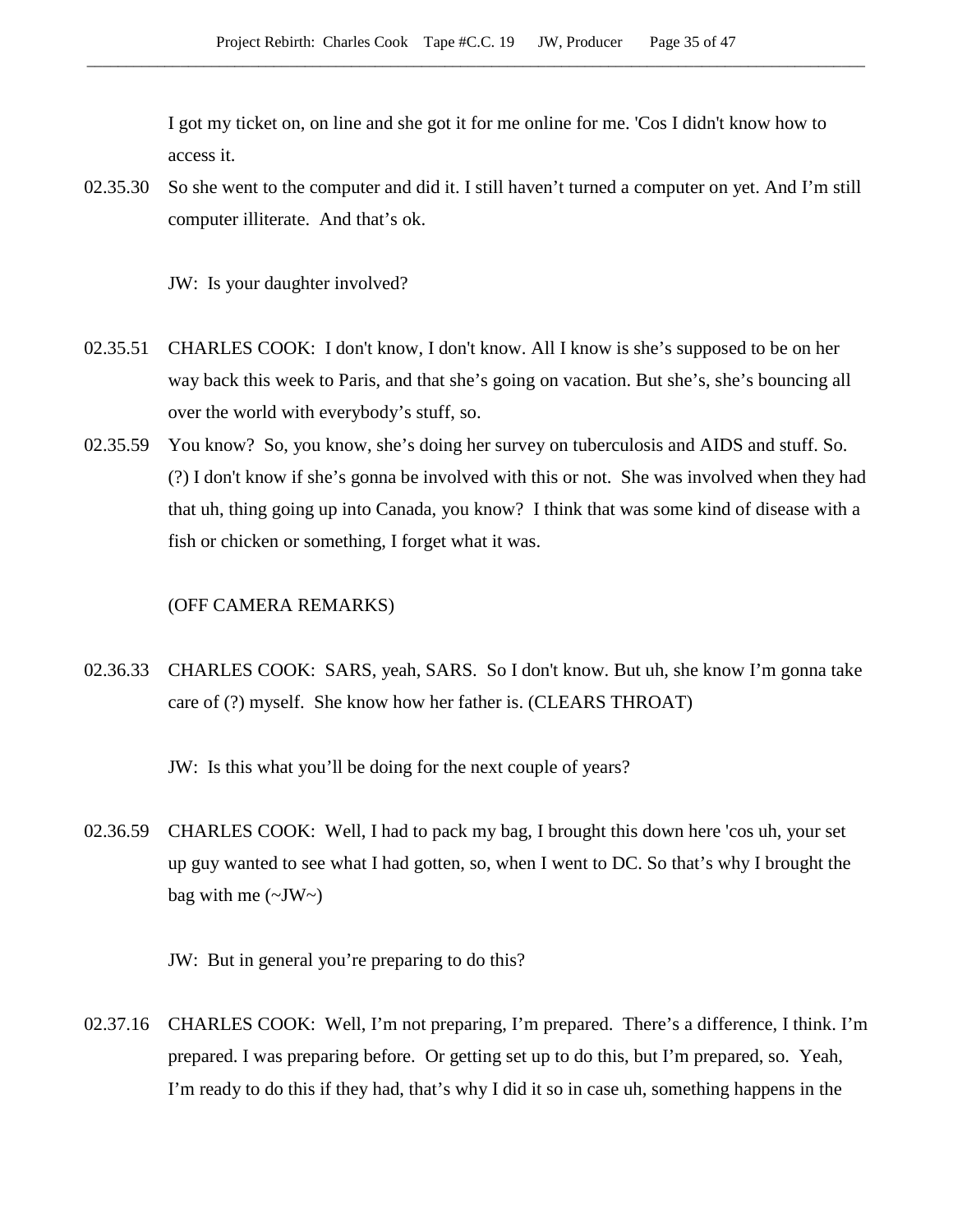country that's (really needs some?) you know, I could get down there and do water purification if I had to. I took that up in the service. You know? There are things I know. And I'm not limited.

JW: It's obvious 9-11 has been an influence. What's the connection?

- 02.37.57 CHARLES COOK: Give back. 'Cos a lot of (?) people gave to us, this is give back. I saw, I saw a fellow, reminded of a fellow (CLEARS THROAT) when he said he, he walked in from Louisiana or some place like that. He, about on the  $3<sup>rd</sup>$  day he got in at Ground Zero. He didn't even stay that long. I have a picture of him. Next time I see you, maybe I could look it up on (?), or I'll bring it tomorrow. He walked and took by bus, by hitchhike all that to get up here.
- 02.38.30 And to do some kind of something. They say he did something (?) but they ended up throwing him out because you know, he did checks and they, you know, they only, they scrutinize everybody and you know, they vetted him out. But, but he wasn't the only one. There was others, you know, how, how'd you get here? I had to get here, I hitchhiked here, I drove all the way. People, you know? So this is give back.
- 02.39.00 Don't makes sense, I know, but it's give back.

JW: It does make sense. It's a lot of time, and it's a big commitment. You were inspired by 9-11, but are you changing for good?

- 02.39.32 CHARLES COOK: I don't know. I was just going over some papers I just seen. And I really been helping all my life. I just looked at some stuff. I had a recommendation when I was a teenager for saving a cop's life. And I was looking through my records at work, and I got about 7 or 8 commendations for assisting somebody in a police action, saving two people. And I got, they're written down, falling between trains, catching people, stuff like that.
- 02.40.02 So I really have been doing this for most of my life. And I didn't know it 'til I started looking through those papers, 'cos my old lady was saying, you got to start getting your papers together in case you die. And so when I was doing that (LAUGHS) I was, I found that information. You know, you put stuff together.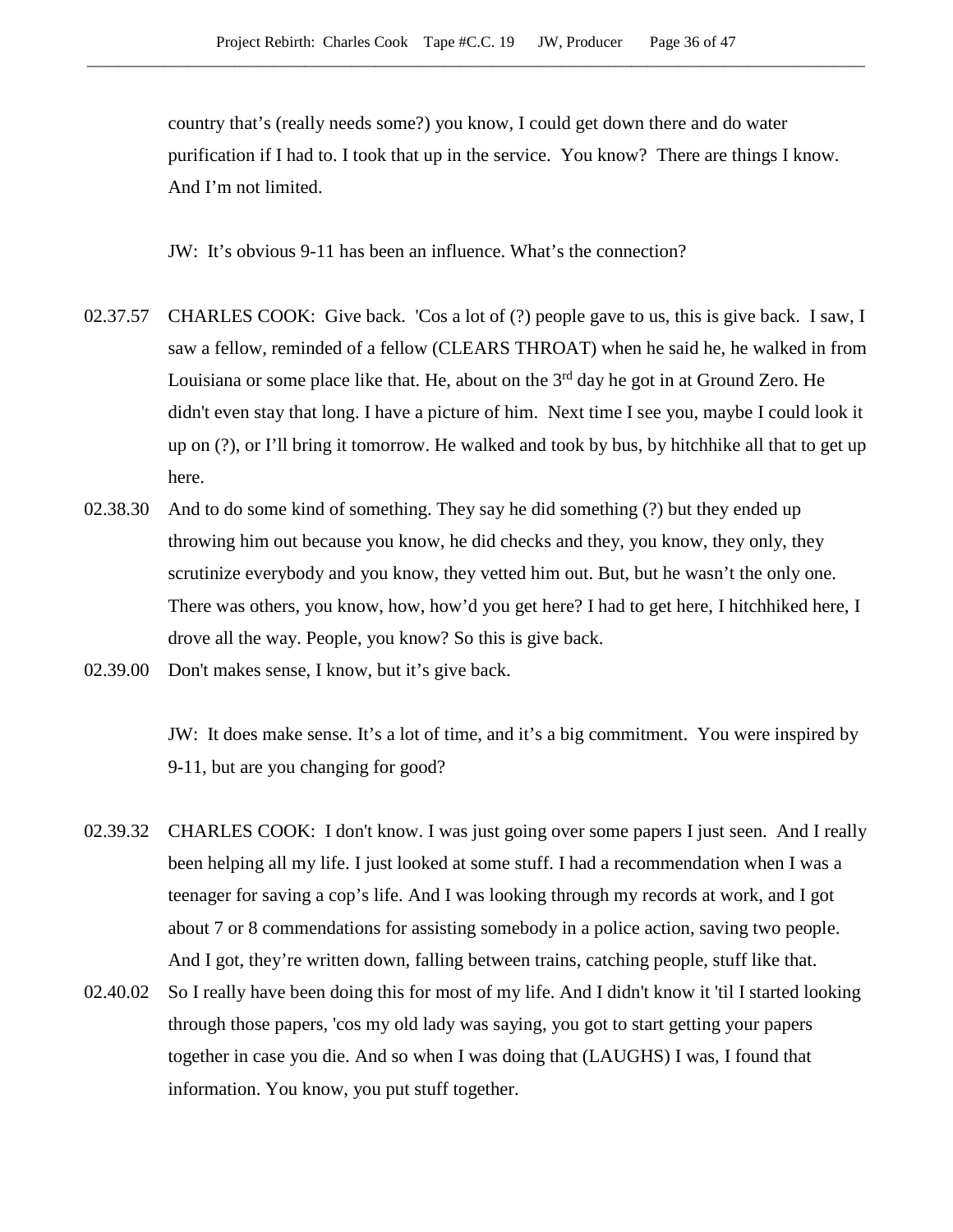JW: Did you put stuff together this week?

CHARLES COOK: Yeah, I was doing that. That's what, that's what made me speak on about this right now.

JW: What did you do to get prepared?

# (OFF CAMERA REMARKS)

02.40.35 CHARLES COOK: Oh, no, I was just putting those papers together, 'cos I uh, she wants me to make out another will, a living will, 'cos she said it's over 7 years since I made one out and that kind of stuff, my girlfriend. So my wife has my will. And but I'm gonna make out two so that she could have something to feel more comfortable with, my girlfriend.

JW: Is this connected to going to Katrina?

02.41.00 CHARLES COOK: Well, that's what she feels. I'm (?) thinking I'm (?) you know, I don't think it's time for me to bend over and kiss it goodbye. I want to be here for a few more days. (CLEARS THROAT) But I'm, I'm gonna write out something just to make her feel comfortable.

JW: What are you thinking?

- 02.41.26 CHARLES COOK: Nothing. (LAUGHS) She's just, she's just covering her back (LAUGHS). I (?) I told her, I'm not gonna let you know if you got any money, 'cos I, I don't want to wake up tomorrow morning (LAUGHS) after you found out if it's really a good property, you might just say, well, it's time to go (LAUGHS).
	- JW: You have any other things that you've thought about?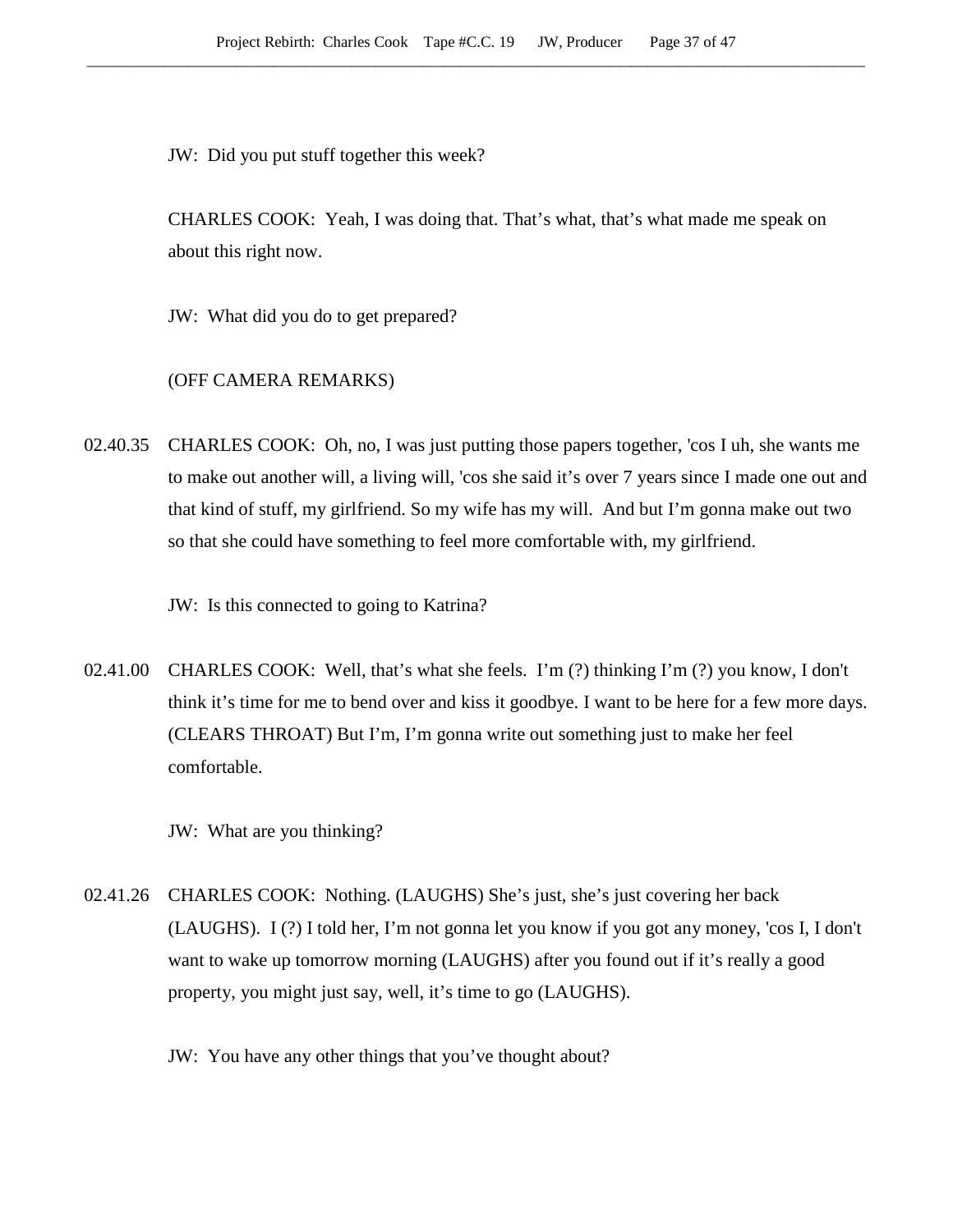CHARLES COOK: No, I wasn't thinking about anything. I was just thinking that Danielle's the set up girl (LAUGHS). She gets you to open up  $(\sim JW \sim)$ 

(OFF CAMERA REMARKS)

02.42.39 END OF TAPE # CC 20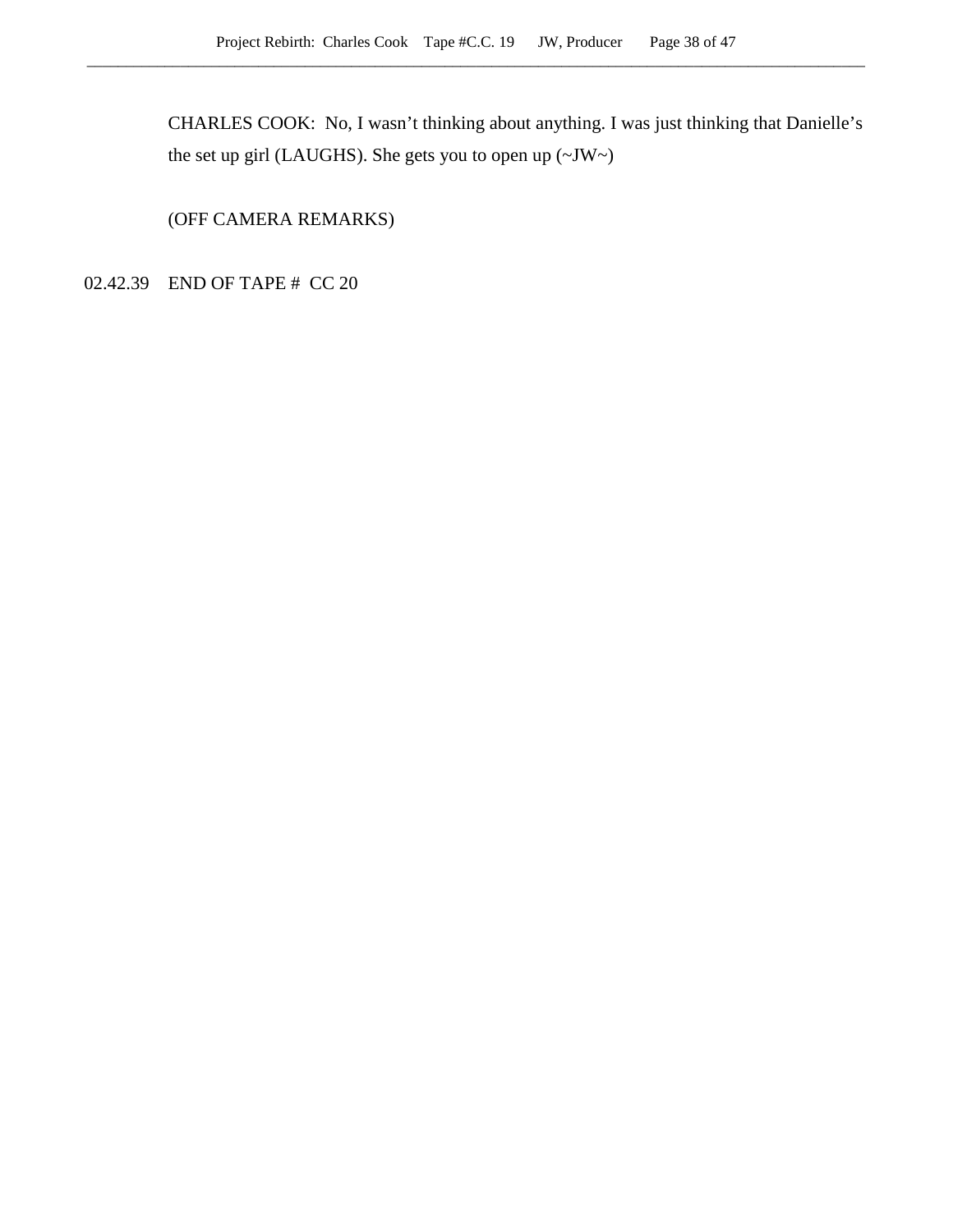# **TAPE # CC 21 09.10.2005 Charles Cook / B ROLL JIM WHITAKER, Producer/director PROJECT REBIRTH**

## 03.01.01 PICTURE UP

# (OFF CAMERA REMARKS)

DANIELLE: When Katrina happened, it was obvious you would want to help the blacks in New Orleans?

- 03.02.58 CHARLES COOK: No, I didn't look at it as all, totally black when I saw that, I just looked at the devastation. I (would have gone if it was?) totally all white. (?) that, the color thing. But I have a problem with how they're treating them. I have a problem with that. But that gets my (?) gets me a little upset. They're not doing the way they're supposed. But that, but now it's understandable they're treating them the way they did because they come to find out that the guy the head of FEMA didn't know the hell he's doing.
- 03.03.28 Unqualified, he should never. He should be, he should be brought up on, on murder charges. I really feel he should, because he put himself in a position, in an organization, that has to respond to emergencies where lives are involved, knowing he was not qualified in no sense of the world. He lied and he, he should be brought up on, and if they don't do that, I'm, I'm gonna really feel like they did something wrong. Because somebody else, I'll give you a for instance.
- 03.04.01 That general who came down there and told them men to sling them arms uh, the lieutenant general, someone like him would have had something going right away. I didn't expect them to be uh, in hurricane-force winds at the onset of that uh, thing. Because you can't send rescue workers into that situation, because you put, you put them in the same peril as the people that they're going to rescue. And you, you (?) really be having to send rescuers to rescue the rescuers.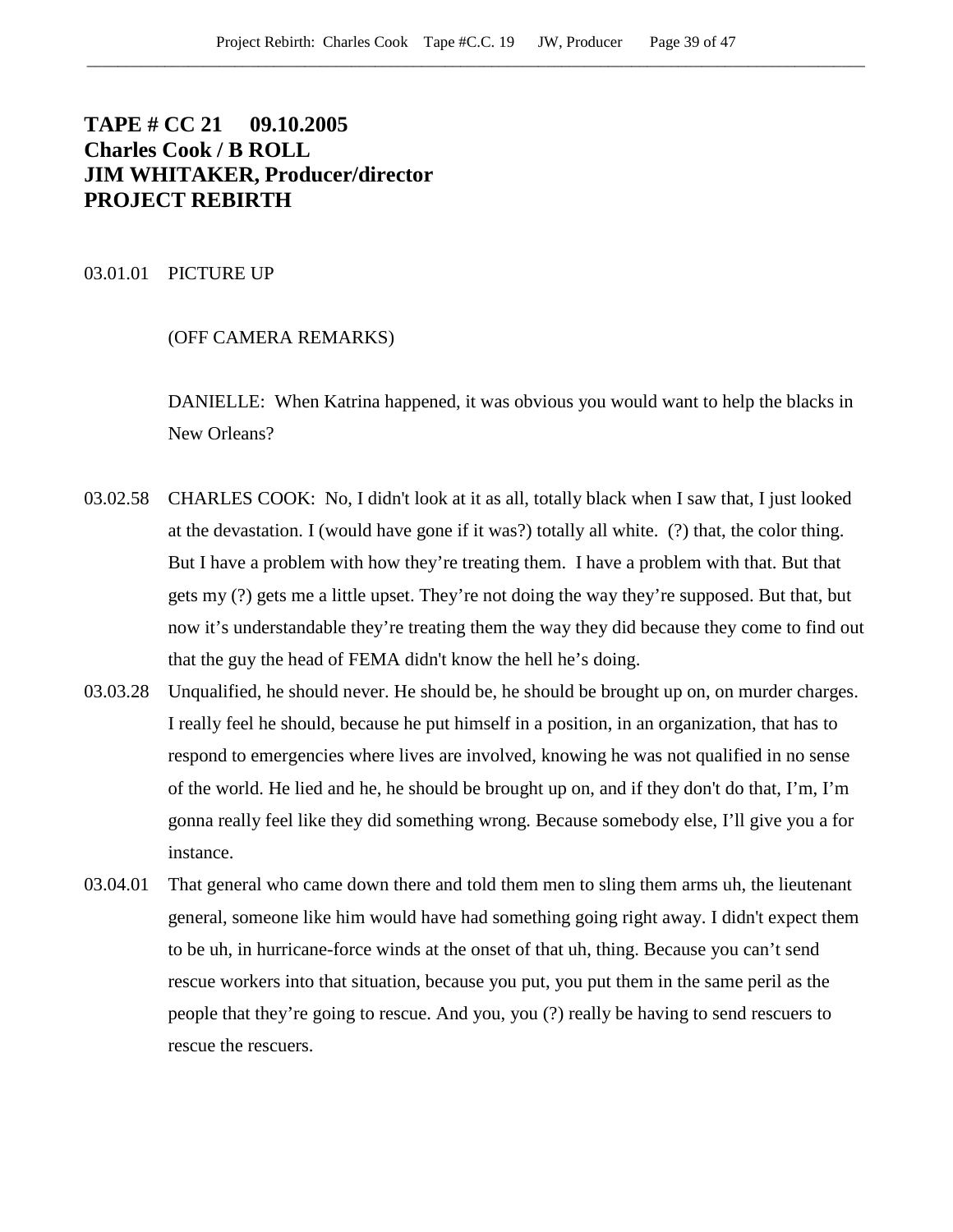03.04.32 Ok, so there was a time period that well, it, but, but to do something, but the rest of that, he was totally out of the water. He didn't know what he was doing. And it shows. He needs to be brought up on charges.

DANIELLE: Will that happen?

03.04.49 CHARLES COOK: Hell, no. Look who he's involved with. All from Texas. All going directly to the White House. Do you think (?) I'm gonna put myself in jail, be impeached? No. N-O, no. Oh, he was trying to do good. Oh. It's just uh, no.

DANIELLE: It's the worst patronage?

- 03.05.17 CHARLES COOK: Listen, you, you, when you put somebody in a position where they're handling lives, make sure you got somebody that knows what they're doing. He definitely didn't know what he was doing. I think I'm more qualified uh, for that job than he is. (?). That's just sad.
- 03.05.36 He's supposed to have onsite, in readiness, somebody to go in right away. He's supposed to have some boats, all that kind of stuff to go in there right away. He didn't have nothing. He didn't do nothing. That gets my, you know that's right, that's why they, he brought you in here. You know, there's a double cross here.

(OFF CAMERA REMARKS)

03.05.59 CHARLES COOK: I'm gonna tell you something. He's a dead man walking, Jim. He's a dead man walking. He just doesn't know. I love him, but he's (LAUGHS) get a (LAUGHS).

DANIELLE: What do you mean?

CHARLES COOK: I'm killing him (LAUGHS).

DANIELLE: You have a long and varied history of work and are very qualified to go?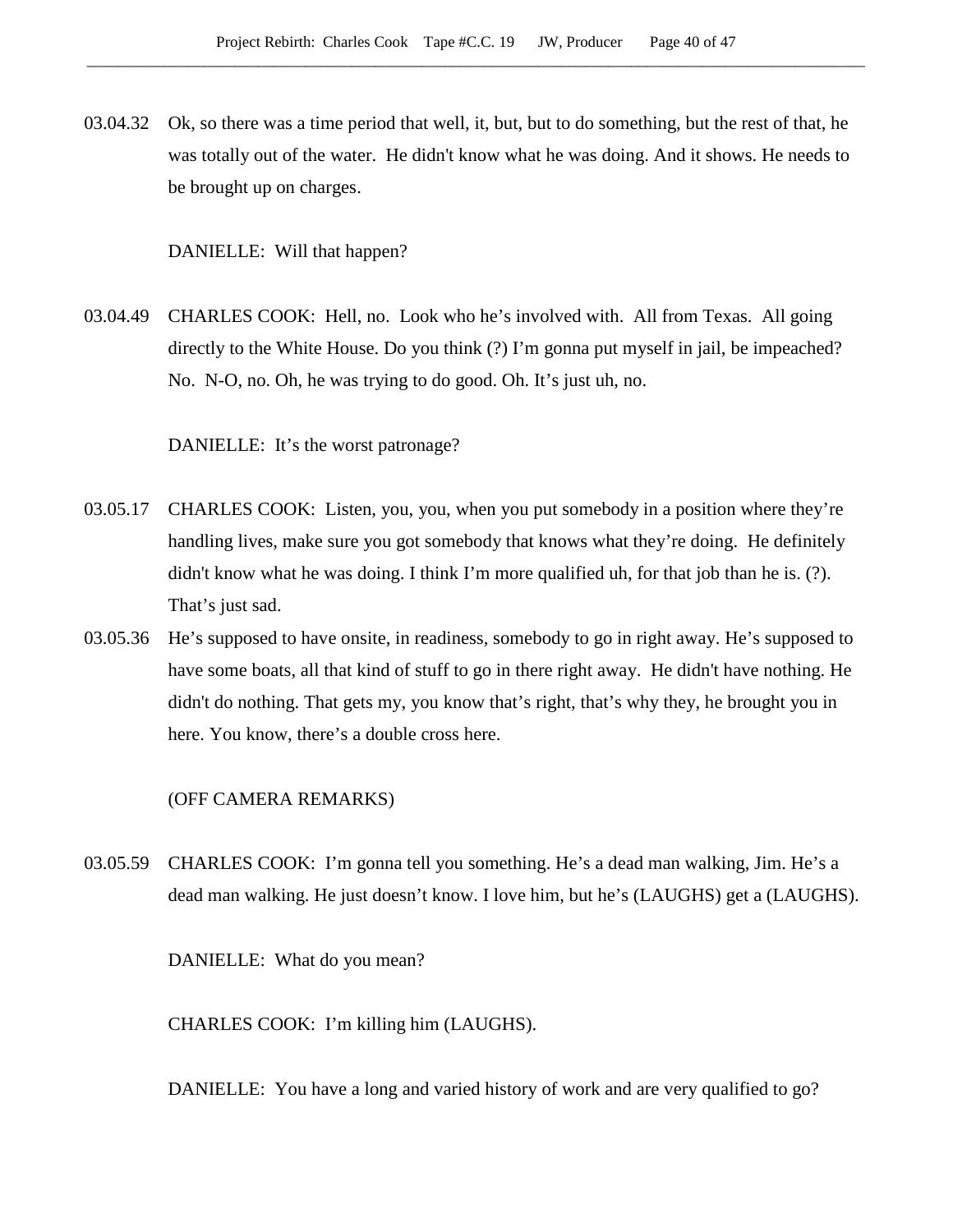- 03.06.48 CHARLES COOK: Yeah, I can go down there and lay tie, I know how to lay a tie uh, 'cos I did that for Penn Railroad when it was Pennsylvania Railroad. Hitting the rails, I've handled jack hammers. That's, I've done quite a few (?) and a combat construction specialist when I was in service.
- 03.07.03 Uh, I got some background, of hand's on and stuff. And uh, it don't take an iron horse to figure out if you're gonna move some barracks, and you got ten men, and you don't everyone go up and get a truck, to get a bag. Make a line and pass the bags down, you'll get there faster. So (?) It's just a matter of organization. Doing work. And how to work.

DANIELLE: Don't you worry about hurting women?

- 03.08.03 CHARLES COOK: Hurting them? No. I (?) you know, I never thought about that. Like that. No. Let me just say this. If it's anything better than, greater than a woman, JC took it with him, 'cos I don't know what it is. I don't abuse them. I don't curse at them. I don't slap them around, and I treat them very respectfully at all times. And I don't call them out their names, so.
- 03.08.32 And I think I'm doing my part for man's uh, you know, for mankind. There's a shortage of women uh, men. And there's a plenty of women, I told you that uh, we got to help y'all.

DANIELLE: What about Manae?

CHARLES COOK: Yeah, see, there you go. What about her?

DANIELLE: Do you think she'll be hurt?

03.08.57 CHARLES COOK: I took all punishment, I'm gonna tell you I had (?) punishment (LAUGHS). I broke down and gave her a little loving. (LAUGHS).

DANIELLE: Do you love all these other women? What about love?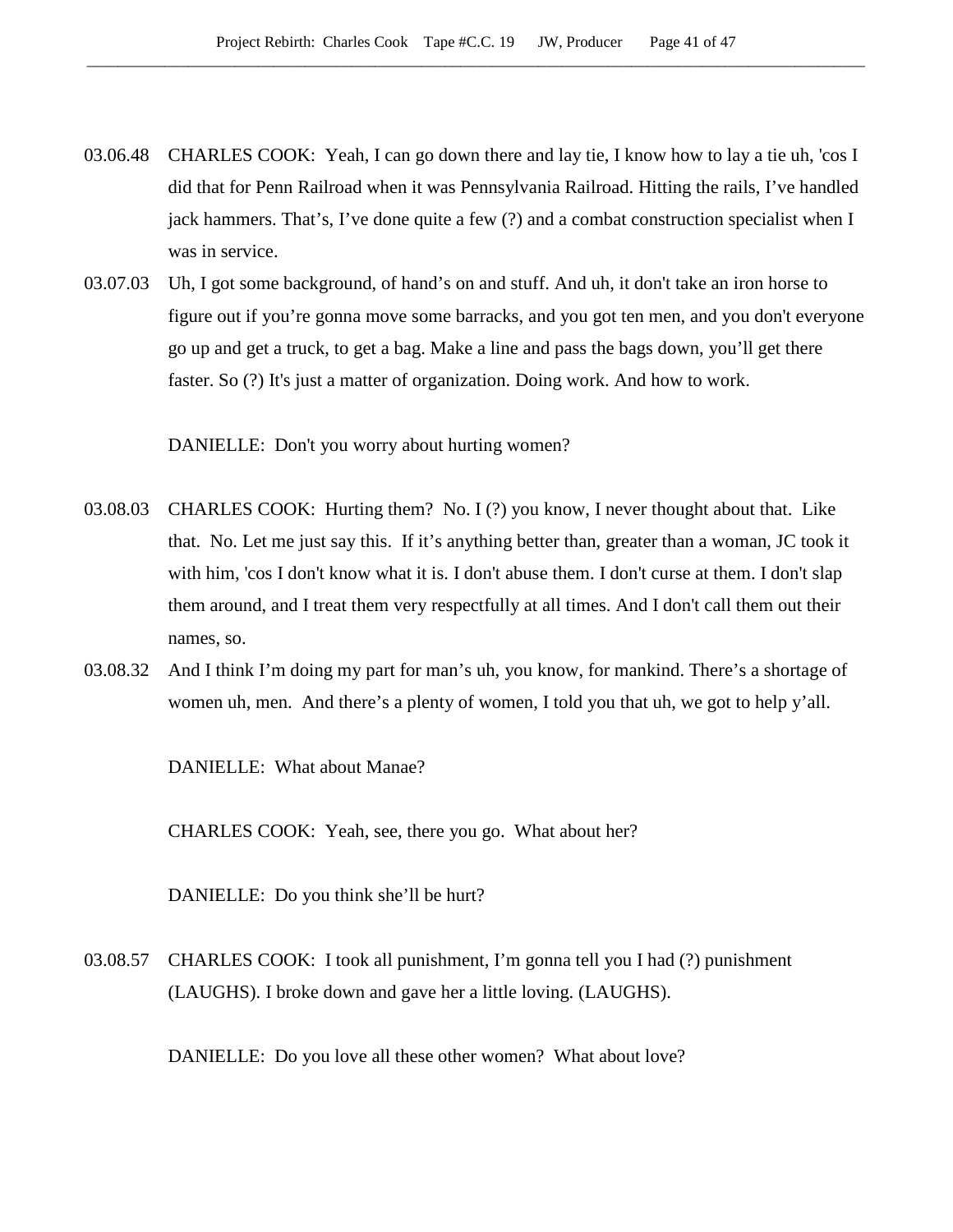03.09.13 CHARLES COOK: What is love? What (?) what's your definition of love?

## (OFF CAMERA REMARKS)

03.09.28 CHARLES COOK: I might not even know what the conception of love is. What is love? I know about commitment. I'm committed. When I mess with anybody (or see them?) I'm committed to them at all times. And when I stop being committed, I let them know. But I very seldom have to let go.

DANIELLE: Why?

CHARLES COOK: 'Cos I'm a nice person.

DANIELLE: Manae, your wife, you're committed to them?

CHARLES COOK: For life.

DANIELLE: What does commitment mean to you?

- 03.10.16 CHARLES COOK: It could be friendship, or it could be a love interest. And you bond to somebody and you say I will do for you, or I will give what I have of myself to you, you know, my time, if you need a shoulder to talk with or something, that's commitment to a friend.
- 03.10.35 Or commitment to a loved one. We're committed, ok?

(OFF CAMERA REMARKS)

DANIELLE: You're committed to the people in your life?

03.11.09 CHARLES COOK: I'm uh, right now, I'm taking care of my aunt. Uh, I didn't say that bout it, but my aunt is very, she's got (?) the way she doesn't remember or her daughter doesn't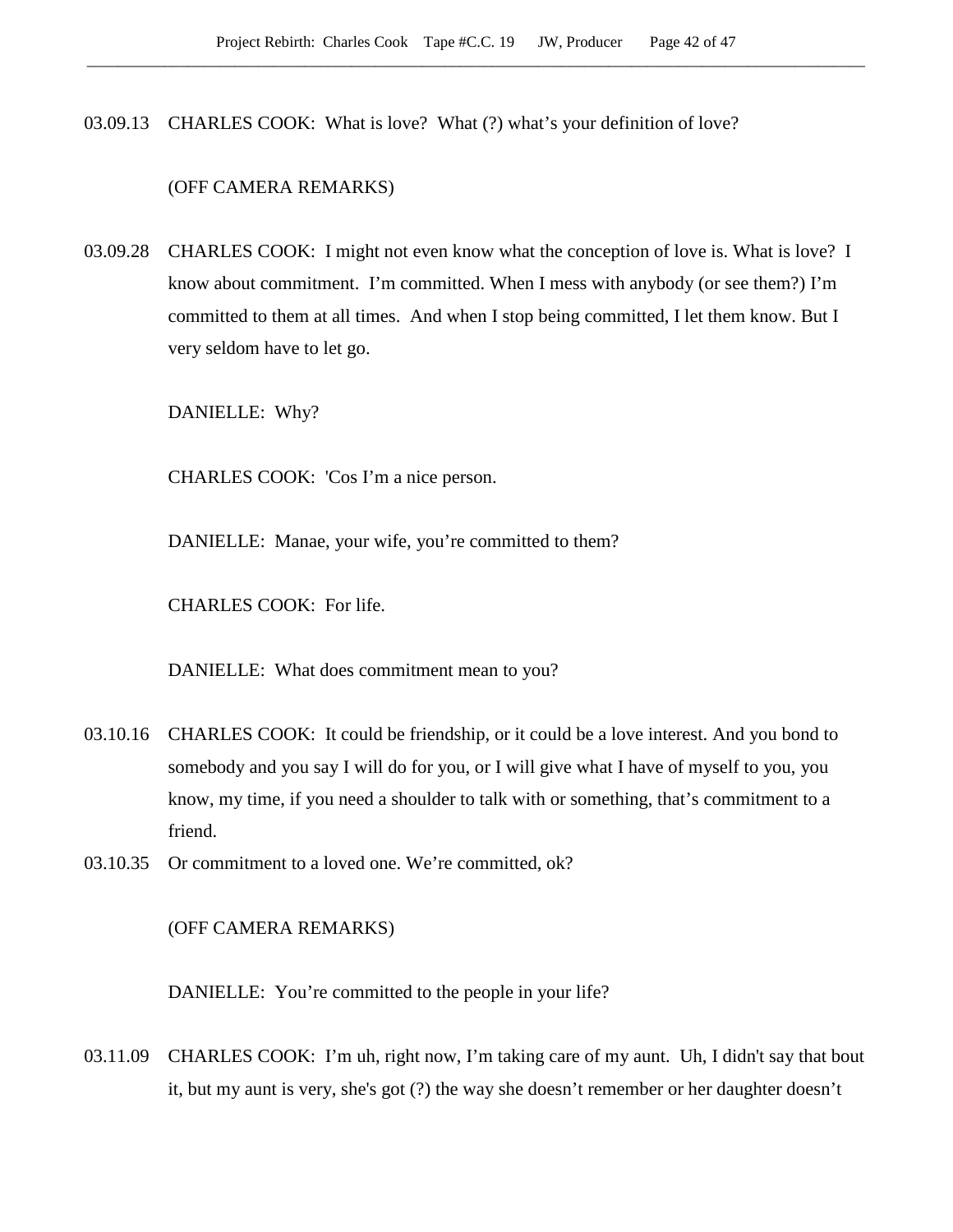want to have anything to do with her. And she's in (?) a seminar school trying to become a minister. But she don't want to have nothing to do with her mother. But I said, how can you do that?

03.11.29 She said, that's what you're here for. You're the head of the household. You're the oldest in the family now, other than her mother, so I'm taking care of her. Her brother can't really do it because he had a stroke and it affected him. So that's my job now, to make sure she has a care keeper and all that. I have to go sign some papers this week. I was supposed to do it the other day, but I may (?) her son took her up. But I'll see them Monday. So. So I got those commitments.

DANIELLE: Do you ever feel selfish and want to do something for yourself?

03.12.04 CHARLES COOK: Eat a good mango, eat a whole watermelon. Stuff like that, yeah. (LAUGHS) That's, that's my selfish, I think. I don't see it any other way.

DANIELLE: What are your hopes for this trip to the Gulf?

- 03.12.30 CHARLES COOK: That the people that are displaced can be replaced back in the same places that they were, or better. (CLEARS THROAT) But I think a lot of those spaces, homes will have to be torn down. But I think it's a blessing in disguise, because many people that are in the projects and stuff like that, those are, they're gonna have to be leveled. They're gonna become homeowners. And becoming homeowners, a lot of them would never had jobs, will have to have jobs because the government's gonna have to put them to work to building their own homes.
- 03.13.06 So it's gonna be a way of getting them off of (?) welfare system that they've been on it. And it'll help the economy grow. So in a blessing, in a way it'll be good for them. 'Cos that topsoil, like I was telling Jim, all that topsoil, when they leveled that water, they're not saying on it, but I'm telling you now. They're gonna have to take that topsoil off the top of the, the girth and get rid of it if uh, they're saying the water's so infected that uh, any rescuers going in there, if they fall into the water, they can get an evacuate them out?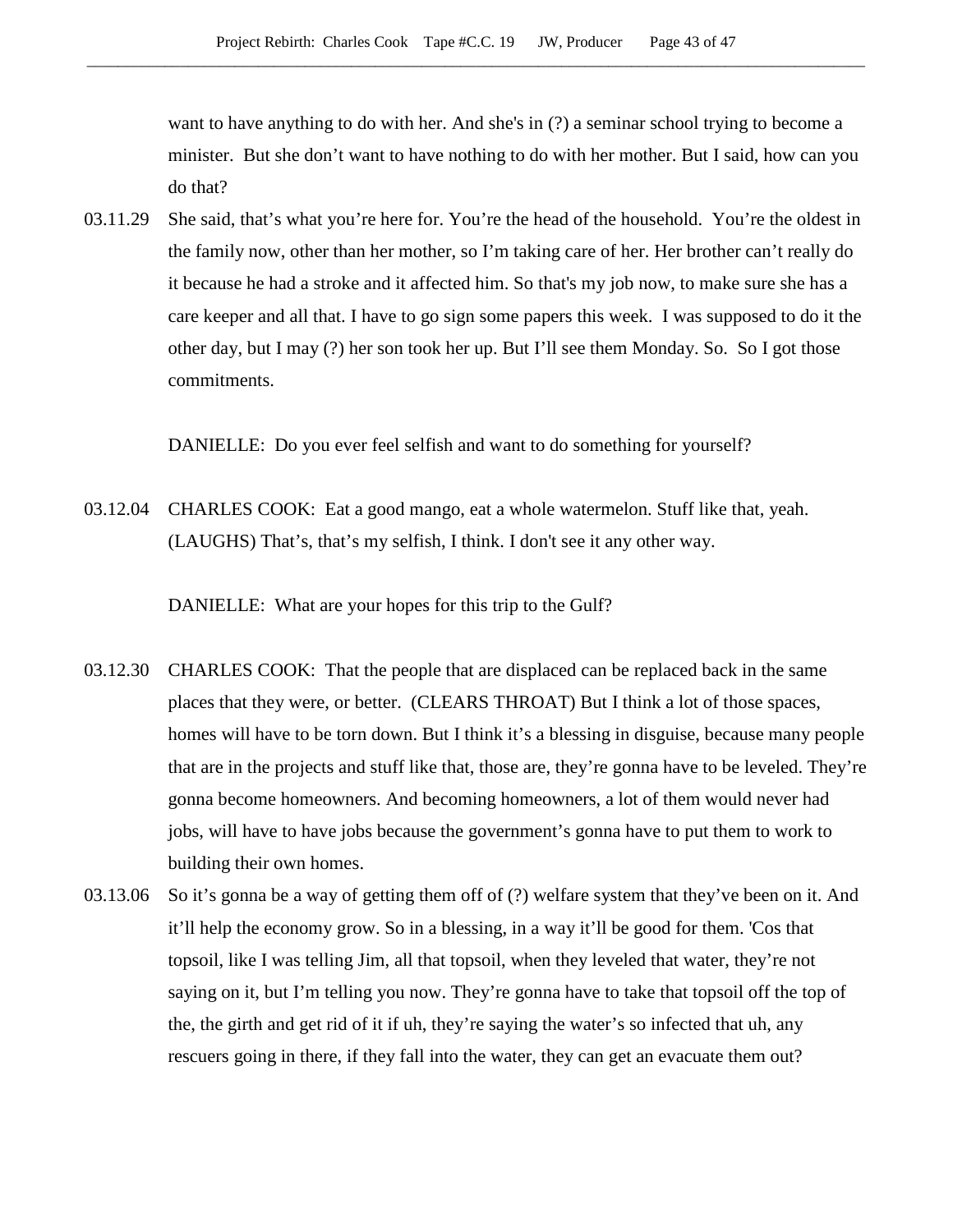- 03.13.39 What's that tell you what they know is in there already? Ok? So. All that's gonna do when the water seeps down and goes out, it's gonna seep into the land. So they're gonna have to go down several feet, so that means it's gonna be massive dump soil's gonna have to come in from around the country to replace that soil.
- 03.14.00 And that, that's contaminated soil's gonna have to be taken some place. So that means somebody's gonna have to really do some work. And that's gonna be a long-term job. Not counting what's gonna take to build up those houses. So they're gonna have to level, burn. That's what I, I would burn, seriously that'll be the fastest way of doing it, controlled burning. Burn, so you could burn up some of that (?) debris and some of that (?) stuff. And they're gonna have to start filtering that water into the lake that, because that same water that they're saying is so toxic is going into the lake.
- 03.14.32 The (?) whatever they, they call that lake. That have a, we have a problem. I was telling Jim. All that's airborne stuff, it's gonna come back to us. Mosquitoes coming, biting, carrying the bad cholera that they, whatever it might be. Typhoid fever, it all of that's already going on there now and they know it, but they're trying to keep it down. One of the you know?

DANIELLE: You've done a lot of thinking about this. When you started seeing what was happening, what were your thoughts?

- 03.15.10 CHARLES COOK: I was thinking about what I just said. That uh, it's gonna be worse than uh, luckily I don't think it's gonna be no 10,000 deaths like the mayor was saying. But there's enough. You know, there's enough. There's enough. There's just too many uh, just too many, too many people uh, without hope right now. That in itself being if they get into a refuge, is enough to make them die, just 'cos they don't feel like wanting to live, you know? The fact that you got them out is not gonna save them from dying because they, they are, well, lord, you could take me 'cos I don't have nothing to live for, you know, that kind of attitude. So it, it's, it's ongoing, you know?
- 03.15.59 Like I said, the little kid, her mother's in one part of Texas, her brother's in another part. And she's in Maryland. You know? That's sad, you know, uh, you know, she's in you know, (?) I was glad I was able to tell her how to get, at least she got back in touch with her mother the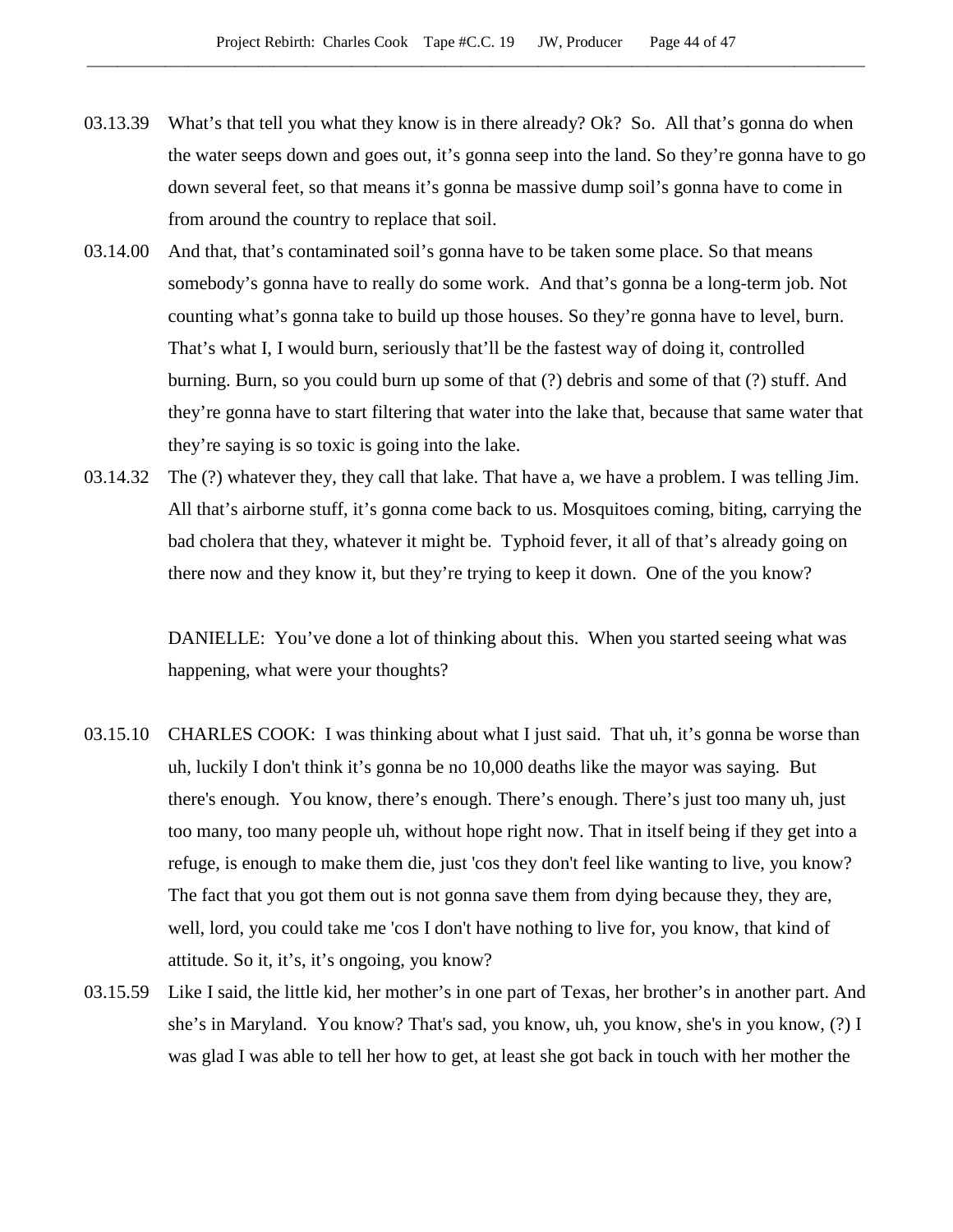other day, because when I was in DC. But it, it's just sad, I don't know. It's really bad. You know? And Jim asked me about flirting.

03.16.28 I uh, there's a flirting line and there's a business line. I don't flirt or take advantage of situations, so there won't be no flirting. Taking advantage of a situation because a woman is displace or somebody's man is displaced or something like that. I just don't do those things.

> DANIELLE: You were talking to some young ladies last time we were together, and later your voice changed.

03.17.05 CHARLES COOK: Yeah, I was focusing on what I'm doing.

DANIELLE: What about the shift between your daily life an then getting into it?

CHARLES COOK: My (?) commitment to helping?

DANIELLE: Compare the two people that you are?

03.17.24 CHARLES COOK: Well, there's Good Time Charlie, and there's the serious Charles. Right now we're the serious Charles. I like, even though I'm serious Charles, I like to joke. And kid about the fact that you didn't got them big legs on you over there (LAUGHS). I like, you're my friend, I can tell you (LAUGHS)

(OFF CAMERA REMARKS)

CHARLES COOK: Nobody likes a bone but a dog, and he'll go bury it. So be thankful (LAUGHS) He may come back and dig it up every once in awhile. (LAUGHS). (STOPS)

(OFF CAMERA REMARKS)

03.18.38 CHARLES COOK: Well, you can get to hear about it when we're together sometimes. I'm not trying to toot no horn, so we're not doing that.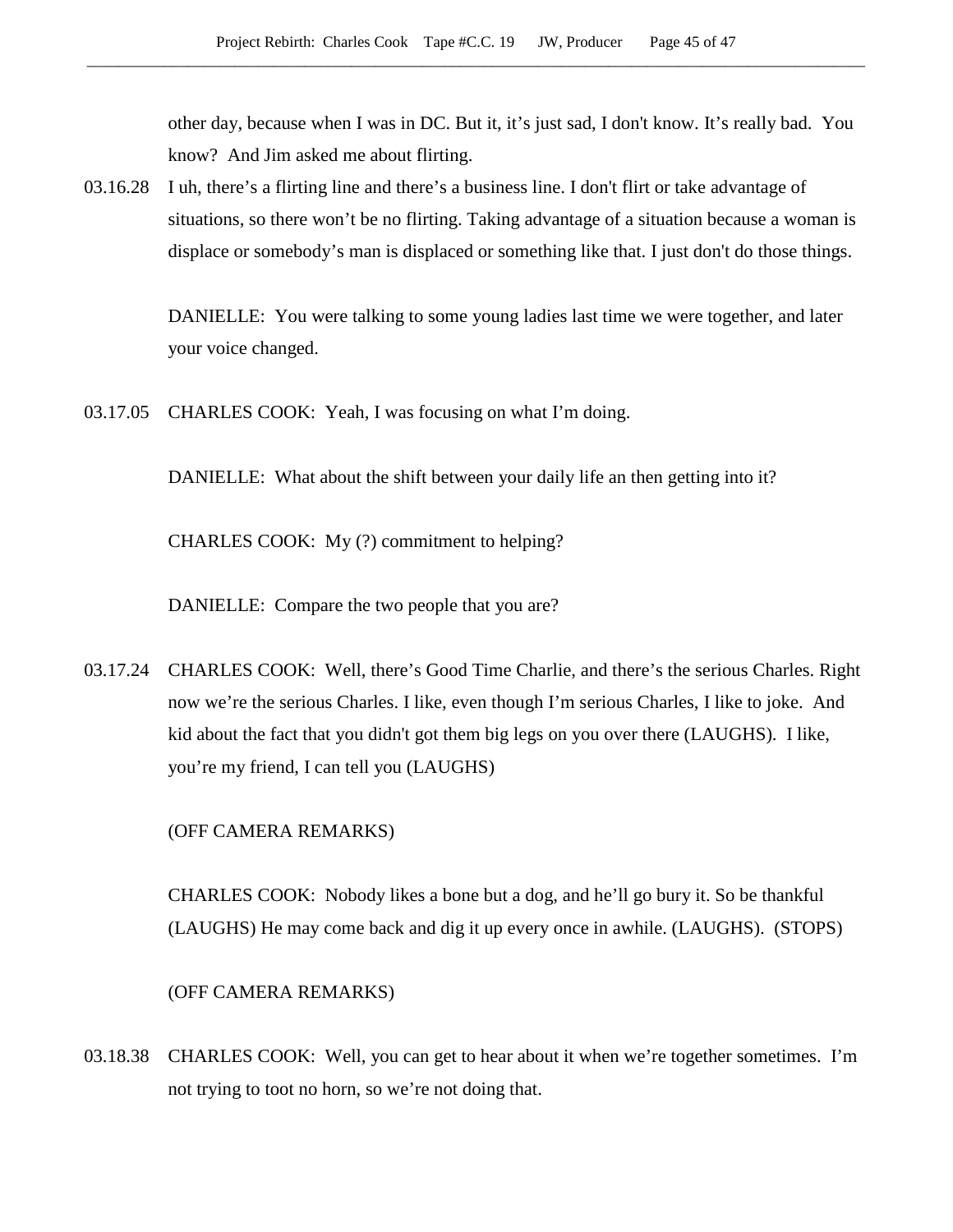DANIELLE: Who do you define yourself as?

- 03.19.03 CHARLES COOK: I never thought about who I define myself as. And I've never had some, that question even addressed to me. Much less to have to think about it. So you coming at something that I've never even thought about (?). But to define myself? I'm a womanizer. Dog of all dogs.
- 03.19.28 Like the kid, joke, chasing beautiful woman, and wish he was 20 years younger (LAUGHS). See when I get embarrassed, I start going off (LAUGHS). And you're embarrassing me. I don't know. (LAUGHS) You know? What you want to do, you're supposed to be all right. I'm Danielle, you on the list, too. Dead woman walking (LAUGHS).

DANIELLE: When you're alone and you think about why you do what you do, and your values, what does that mean to you?

- 03.20.22 CHARLES COOK: I want to like, when I get up in the mirror to look at myself and say I've done the best I could. And not, stepped on nobody, hurt nobody, did anything that uh, but then, see that, I have a conflict there. 'Cos you're right about the women. 'Cos I know I could leave some hurt feelings. You know, 'cos they do get involved, emotionally. But I always tell them, what's going on and how I'm doing. But even in doing that, people will tend to believe that I can win you over from whatever.
- 03.21.01 They don't believe the truth sometimes. But. I, well, anyway, I try to be in, as best, as good a person as I can be. If I if I was a saint, and judge myself if I'm going to hell, there's only one thing that would keep me from going. Women. Other than that, I, I don't do any harm to nobody. You know? I like myself. I like, if I was looking for a friend, I would like him to be me.

(OFF CAMERA REMARKS)

DANIELLE: What about your birthday coming up?